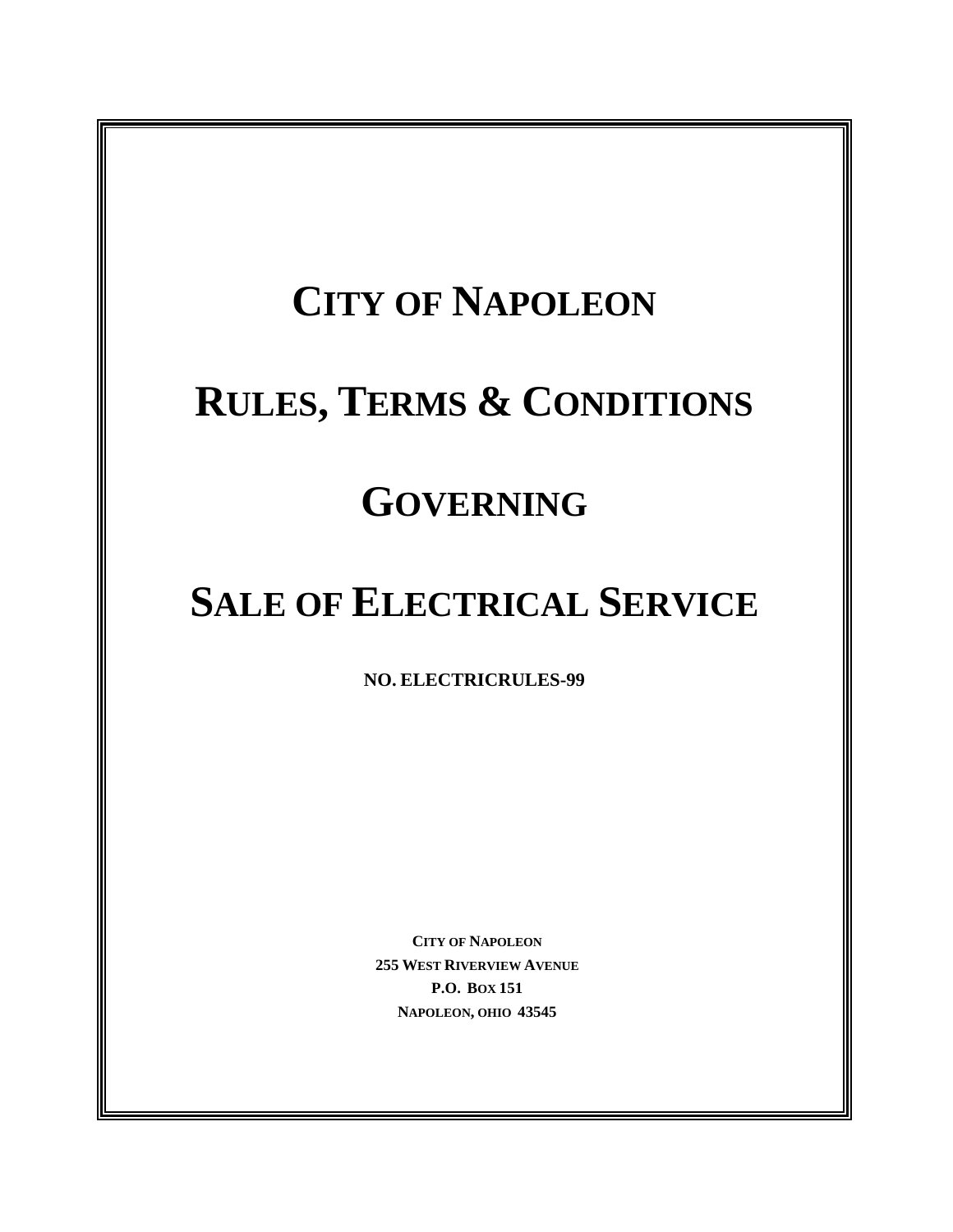## **HISTORY OF ELECTRIC RULES**

From Passage of Ordinance No. 88-99

**Rule 1**: Amended Ordinance No. 68-00, passed August 7, 2000; Amended Ordinance No. 22- 01, passed March 19, 2001; Amended Ordinance No. 83-01, passed July 16, 2001; Amended Ordinance No. 076-04, passed July 19, 2004 (Ordinance No. 99-03, passed December 1, 2003 and Ordinance No. 098-05, passed November 7, 2005, 2005, repealed prior sections).

**Rule 2**: Amended Ordinance No. 68-00, passed August 7, 2000; Amended Ordinance No. 22- 01, passed March 19, 2001; Amended Ordinance No. 098-05, passed November 7, 2005 (Ordinance No. 99-03, passed December 1, 2003 and Ordinance No. 098-05, passed November 7, 2005 repealed prior sections).

**Rule 3**: Amended Ordinance No. 68-00, passed August 7, 2000; Amended Ordinance No. 22- 01, passed March 19, 2001; Amended in part Ordinance No. 83-01, passed June 4, 2001; Amended in Ordinance No. 098-05, passed November 7, 2005 (Ordinance No. 99-03, passed December 1, 2003, repealed prior sections).

**Rule 4**: Amended Ordinance No. 22-01, passed March 19, 2001; Amended Ordinance No. 076- 04, passed July 19, 2004.

**Rule 5**: Amended Ordinance No. 22-01, passed March 19, 2001; Amended in part Ordinance No. 83-01, passed July 16, 2001; Readopted in Ordinance No. 098-05, passed November 7, 2005.

**Rule 6**: No History.

**Rule 7**: Amended Ordinance No. 22-01, passed March 19, 2001.

**Rule 8**: Amended Ordinance No. 68-00, passed August 7, 2000; Amended Ordinance No. 89- 00, passed August 21, 2000; Amended Ordinance No. 22-01, passed March 19, 2001 (Ordinance No. 99-03, passed December 1, 2003 repealed prior sections); Amended Ordinance No. 034-07, passed May 21, 2007.

**Rule 9**: Amended in part Ordinance No. 68-00, passed August 7, 2000; Amended Ordinance No. 83-01, passed July 16, 2001; Amended Ordinance No. 22-01, passed March 19, 2001; (Ordinance No. 098-05, passed November 7, 2005 repealed prior sections); Amended Ordinance No. 034-07, passed May 21, 2007.

**Rule 10**: No History.

**Rule 11**: No History.

**Rule 12**: Amended Ordinance No. 68-00, passed August 7, 2000; Amended Ordinance No. 22- 01, passed March 19, 2001; Amended in part Ordinance No. 83-01, passed July 16, 2001;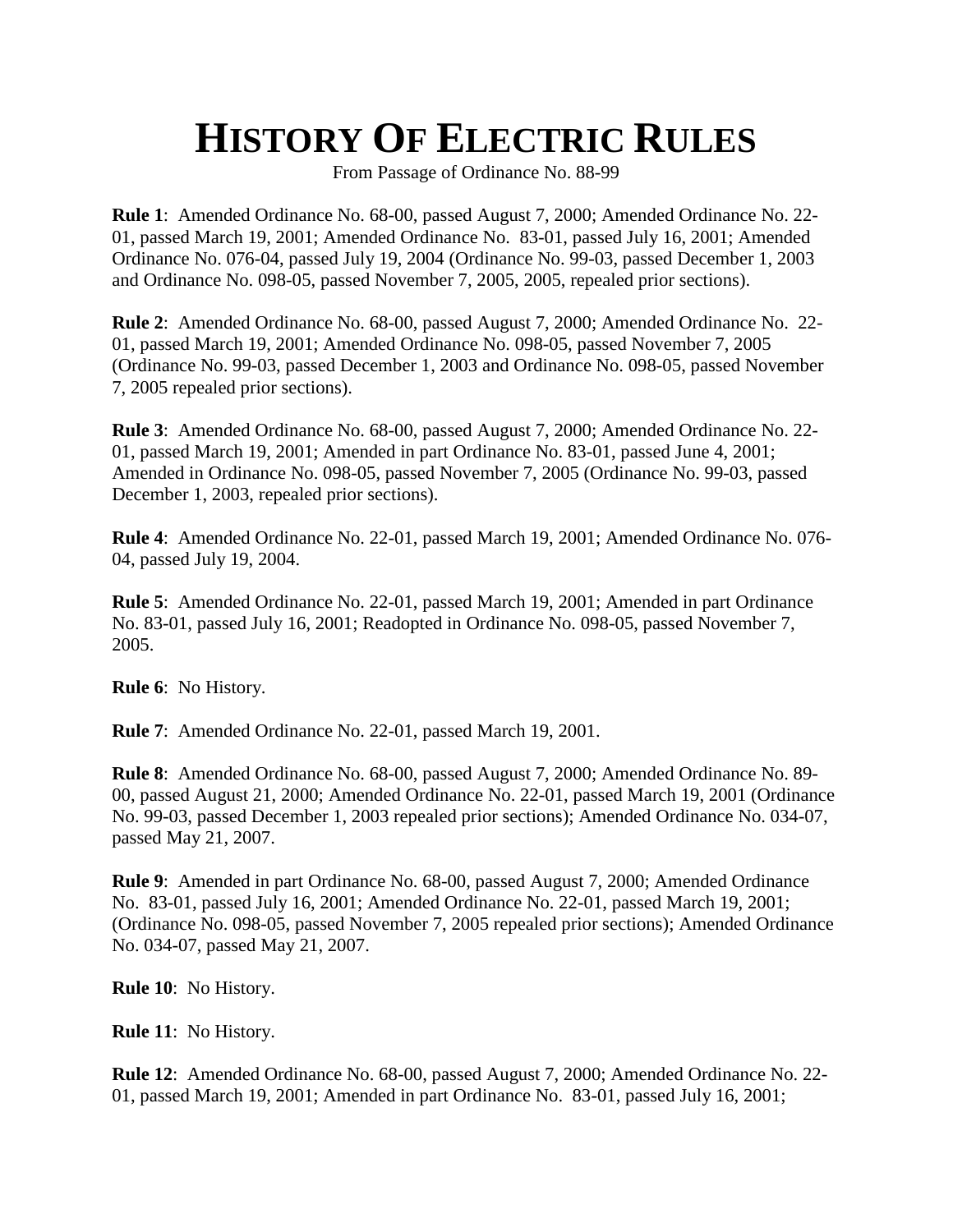Amended Ordinance No. 99-03, passed December 1, 2003; (Ordinance No. 098-05, passed November 7, 2005 repealed prior sections); Amended Ordinance No. 034-07, passed May 21, 2007.

**Rule 13**: Amended Ordinance No. 99-03, passed December 1, 2003; Amended Ordinance No. 034-07, passed May 21, 2007.

**Rule 14**: Amended Ordinance No. 22-01, passed March 19, 2001; Amended 99-03, passed December 1, 2003; Ordinance No. 076-04 passed July 19, 2004; (Ordinance No. 098-05 passed November 7, 2005 repealed prior sections); Amended Ordinance No. 034-07, passed May 21, 2007; Amended Ordinance No. 034-07, passed April 4, 2011.

**Rule 15**: Amended Resolution No. 119-07, passed January 7, 2008.

**Rule 16**: Amended Ordinance No. 68-00, passed August 7, 2000.

**Rule 17**: Amended in part Ordinance No. 68-00, passed August 7, 2000; Amended Ordinance No. 22-01, passed March 19, 2001; Amended Ordinance No. 99-03, passed December 1, 2003; Readopted Ordinance No. 098-05, passed November 7, 2005.

**Rule 18**: No History.

**Rule 19**: Amended Ordinance No. 99-03, passed December 1, 2003.

**Rule 20**: No History.

**Rule 21**: No History.

**Rule 22**: Amended Ordinance No. 68-00, passed August 7, 2000.

**Rule 23**: No History.

**Rule 24**: No History.

**Rule 25**: Amended Ordinance No. 68-00, passed August 7, 2000; Amended Ordinance No. 005- 09, passed January 19, 2009.

**Rule 26**: Amended Ordinance No. 22-01, passed March 19, 2001; Amended Ordinance No. 99- 03, passed December 1, 2003; Amended Ordinance No. 056-04, passed April 19, 2004; Readopted by Ordinance No. 098-05, passed November 7, 2005.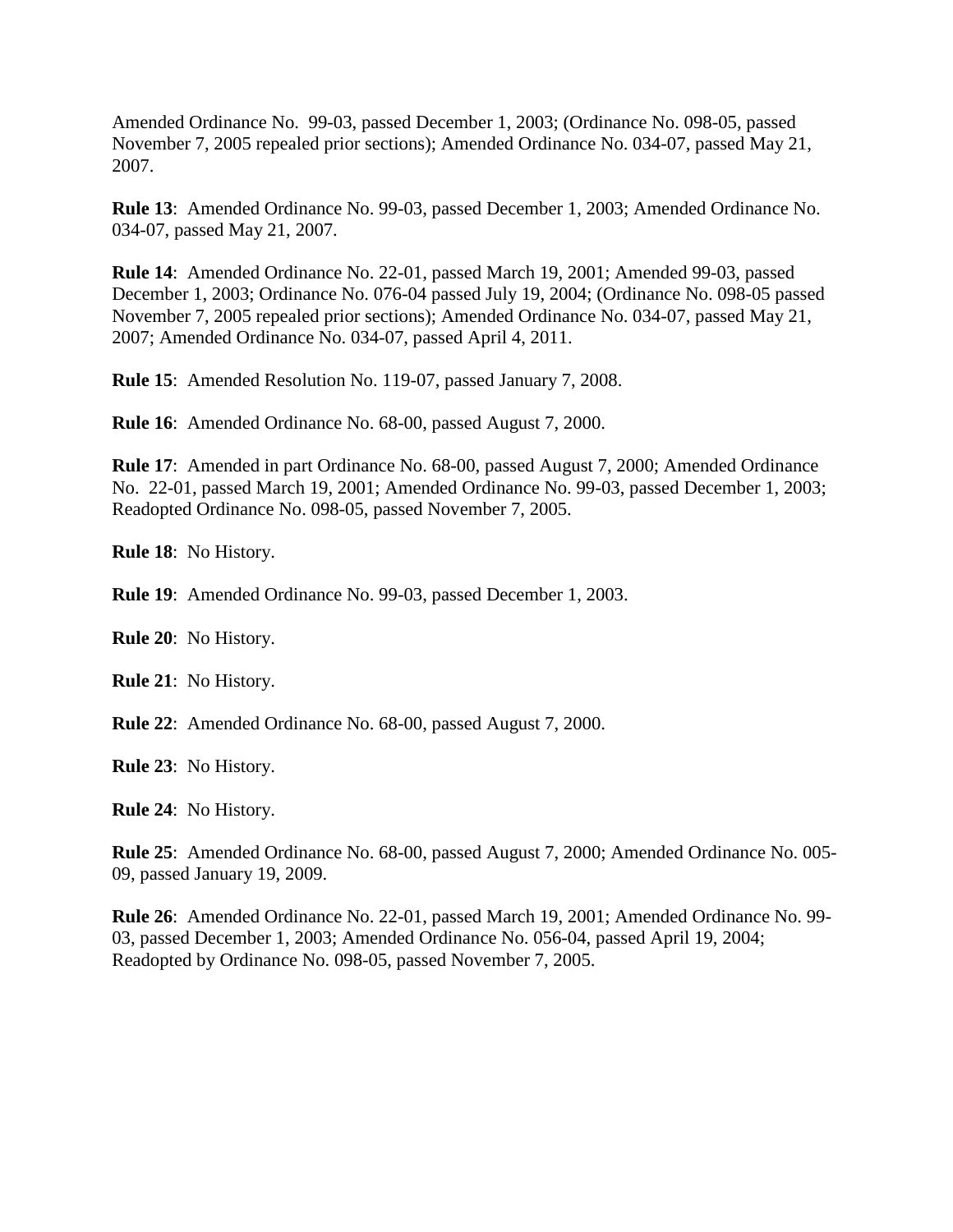| RULE <sub>1</sub> |  |
|-------------------|--|
| RULE <sub>2</sub> |  |
| Rule 2.1          |  |
| Rule 2.2          |  |
| Rule 2.3          |  |
| Rule 2.4          |  |
| Rule 2.5          |  |
| Rule 2.6          |  |
| Rule 2.7          |  |
| Rule 2.8          |  |
| Rule 2.9          |  |
| Rule 2.10         |  |
| Rule 2.11         |  |
| Rule 2.12         |  |
| Rule 2.13         |  |
| Rule 2.14         |  |
| RULE <sub>3</sub> |  |
| Rule 3.1          |  |
| Rule 3.2          |  |
| Rule 3.3          |  |
| Rule 3.4          |  |
| Rule 3.5          |  |
| Rule 3.6          |  |
| Rule 3.7          |  |
| Rule 3.8          |  |
| Rule 3.9          |  |
| RULE <sub>4</sub> |  |
| Rule 4.1          |  |
| Rule 4.2          |  |
| Rule 4.3          |  |
| Rule 4.4          |  |
| Rule 4.5          |  |
| Rule 4.6          |  |
| Rule 4.7          |  |
| RULE <sub>5</sub> |  |
| Rule 5.1          |  |
| Rule 5.2          |  |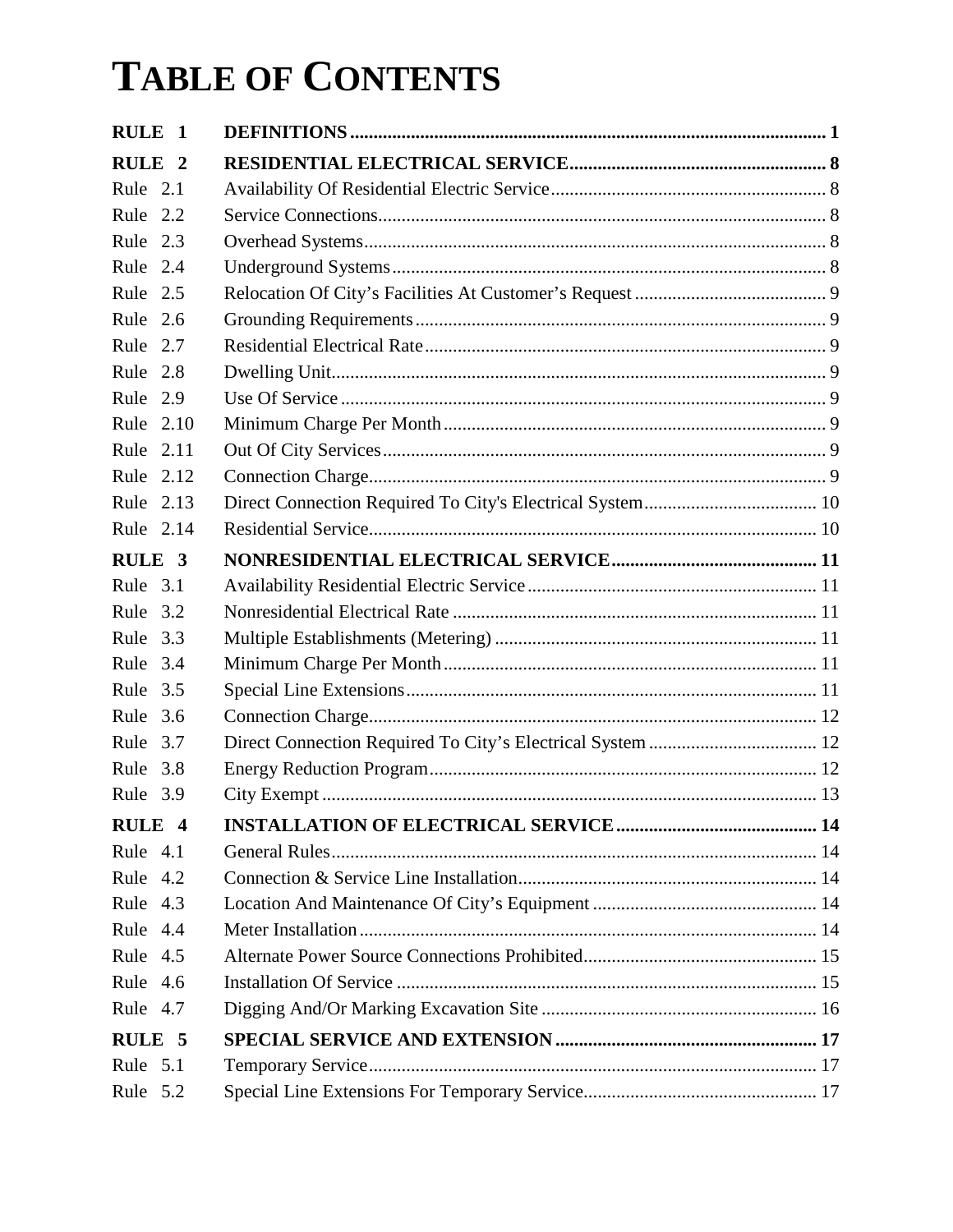| Rule 5.3          |                                                                          |  |
|-------------------|--------------------------------------------------------------------------|--|
| Rule 5.4          |                                                                          |  |
| Rule 5.5          |                                                                          |  |
| RULE 6            |                                                                          |  |
| RULE <sub>7</sub> |                                                                          |  |
| Rule 7.1          |                                                                          |  |
| RULE 8            |                                                                          |  |
| RULE <sub>9</sub> |                                                                          |  |
| Rule 9.1          |                                                                          |  |
| Rule 9.2          |                                                                          |  |
| Rule 9.3          |                                                                          |  |
| Rule 9.4          |                                                                          |  |
| RULE 10           | <b>RESPONSIBILITY OF BILLS BY PROPERTY OWNER  28</b>                     |  |
| RULE 11           | <b>VOLUNTARY TERMINATION OF SERVICE &amp; REPAIRS  29</b>                |  |
| Rule 11.1         |                                                                          |  |
| Rule 11.2         |                                                                          |  |
| Rule 11.3         |                                                                          |  |
| RULE 12           |                                                                          |  |
| Rule 12.1         |                                                                          |  |
| Rule 12.2         |                                                                          |  |
| Rule<br>12.3      |                                                                          |  |
| Rule<br>12.4      |                                                                          |  |
| Rule<br>12.5      |                                                                          |  |
| Rule 12.6         |                                                                          |  |
| Rule 12.7         |                                                                          |  |
| RULE 13           |                                                                          |  |
| Rule 13.1         |                                                                          |  |
| Rule<br>13.2      |                                                                          |  |
| Rule<br>13.3      |                                                                          |  |
| Rule 13.4         |                                                                          |  |
| RULE 14           |                                                                          |  |
| Rule 14.1         |                                                                          |  |
| Rule<br>14.2      | Deposits For Temporary Service By Contractors, Builders, & Developers 40 |  |
| 14.3<br>Rule      |                                                                          |  |
| Rule<br>14.4      |                                                                          |  |
| Rule 14.5         |                                                                          |  |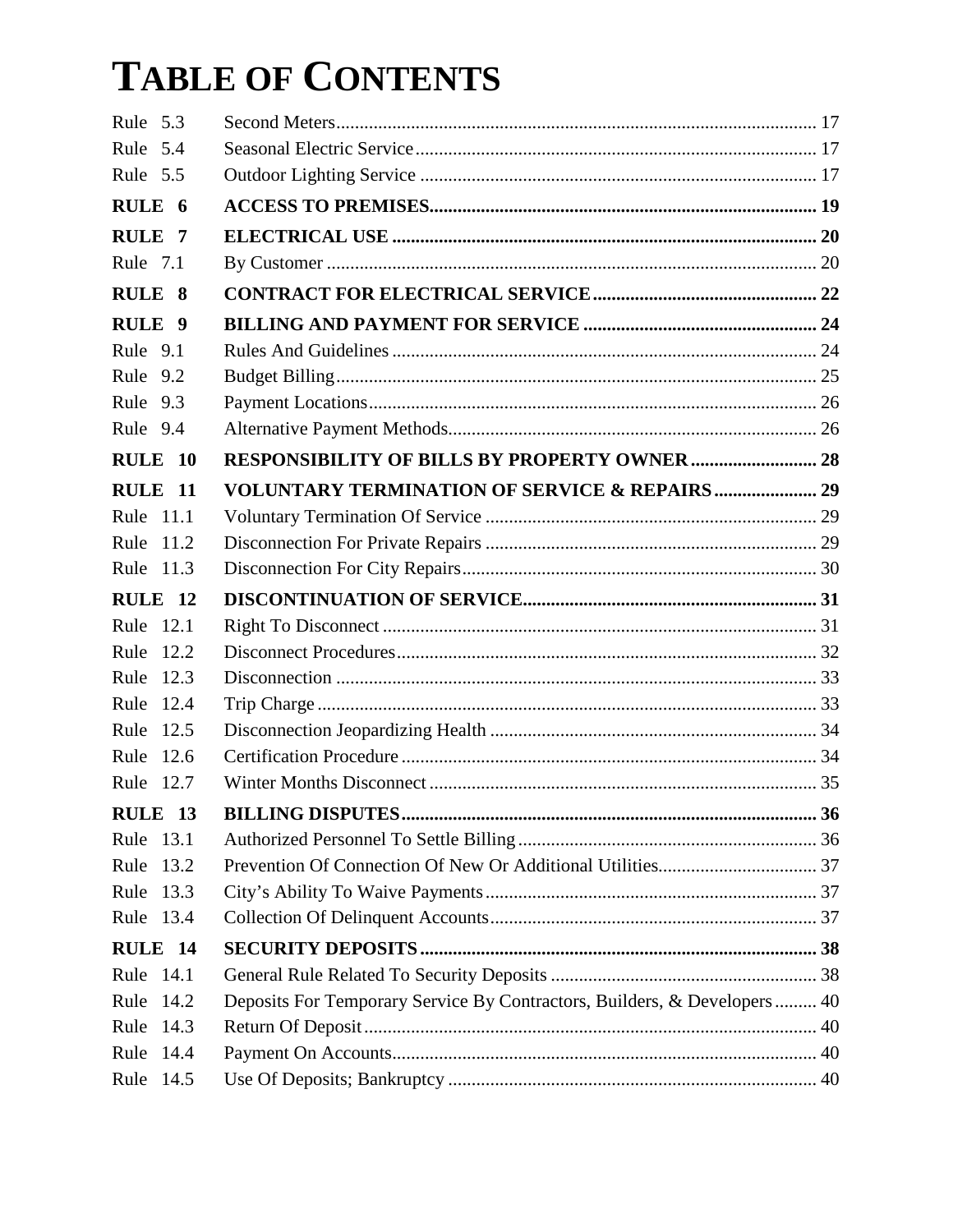| RULE 15            |                                                             |  |
|--------------------|-------------------------------------------------------------|--|
| Rule 15.1          |                                                             |  |
| Rule<br>15.2       |                                                             |  |
| Rule<br>15.3       |                                                             |  |
| Rule<br>15.4       |                                                             |  |
| Rule 15.5          |                                                             |  |
| <b>RULE 16</b>     | <b>INSPECTION REQUIREMENTS AND THE POWERS AND AUTHORITY</b> |  |
| RULE 17            |                                                             |  |
| Rule 17.1          |                                                             |  |
| Rule<br>17.2       |                                                             |  |
| Rule<br>17.3       |                                                             |  |
| Rule<br>17.4       |                                                             |  |
| Rule 17.5          |                                                             |  |
| RULE 18            |                                                             |  |
| Rule 18.1          |                                                             |  |
| Rule<br>18.2       |                                                             |  |
| Rule<br>18.3       |                                                             |  |
| Rule<br>18.4       |                                                             |  |
| Rule<br>18.5       |                                                             |  |
| Rule 18.6          |                                                             |  |
| RULE 19            |                                                             |  |
| Rule 19.1          |                                                             |  |
| Rule<br>19.2       |                                                             |  |
| Rule<br>19.3       |                                                             |  |
| Rule 19.4          |                                                             |  |
| Rule 19.5          |                                                             |  |
| Rule 19.6          |                                                             |  |
| RULE <sub>20</sub> |                                                             |  |
| Rule 20.1          |                                                             |  |
| Rule 20.2          |                                                             |  |
| Rule 20.3          |                                                             |  |
| Rule 20.4          |                                                             |  |
| Rule 20.5          |                                                             |  |
| Rule 20.6          |                                                             |  |
| Rule<br>20.7       |                                                             |  |
| 20.8<br>Rule       |                                                             |  |
| Rule 20.9          |                                                             |  |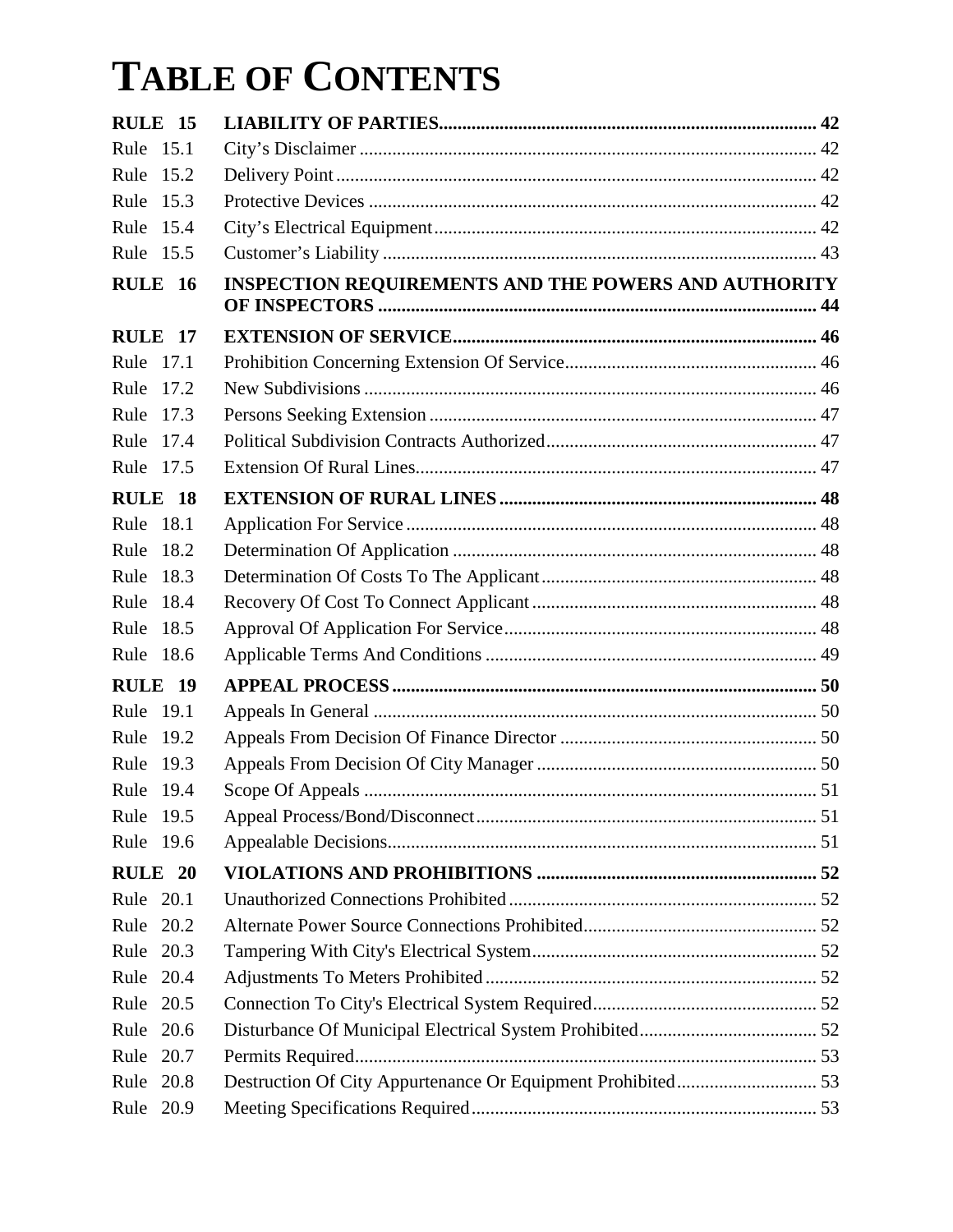| RULE <sub>21</sub> |                                                            |  |
|--------------------|------------------------------------------------------------|--|
| RULE 22            | <b>ADMINISTRATION OF RULES/VARIANCES AND EXCEPTIONS 55</b> |  |
| Rule 22.1          |                                                            |  |
| Rule 22.2          |                                                            |  |
| RULE 23            |                                                            |  |
| RULE 24            |                                                            |  |
| <b>RULE 25</b>     | <b>CONTRACTS PREVAIL/RULE CONFLICT/AGGREGATION  58</b>     |  |
| Rule 25.1          |                                                            |  |
| Rule 25.2          |                                                            |  |
|                    |                                                            |  |
| Rule 25.3          |                                                            |  |
| Rule 25.4          |                                                            |  |
| Rule 25.5          |                                                            |  |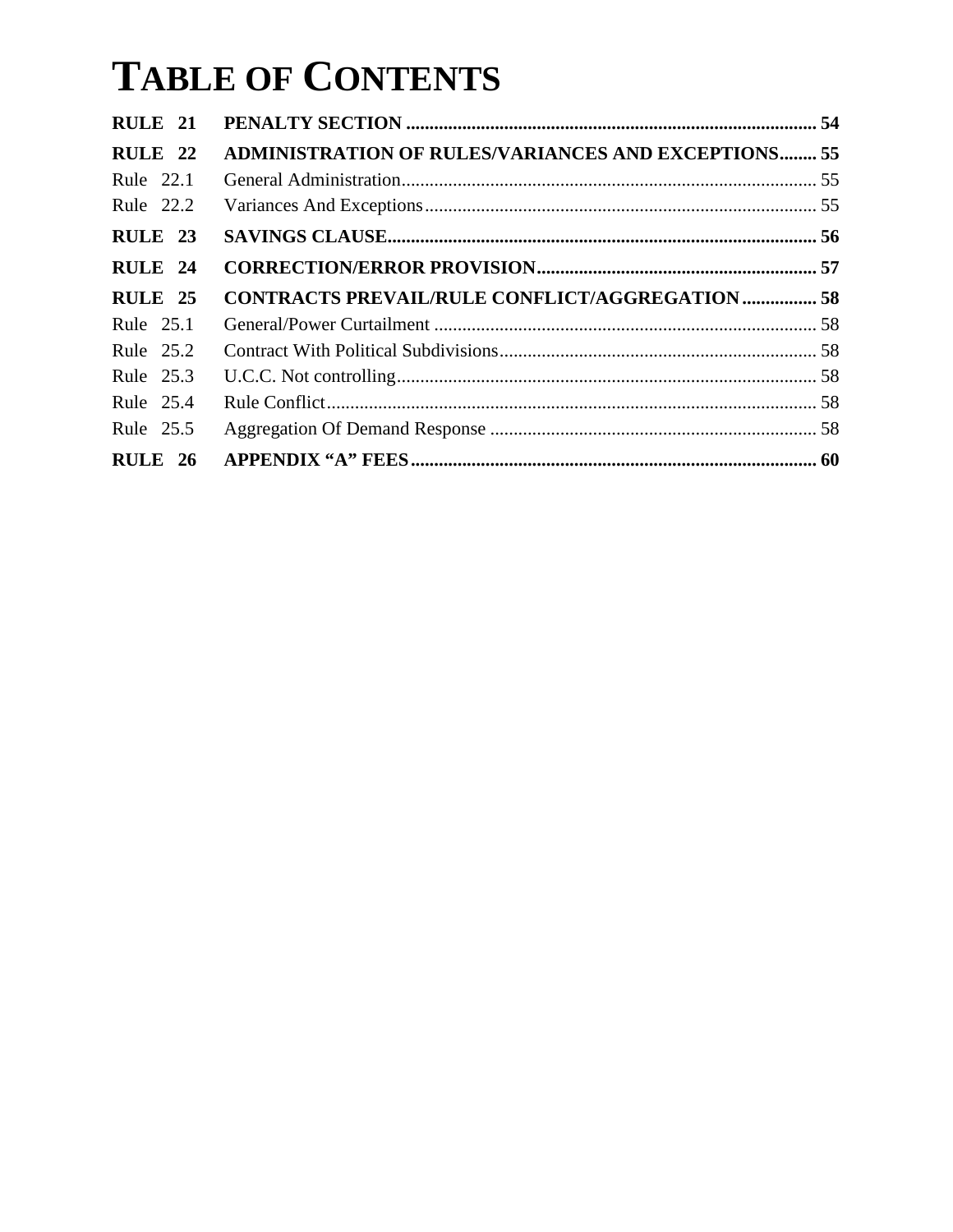## **RULE 1 DEFINITIONS**

#### **ALTERNATE POWER SOURCE CONNECTION**

Any arrangement whereby another electrical system, other than the City's, is connected to the City's system.

### **APARTMENT COMPLEXES**

Any structure or facility, excepting a single family house, containing one (1), two (2), or more family dwelling units that is contained within a primary structure or facility used for the place of abode of one (1) or more persons living together; a multiple dwelling or complex.

### **APPLICANT**

A person who requests or makes an application for service.

#### **APPLICATION FOR SERVICE**

A request to the City to enter into a contractual agreement for electric service.

### **APPROVED**

Acceptance by the City.

#### **BILLING CYCLE**

The time between meter readings. Generally a thirty (30) day period determined by the billing date.

#### **CIRCUIT EXTENSION**

The facilities, (poles, fixtures, wires, and appurtenances) as are necessary for delivering electric energy for general use along highways or City's right-of-way to one (1) or more customers so located that they cannot be adequately supplied from the City's existing distribution system.

### **CITY**

City of Napoleon, Ohio also when the context clearly indicates, means the utility service of the City. For purposes of liability, City means, its officials, officer's, employees or agents. The City Manager being the authorized person of the City who shall manage, conduct, and control the electrical works of a municipal corporation, furnish supplies of electricity, and appoint any necessary officer and agent. The City Finance Director having the duties of assessing and collecting rents and charges associated with the municipal electrical works.

#### **CITY FINANCE DIRECTOR**

The City Finance Director of the City of Napoleon, Ohio, or his/her designated representative.

### **CITY MANAGER**

The City Manager of the City of Napoleon, Ohio, or his/her designated representative.

### **COMMERCIAL RATE**

The rate as established in the City legislation as the commercial rate.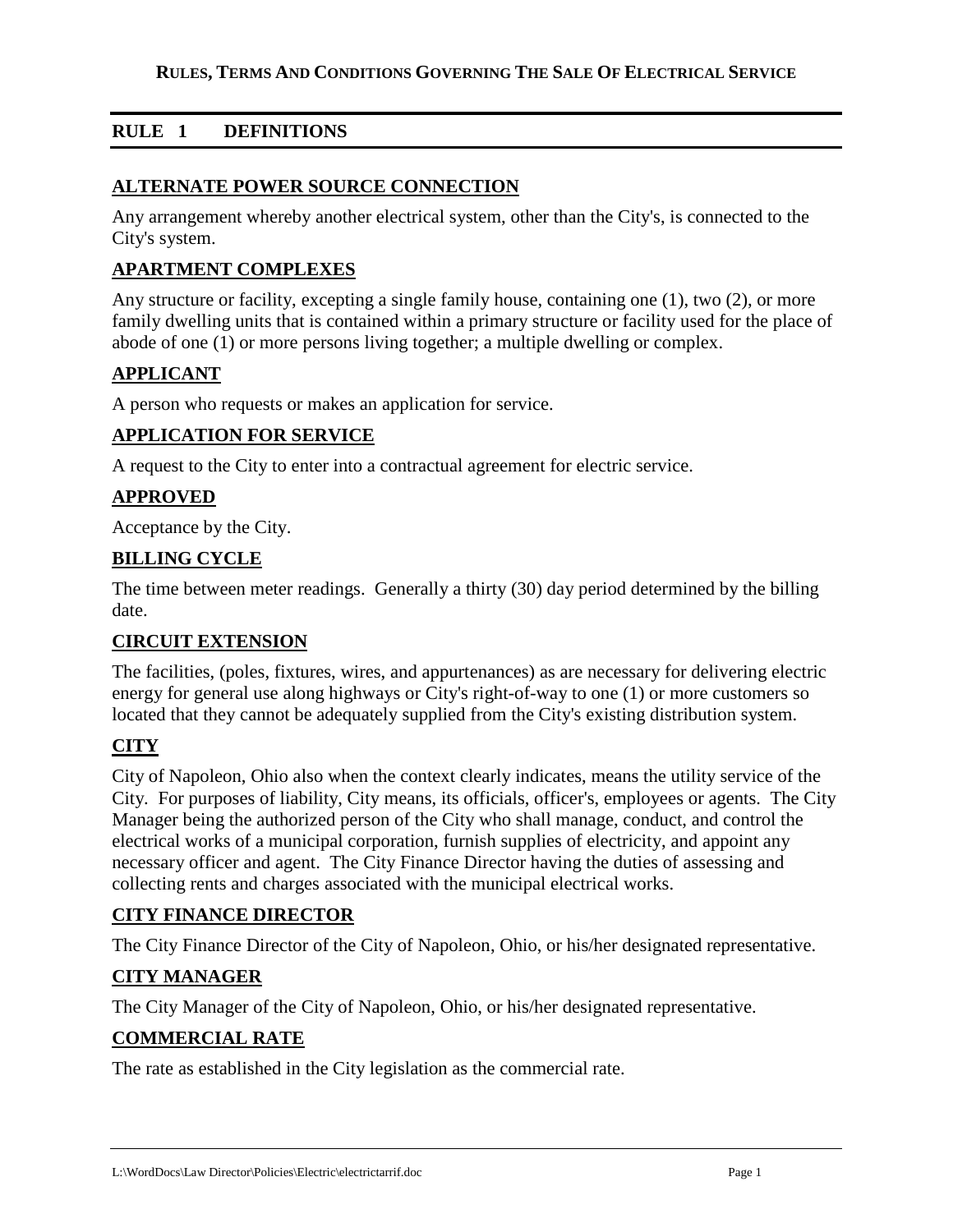## **COMMERCIAL USER**

Any person contracted or being served with the Commercial Service.

## **COMMERCIAL SERVICE**

Applicable and available to multiple dwelling units containing two (2) or more living quarters or dwelling units such as manufactured housing (mobile homes) or apartment complexes when master metered; also applicable and available to commercial, business, professional, industrial, agricultural, and other similar pursuits requiring electrical service. Commercial service may also mean commercial service demand.

## **CONNECTION**

Defined as an electrical service connection.

## **CONNECTION CHARGE**

When applicable, that amount paid by each new premises to be connected or reconnected to the electrical distribution system.

## **CONSUMED**

Utility service used or otherwise expended by the customer or others after entering any line, conduit, meter, appurtenance or structure that is under the control or ownership of the customer, property owner, or tenant; or where the utility service is used or otherwise expended due to lines or appurtenances not being properly installed or maintained by the customer, property owner or tenant when there is a duty to do so; or any utility service that passes through any utility meter installed for monitoring purposes.

### **CONSUMER**

Any person who is the ultimate user of electrical service from the City. A consumer is any person which receives electric service at one (1) location from the City under one (1) rate classification, contract, or schedule. If service is supplied to a customer at more than one (1) location, each location shall be counted as a separate customer unless the consumptions are combined before the bill is calculated.

## **CUSTOMER**

Any person as herein defined, using services of the City's municipal system and may include the owner, tenant, or lessee of the property being served. May also mean, the owner or person in control of any commercial or industrial premises supplied by or in any manner connected to, the municipal system.

## **CUSTOMER CHARGE**

An amount determined by the City through legislation. "Customer Charge" means a charge resulting from connections to the system, regardless of usage. The charge recovers a reasonable approximation of costs associated with a portion of lines, service drops, meters, meter reading, billing customer information and records.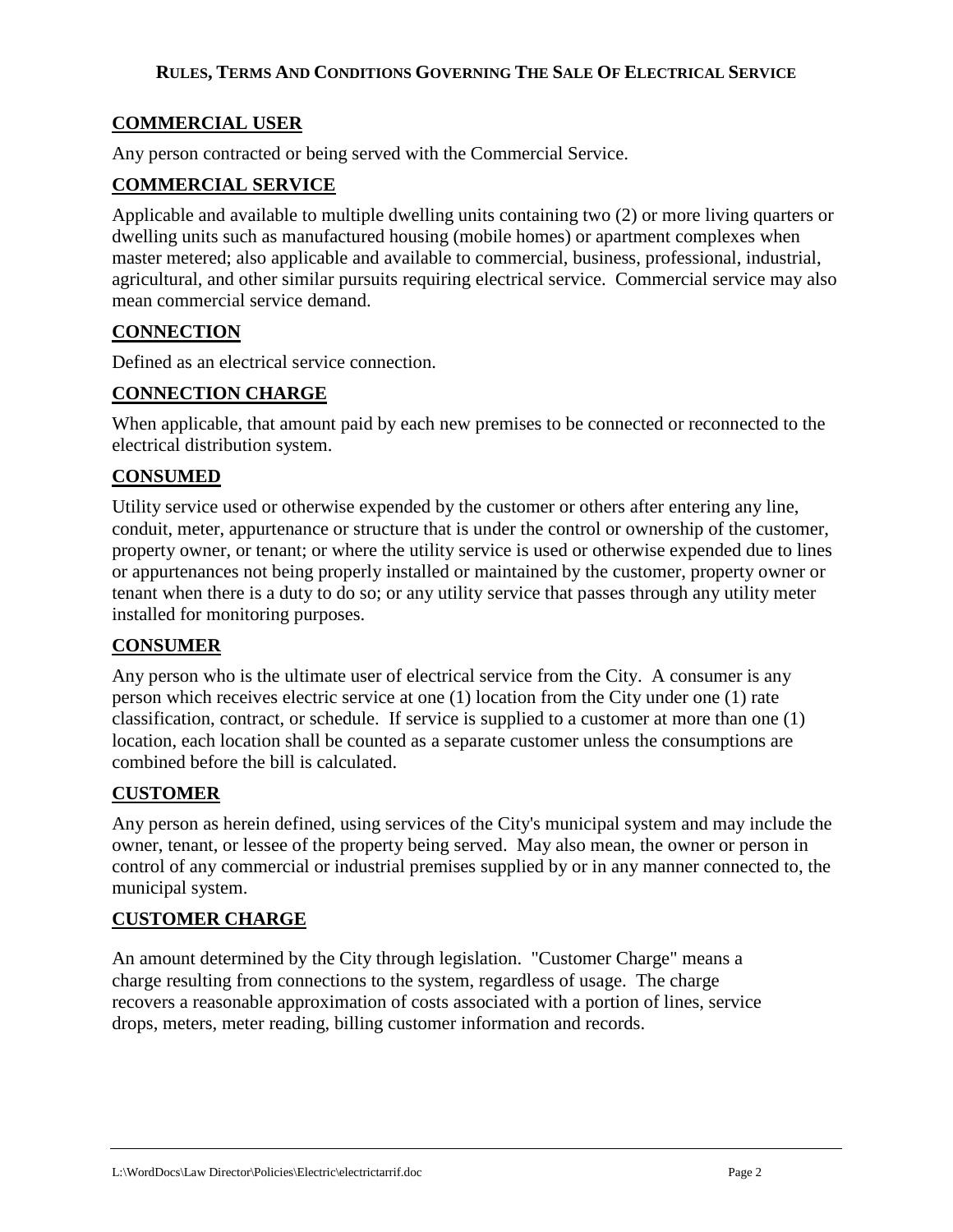## **CUSTOMER'S ELECTRICAL SYSTEM**

Any electrical system, located on the customer's premises, supplied by, or in any manner connected to the municipal system.

## **DELIVERY POINT**

The point at which service is delivered by City to customer and shall be the point at which the customer's facilities are connected to the City's facilities and is the terminate end of electrical service by the City.

## **DEMAND**

The rate at which electric energy is delivered expressed in kilowatts, or kilovolt amperes.

## **DWELLING UNIT**

The house, manufactured home (mobile home), apartment or other structure in which a person may or does live, reside or habitates.

## **EASEMENT**

An acquired legal right for the specific use of land owned by others.

## **ELECTRICAL SERVICE**

The furnishing of electricity and/or lines therefore.

## **ELECTRIC SUPERINTENDENT**

The Electrical Superintendent of the City of Napoleon, Ohio or his/her designated representative.

## **ELECTRICAL SYSTEM**

The electrical system considered as made up of two (2) parts: the municipal system (electric system) and the customer's electrical system. The municipal system shall consist of the City's source facilities and distribution system, including all facilities of the electrical system, under control of the City. The source shall include all components of the facilities utilized in the production, storage and delivery of electricity to the public distribution system. The public distribution system shall include the network of apparatuses used for delivery of electricity from the source to the customer's electrical system. The customer's electrical system shall include those parts of the facilities beyond the delivery point which are utilized in conveying electricity from the public distribution system to points of use.

## **ELECTRICAL WORKS**

The structures, equipment, and processes required to deliver and carry away the municipal's electricity.

## **ELECTRIC**

Available heat in electricity; electric energy is measured by the kilowatt hour, which is equivalent to 3,412.97 BTU.

## **ENERGY CHARGE**

The charge for the actual amount of electricity used based on KWH for all electric accounts. Based in part on recovery of demand and/or energy costs.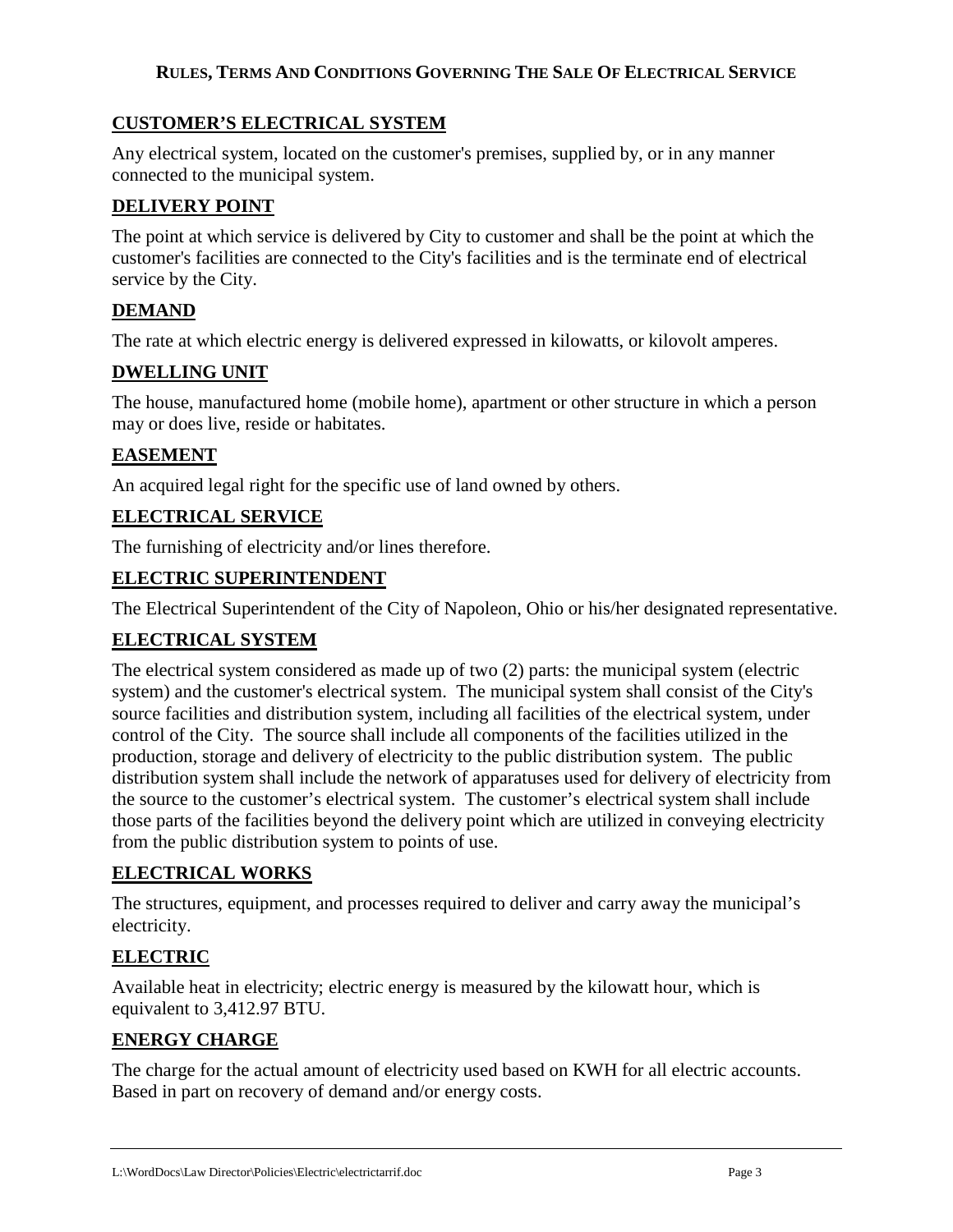## **EXTEND ELECTRICAL SERVICE**

The providing of electrical service outside the corporate limits by the furnishing of electrical service including when requiring the necessary lines therefore.

## **FORCE MAJEURE**

Any cause beyond the control of the parties, including, but not limited to, failure of facilities (both direct and indirect), necessary maintenance, damage to the machinery or electrical distribution lines of the City, acts of nature, including but not limited to, flood, earthquake, storm, lightning, fire, epidemic, pestilence, the public enemy, terrorist act, war, riot, civil disturbance, labor disturbance, sabotage, and restraint or action by court or public authority, which by due diligence and foresight either party, as the case may be, could not reasonably have been expected to avoid; provided however, that the party suffering such disability shall use due diligence to remove the same with all deliberate speed and provided further, nothing contained herein shall be construed to require a party to settle a labor dispute.

## **GROSS CHARGE**

Gross charge per month per service will be the sum of all costs for electrical service as specified in the customer's bill as the gross charge, plus any delinquent charge.

## **INDUSTRIAL RATE**

The rate established in City legislation as the "industrial rate".

## **INDUSTRIAL USER(S)**

Establishment(s) that contract for and is being served with the industrial service.

## **INDUSTRIAL SERVICE**

Applicable and available for service to customers with contracted measured demands of 1,500 KW or greater and used for non residential purposes.

## **KILOVOLT (KV)**

1,000 volts

## **KVA**

Shall mean Kilovolt ampere, 1000 volt-amperes.

## **KW**

Shall mean Kilowatt, 1000 watts.

## **KWH**

Shall mean Kilowatt-hour, the basic unit of electric energy equal to one (1) kilowatt of power supplied to or taken from an electric circuit steadily for one (1) hour.

## **LARGE POWER RATE**

The rate established in City legislation as the "large power rate".

## **LARGE POWER USERS**

Establishment(s) that contract for and is being served with the large power service.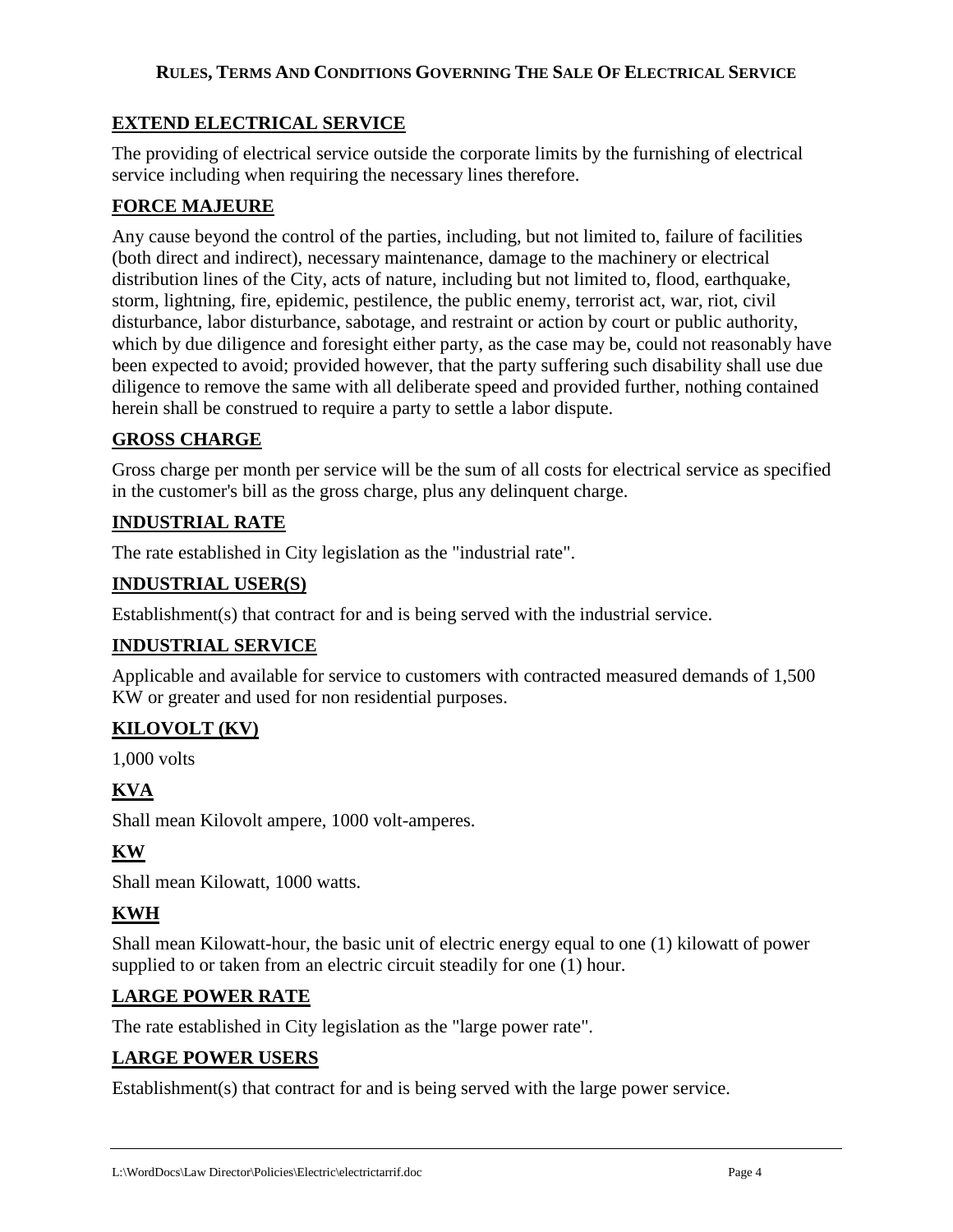## **LARGE POWER SERVICE**

Applicable and available for service to customers with contracted measured demands of 50 KW or greater and less than 1,500 KW having an average monthly usage of 300 or more KWH (less amount of KWH may qualify at request of customer and approval of City) per 1 KW of demand over a twelve month calendar year and used for non residential purposes.

## **MASTER METERED**

One (1) electric meter metering multiple service points or users.

## **METER**

A device for measuring and registering a quantity over a period of time.

## **MINIMUM BILLING DEMAND**

As applied to large power and industrial service accounts, being an amount determined by the City through legislation for electrical service that sets the minimum billing demand. When the customer has an actual demand of less than the legislated minimum demand, their bill will be determined as if their demand was the legislated or contracted amount.

## **MUNICIPAL SYSTEM**

The electrical transmission and distribution system owned or under the control of the City of Napoleon, Ohio.

## **MUNICIPALITY**

The City of Napoleon, Ohio.

## **NEW ADJACENT RURAL CUSTOMER**

An electric customer not presently being served by the City whose premises are less than six hundred (600') feet from the existing Municipal System.

## **NEW NON-ADJACENT RURAL CUSTOMER**

An electric customer not presently being served by the City whose premises are equal to or greater than six hundred (600') feet from the existing Municipal System.

## **NEW CONNECTION**

An electrical connection that did not previously exist, an improvement or upgrade of an existing electrical connection, or a replacement of an existing electrical service connection.

## **NET CHARGE**

Net charge per month per service will be the sum of all costs for electrical service as specified in the customer's bill as the net charge, less any delinquent charge.

## **NONRESIDENTIAL**

That which is not otherwise considered residential, normally commercial, large power or industrial.

## **NON-INDUSTRIAL USERS**

All users of the electrical facilities not classified as an "Industrial User" as defined herein.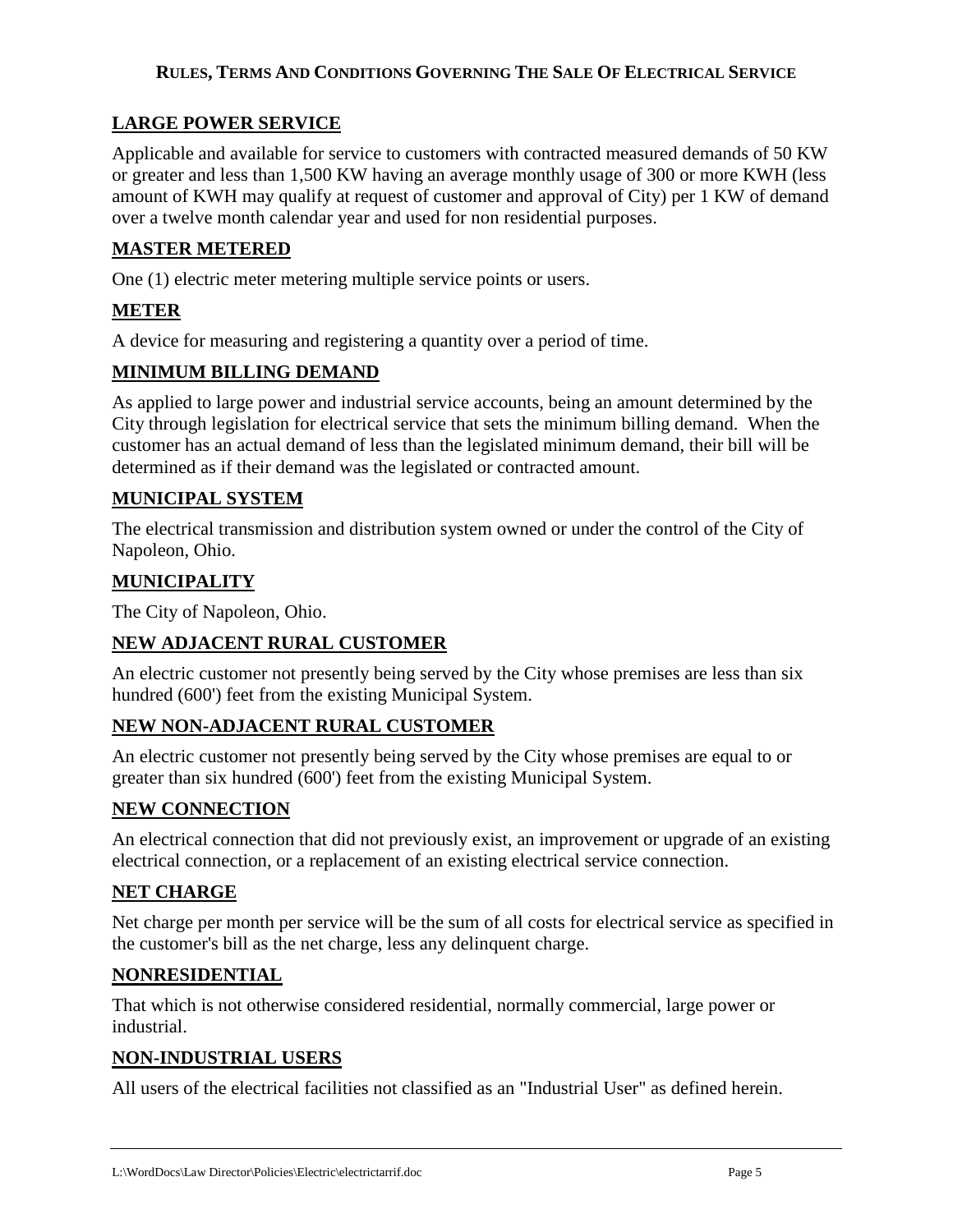## **OUPS**

The Ohio Utility Protection Service.

## **OUT OF CITY SERVICES**

Services related to electric utility outside the corporate limits of the City; also known as non-City services.

## **PERSON**

Any state, agency, institution, political subdivision, individual, corporation, partnership, business trust, estate, trust, association, or other legal entity.

## **PREMISES**

The real property where electrical service is requested, required, or used.

## **PROPERTY OWNER**

Person or entity owning the real estate where electrical service is requested, required, or used; may at times when the text clearly indicates, be considered a customer.

## **PROPERTY**

The real property where electrical service is requested, required, or used.

## **R.C.**

The Ohio Revised Code.

## **RESIDENTIAL RATE**

The rate as established in City legislation as the "residential rate".

## **RESIDENTIAL USER**

Any person that contracts for and is being served with residential service.

### **RESIDENTIAL SERVICE**

Service that is applicable and available to residential users at the residential rate. Applicable and available to persons that live in or occupy single family dwelling units, or houses whether in a form of a house, or multiple apartments when individually metered, used strictly for "residential" or "domestic" purposes. Domestic purposes also includes agricultural pursuits where service is taken through one (1) meter primarily for residential purposes and secondary for the usual farm uses outside the home, but it is not extended to operations of a commercial nature or operations such as processing, preparing or distributing products not raised or produced on the farm, unless such operation is incidental to the usual domestic and farm uses. Is not applicable where more than one (1) dwelling unit (such as an apartment complex or manufactured home park (mobile home park)) is served through a single meter, except as may otherwise be provided by rule or the rate ordinance.

## **RURAL CUSTOMER**

A customer that is located outside the corporation limits of the City.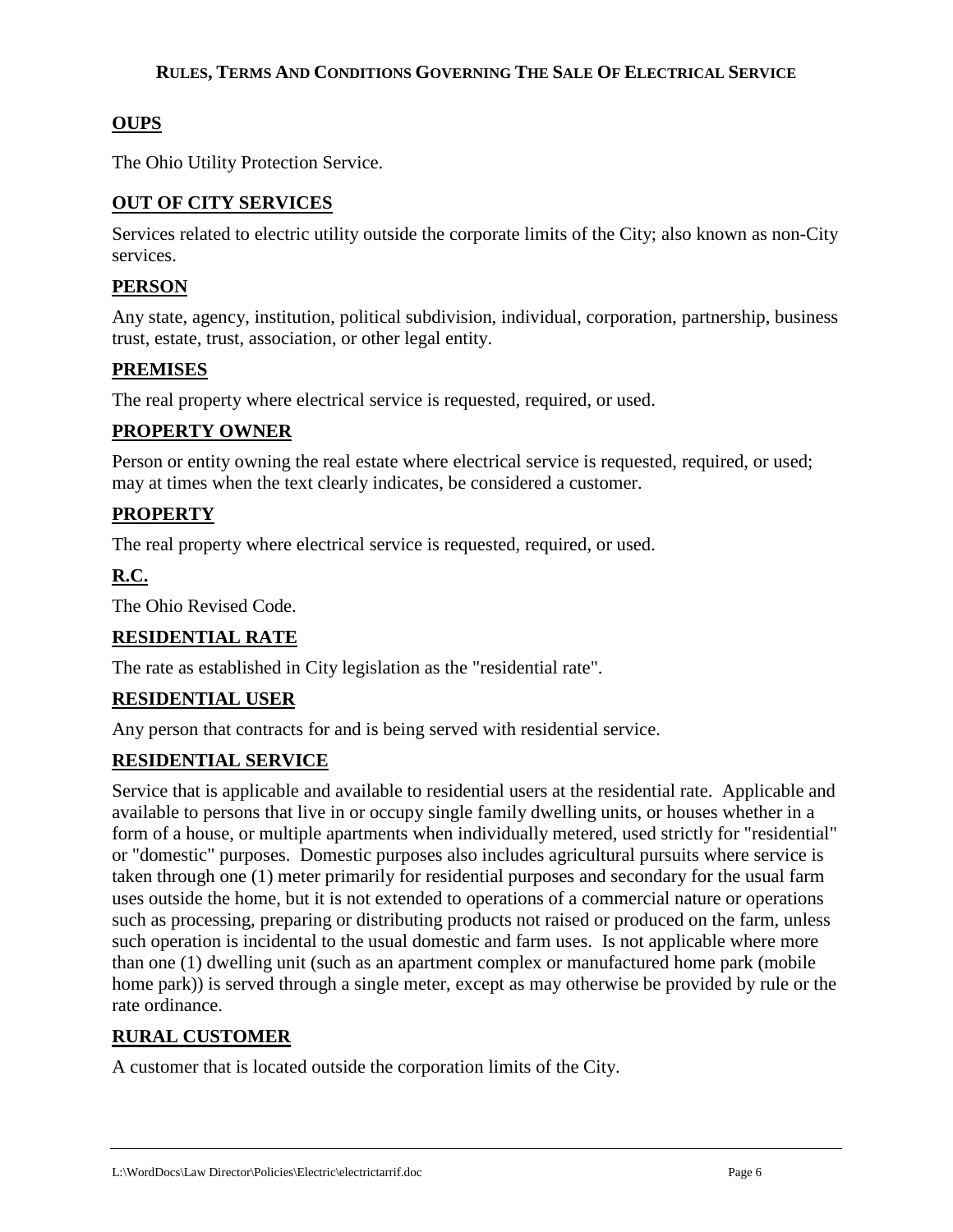## **TEMPORARY SERVICE**

The electrical service to an establishment that is not installed to minimum specifications and is non-permanent in character. Such service is short term or emergency in nature.

## **TENANT**

Any person as herein defined who contracts for electrical service of the City or who receives the same but does not own or possess legal title to the property for which the person has requested or receives the utility service, but rents or leases the premises served. When the context clearly indicates may also mean consumer or customer.

### **THESE RULES**

Means all Rules, Terms and Conditions contained herein as the "City of Napoleon Rules, Terms and Conditions Governing the Sale of Electrical Service". "Rule" means the entire Rule, Term and Condition, including "Sub Rules" found within, unless a particular "Sub Rule" or "provision" is specifically identified.

## **UTILITY DEPARTMENT**

Utility Department of the City for water, sewer, electric, refuse and billing. Also means the Department of Utility Collections.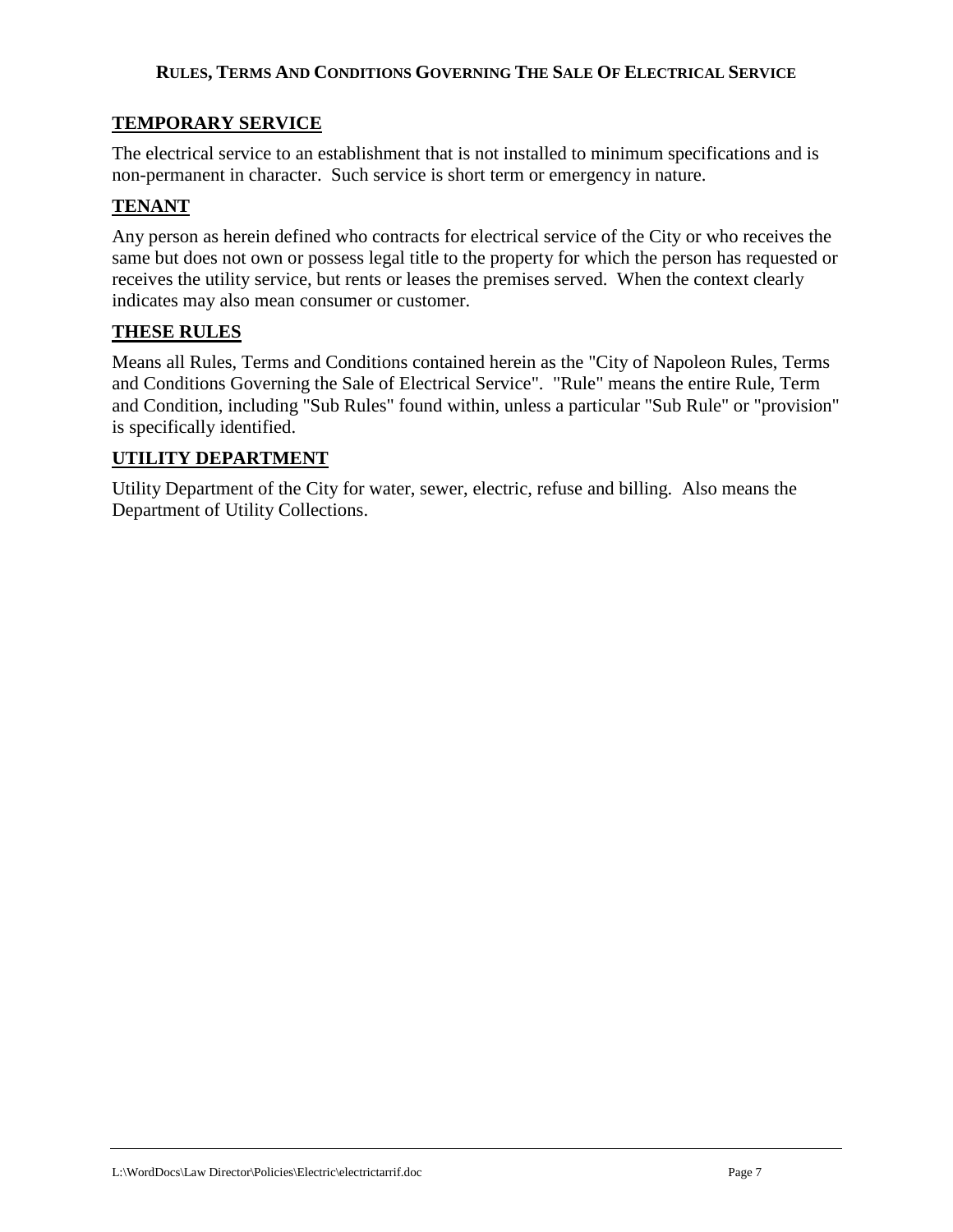## **RULE 2 RESIDENTIAL ELECTRICAL SERVICE**

## *Rule 2.1 Availability Of Residential Electric Service*

Residential electrical service is available to persons having a premises that qualifies for "residential service" as provided in these rules and/or the rate ordinance. Such service shall be considered available where municipal electric lines are installed or lines are authorized or contracted for use by the City, and when approved by the City. For availability of electrical service outside the corporation limits see rule titled "Rural Line Extensions".

### *Rule 2.2 Service Connections*

The City will, when requested to furnish service, designate the location of its delivery point. When a customer desires that energy be delivered at a point or in a manner other than designated by the City, the customer shall pay the additional cost of same.

### *Rule 2.3 Overhead Systems*

For overhead connections, the customer's wiring must extend at least 24 inches beyond the weather head and pursuant to City standards.

### *Rule 2.4 Underground Systems*

- (A) Where service is supplied from an underground distribution system which has been installed within the limits of the City streets or right-of-ways, the customer shall make arrangements with the City for the City to supply and install a continuous run of cable conductors from the cable pole, junction box, or pad mounted transformer to the meter base installed on the exterior building wall. The customer shall install the proper conduit meter base and all necessary apparatuses pursuant to City specifications.
- (B) When a customer desires an underground system instead of an overhead system, the customer shall deposit with the City the amount being the estimated difference between the cost of the underground facilities so requested and the cost of the overhead facilities which would ordinarily be installed. Upon receipt of this deposit, the City will install the underground facilities and will own, operate, and maintain the same; however, the customer shall, upon invoice, make the remaining payment being based on the difference between the estimated amount on deposit and the actual cost if such amount exists. Should the deposit be in excess of the actual cost, such excess amount shall be promptly credited to the customer.
- (C) When a customer desires to replace an overhead system with an underground service, the customer, shall pay the City the estimated cost of the underground facilities so requested. Upon receipt of payment, the City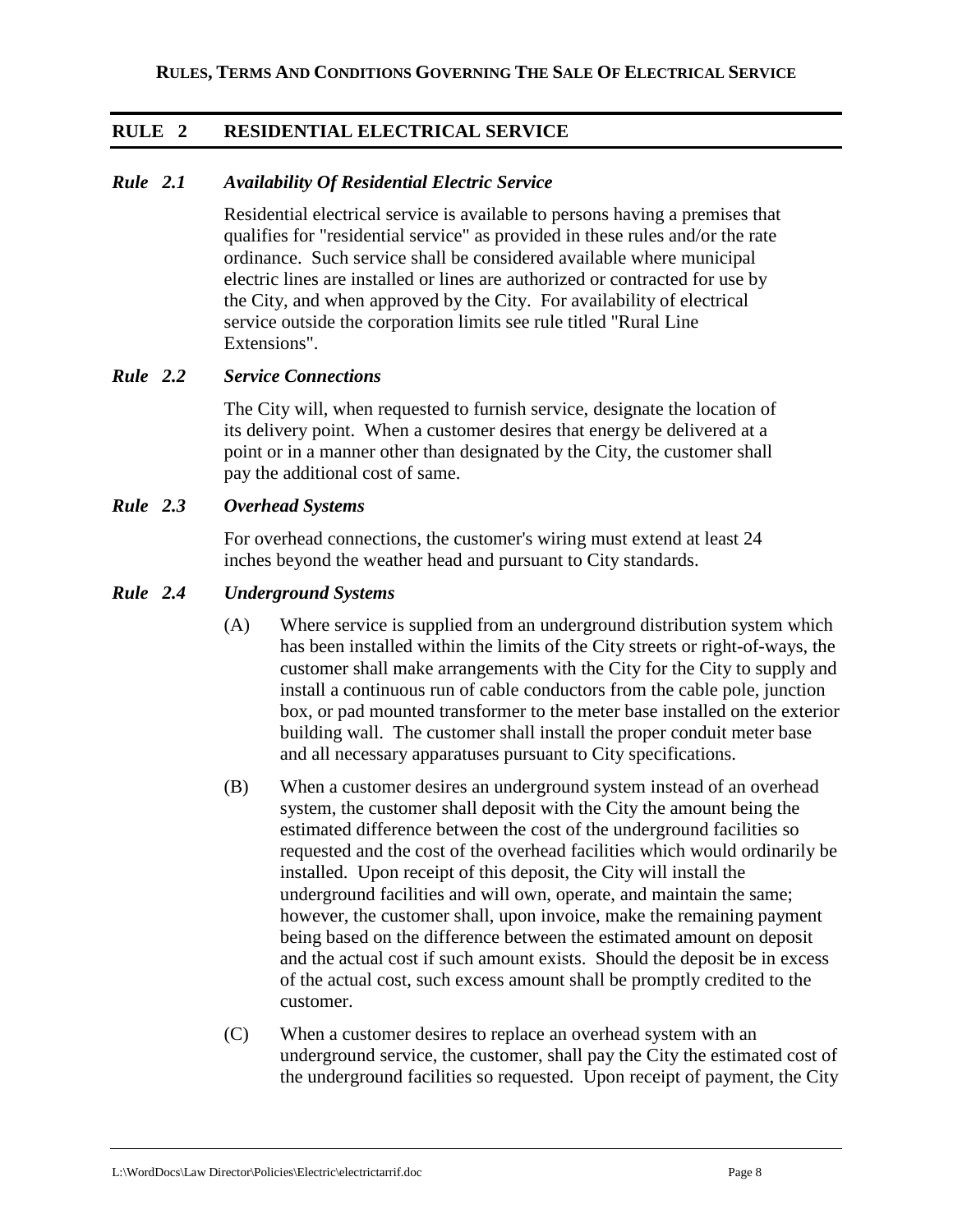will install the underground facilities and will own, operate, and maintain the same.

#### *Rule 2.5 Relocation Of City's Facilities At Customer's Request*

Whenever at customer's request, the City's facilities located on customer's premises or on the City's right-of-way are relocated solely to suit the convenience of customer, the customer shall reimburse the City for the entire cost incurred in making such change.

#### *Rule 2.6 Grounding Requirements*

All inside wiring must be grounded in accordance with the requirements of the National Electrical Code and the requirements of any local inspection service authorized by the State of Ohio or the City.

#### *Rule 2.7 Residential Electrical Rate*

Residential electrical rate shall be the rate schedule as established in legislation of the City.

### *Rule 2.8 Dwelling Unit*

Except as provided for in Rule 3.3 (Multiple Establishments), all dwelling unit(s) desiring to receive the residential rate, after the effective date of these Rules, shall be individually metered before electrical service is established.

#### *Rule 2.9 Use Of Service*

Residential service and rates are applicable and available strictly for residential (domestic) use.

### *Rule 2.10 Minimum Charge Per Month*

The minimum charge for residential accounts shall be not less than the sum of all applicable electrical service charges, including, but not limited to, any customer charge. Disconnection of service will affect customer's liability to pay the applicable minimum charge; however, reconnection of electrical service shall be subject to City's charge for such service, as established by the City and as may be amended from time to time.

## *Rule 2.11 Out Of City Services*

Any service (electrical) outside the corporate City limits shall be only by written contract.

### *Rule 2.12 Connection Charge*

The initial establishment of electrical service may be subject to a connection charge as established by the City and as may be amended from time to time.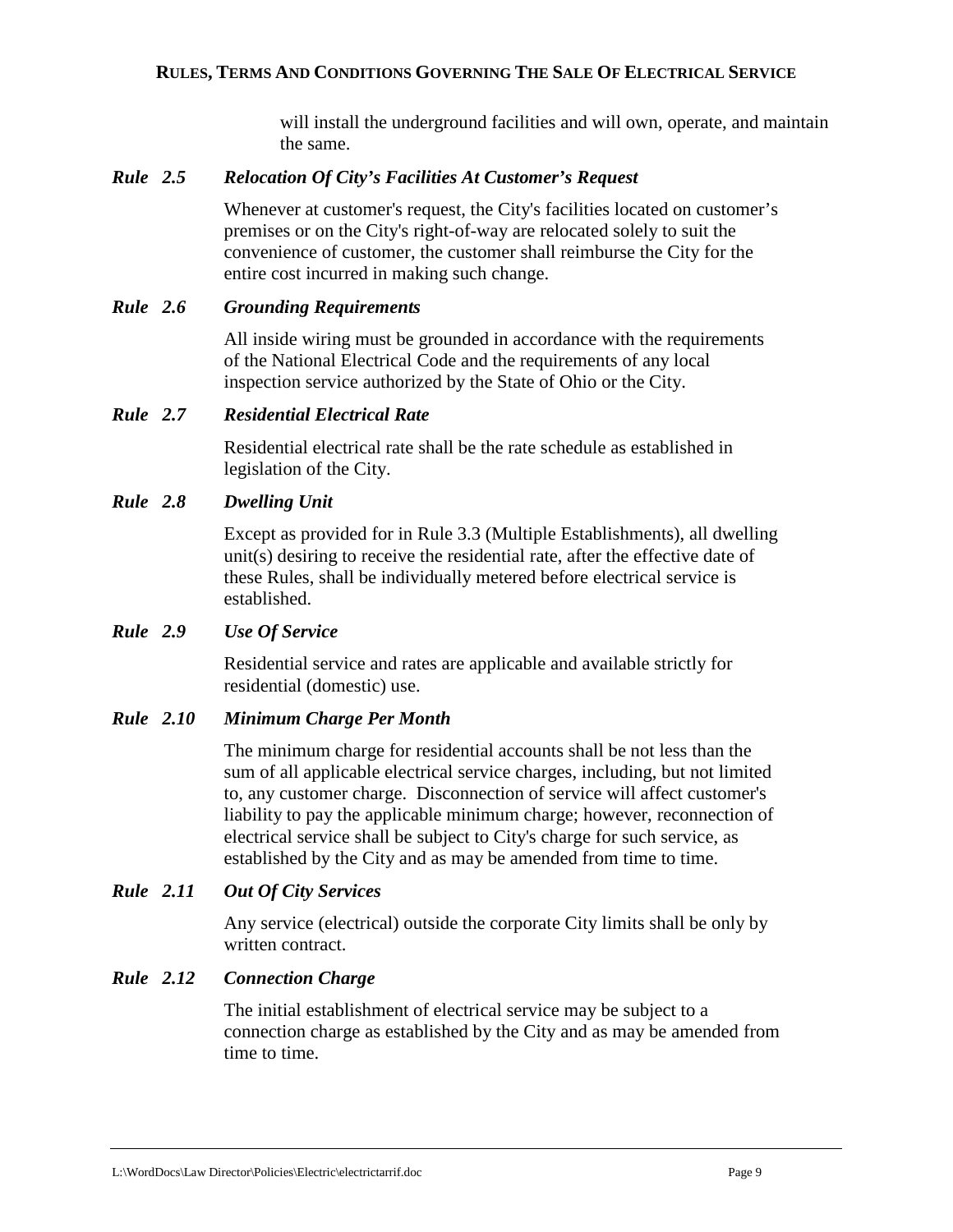## *Rule 2.13 Direct Connection Required To City's Electrical System*

For properties located within the City using electricity other than self generated power, direct connection is required to the City's electrical system unless otherwise contrary to the law.

## *Rule 2.14 Residential Service*

- (A) Except as otherwise may be provided by these Rules, individual residences shall be served individually with single-phase service under the residential rate schedule, Customer may not take service for two (2) or more detached residences through a single point of delivery under any schedule, irrespective of common ownership of the several residences, except that in the case of an apartment house, with a number of individual apartments, the landlord shall have the choice of providing separate wiring for each apartment so that the City may supply each apartment separately under the residential rate schedule, or of purchasing the entire service through a single meter under the appropriate commercial rate schedule without sub metering the service to the apartments.
- (B) The residential rate schedule may cease to apply to that portion of a residence which becomes regularly used for business, professional, institutional or gainful purposes or which requires three-phase service, unless for agricultural purpose. Under these circumstances, customer shall have the choice of:
	- (1) Separating the wiring so that the residential portion of the premises is served through a separate meter under the residential rate schedule and the other uses as enumerated above are served through a separate meter or meters under the appropriate commercial service rate schedule, or
	- (2) Taking the entire service under the appropriate commercial service rate schedule.
	- (3) Making arrangements acceptable to the City Manager for appropriate billing.
- (C) Except as otherwise provided, detached building or buildings, actually appurtenant to the residence, such as a garage, stable or barn, shall be served by an extension of the customer's residence wiring through the residence meter, unless otherwise approved by the City. Regardless, hallways and other common facilities of an apartment and condominium building or complex will be billed on the commercial service rate when metering is possible.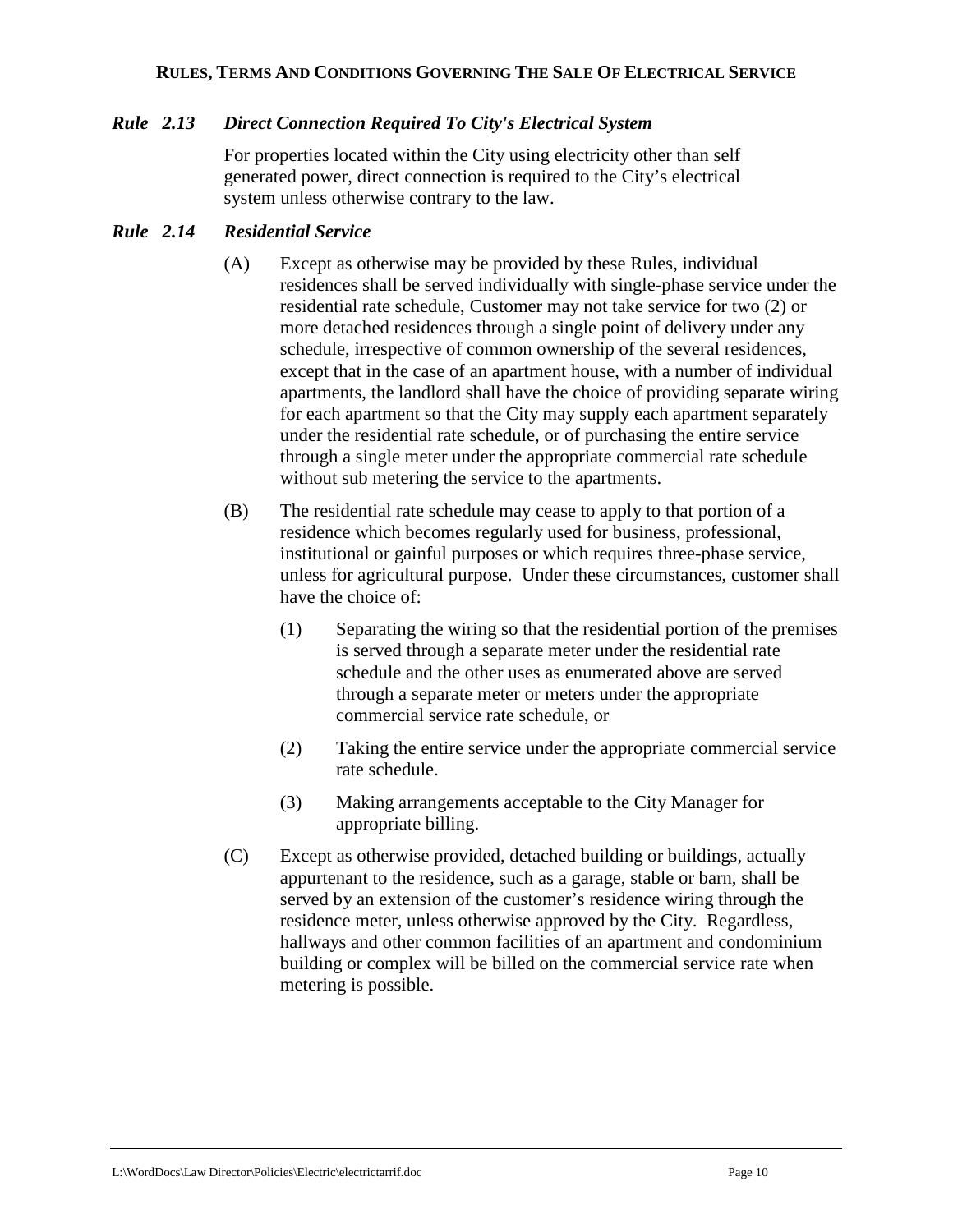## **RULE 3 NONRESIDENTIAL ELECTRICAL SERVICE**

### *Rule 3.1 Availability Residential Electric Service*

Nonresidential electrical service is available to persons having a premises that qualifies for "nonresidential service" as provided in these rules and/or the rate ordinance. Such service shall be considered available where municipal electric lines are installed or lines are authorized or contracted for use by the City, and when approved by the City. For availability of electrical service outside the corporation limits see rule titled "Rural Line Extensions".

### *Rule 3.2 Nonresidential Electrical Rate*

Nonresidential electrical rate shall be the rate schedule as established in legislation of the City ie. any commercial service, large power service or industrial service.

## *Rule 3.3 Multiple Establishments (Metering)*

All individual businesses, establishments or activities located on the same premises established after the effective date of these Rules having six (6) or less apartments, dwellings, manufactured homes (mobile homes), or the like, shall be individually metered and connected. Any such premises having more than six (6) apartments, dwellings, manufactured homes (mobile homes), or the like, may be mastered metered upon approval by the City Manager; said approval not to be unreasonably withheld; such decision appealable in accordance with the appeal procedure established in these Rules. (See Appeals Process.) Except as otherwise provided, all establishments shall be metered before service is established; when applicable, this will include separate delivery points and connection charges. (If an apartment or manufactured home is located on a premises of which more than six (6) apartments or manufactured homes or a combination thereof, then it shall be considered also a multiple establishment.)

## *Rule 3.4 Minimum Charge Per Month*

The minimum charge shall be not less than the sum of all applicable electrical service charges, including, but not limited to, any customer charge. Disconnection of service will eliminate customer's liability to pay the applicable minimum charge; however, reconnection of electrical service shall be subject to the City's charge for such service, as established by the City and as may be amended from time to time.

### *Rule 3.5 Special Line Extensions*

All new special line extensions shall be paid for by the owner/customers involved and in accordance with the provisions set forth herein. If the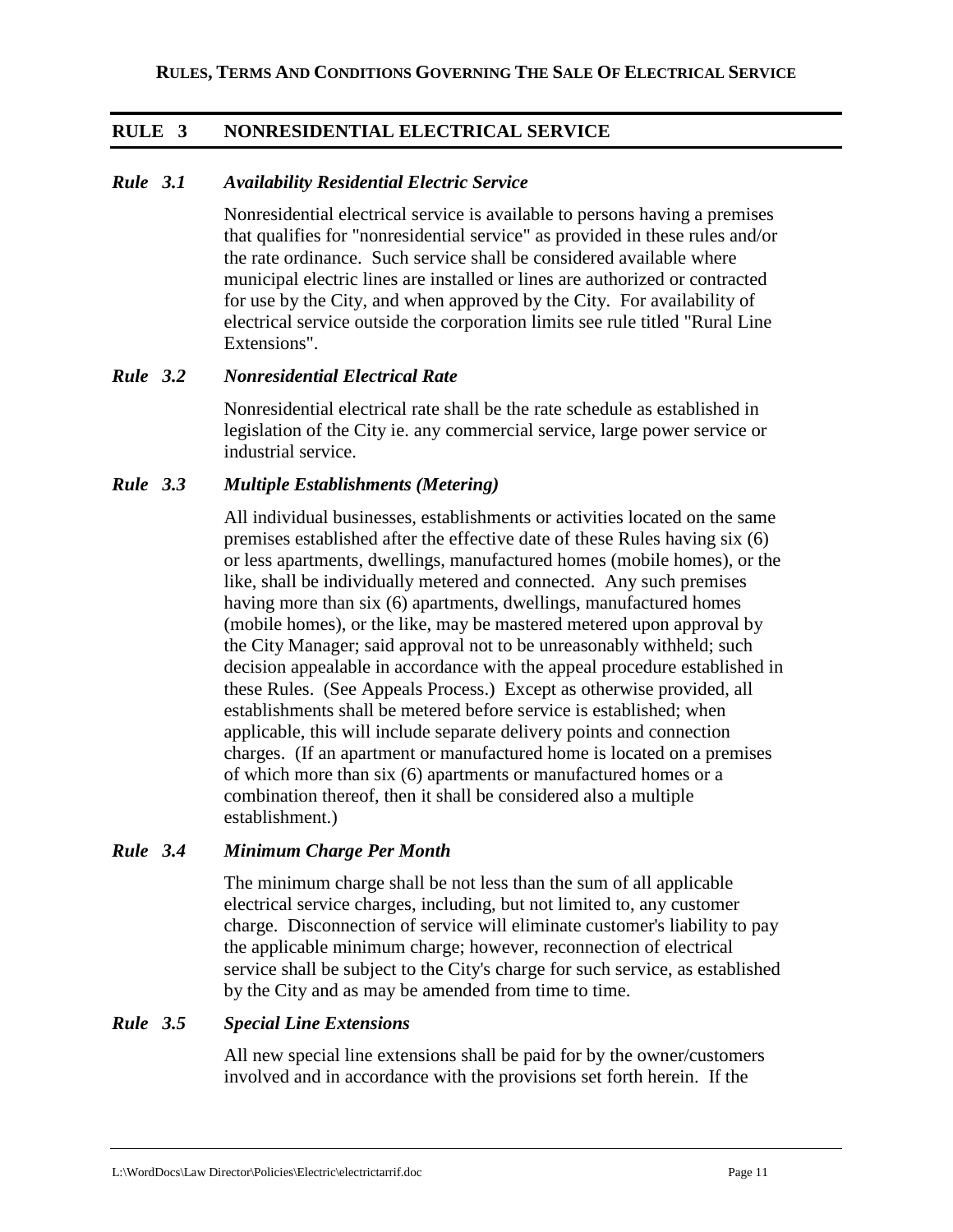City deems it necessary to install oversize lines, then the City may pay the difference in cost.

#### *Rule 3.6 Connection Charge*

The initial establishment of electrical service may be subject to a connection charge as may be established by the City and as may be amended from time to time.

#### *Rule 3.7 Direct Connection Required To City's Electrical System*

Absent a franchise agreement with the City, for properties within the City using electricity other than self generating electricity, direct connection is required to the City's electrical system unless otherwise contrary to law.

#### *Rule 3.8 Energy Reduction Program*

Commercial, large power and industrial customers of the City's electric utility that have a backup power source or the ability to reduce electric consumption by a minimum of 100 kilowatts to their facility(s) during peak times, and have agreed to do so in writing with the City, within one (1) hour of notification to do so by the City, shall have applied to the customer's net monthly electrical invoice, a one half percent (1/2%) credit, for each increment of 100 KV of electrical consumption reduction as selected in advance by the customer and as approved by the City. The credit shall be calculated prior to the inclusion of any KWH tax into the net amount. The City will exercise this program when conditions indicate the electric utility is approaching a peak condition, has reached a peak condition, or in declaration of emergency conditions, as determined in the sole discretion of the City Manager. Normal peak hours shall be defined as 8:00 a.m. to 8:00 p.m., and off peak hours shall be defined as 8:01 p.m. to 7:59 a.m. The credit provided for in this Section shall occur whether or not curtailment has been requested so long as the customer fully complies with the requirements of the program and maintains enrolled in the program for a minimum period of twelve (12) rolling continuous months and thereafter may be reenrolled for like periods; however, in the event the customer should: (1) Have early termination from participation in the program for customer convenience; (2) Violates or be in default of any requirement of the program; or, (3) be terminated by the City from the program or from electrical service for cause, then any amounts so credited by the City from the onset of each enrollment period shall be reimbursed by the customer or user of the program, to the City, within sixty (60) days of notice of termination, violation or default, as determined by the City Manager. For customers or users having a current utility account with the City, the Finance Director, in his or her sole discretion, may add the amount due into the customer or user's current utility bill. Failure to pay any amount due under this provision shall constitute grounds for disconnect. The City may terminate this program with thirty (30) days notice, with or without cause. In the event of early termination by the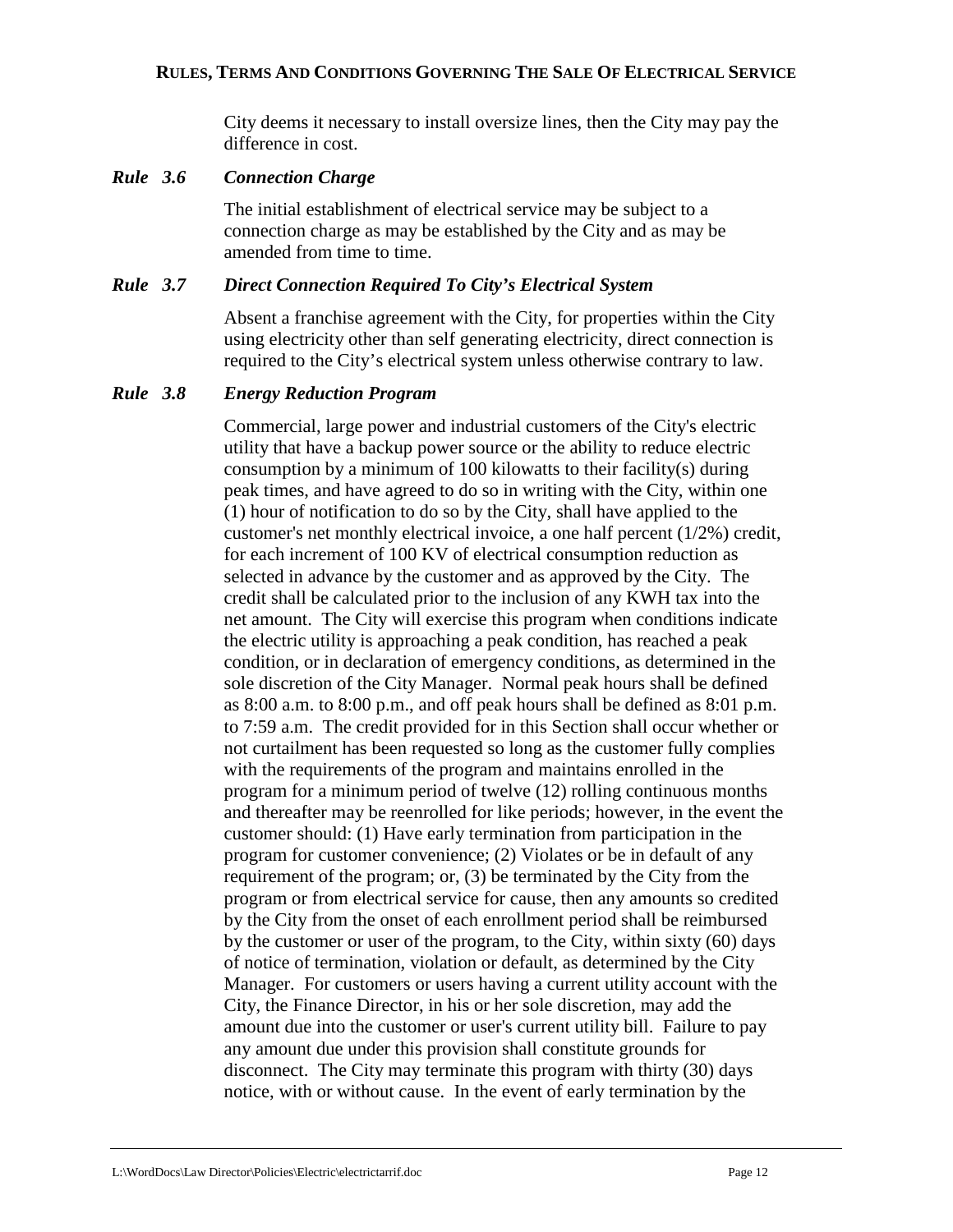City, at no fault of the customer, the customer may retain all credits given up to the date of termination. Data metering devices shall be installed and maintained at customer's expense.

## *Rule 3.9 City Exempt*

The metering of City of Napoleon owned and operated street lighting, and use of electricity by City of Napoleon administration or any of its respective departments shall not be required as they are exempt from electrical fees.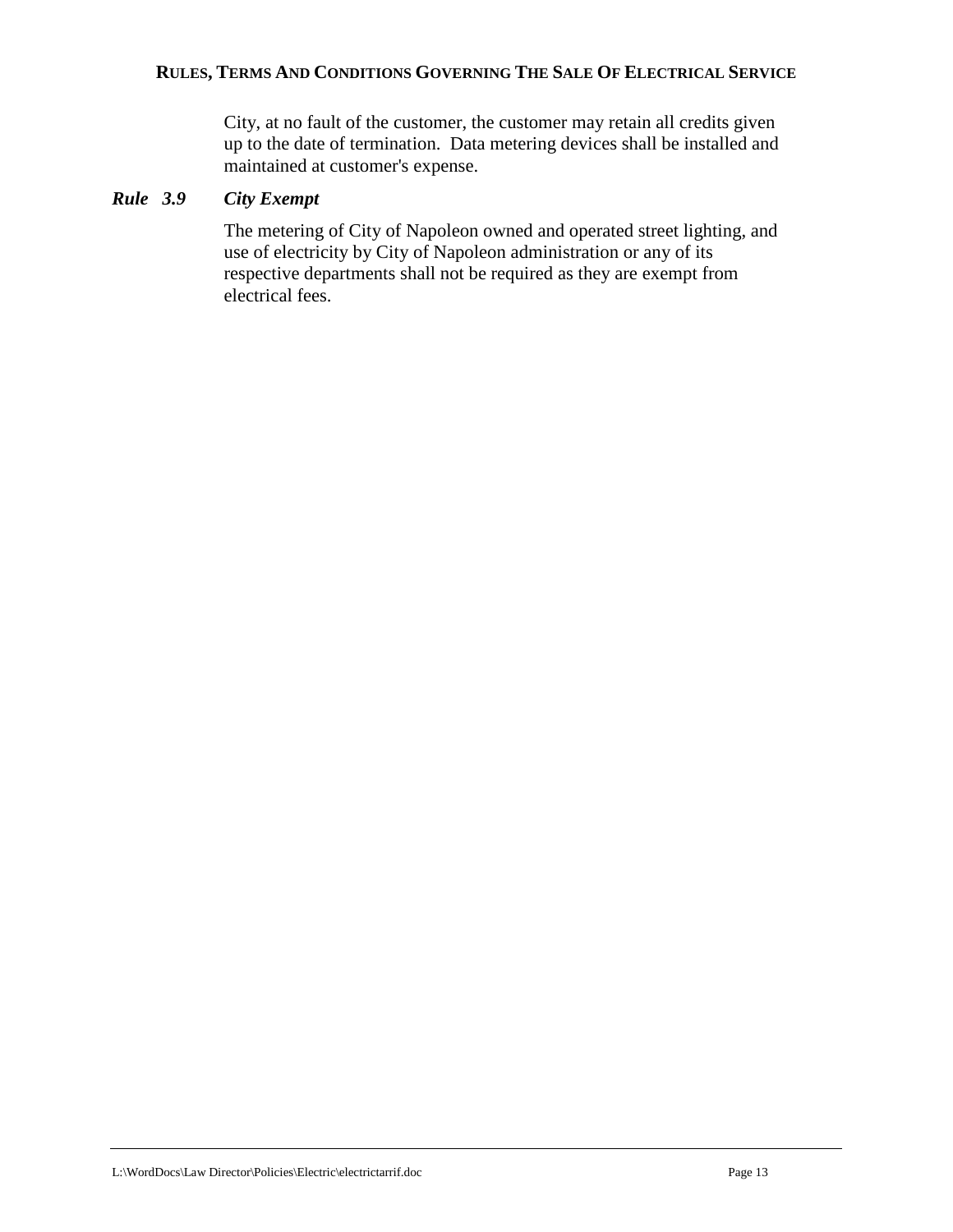## **RULE 4 INSTALLATION OF ELECTRICAL SERVICE**

#### *Rule 4.1 General Rules*

- (A) Necessary electrical service connections shall be as provided pursuant to these Rules after the required cash payment of any required installation costs of service and required security deposit(s) has been made and after the customer has fulfilled customer's portion necessary for the completion of the service.
- (B) The City will not be required to furnish service to the customer or property owner until a reasonable time after the application has been accepted by the City Utility Department.
- (C) The City will operate, maintain and repair the service line and appurtenances extending up to the delivery point. The property owner shall be responsible for the maintenance of all lines entering the property owner's property from the delivery point.
- (D) Normal maintenance and repair of the meter will be done by the City at City's expense; however, extraordinary maintenance and repairs caused by negligence on the part of the customer, shall be paid for by the customer, including, but not limited to, the cost of all labor and the meter.

#### *Rule 4.2 Connection & Service Line Installation*

- (A) The City will install the necessary equipment to connect into the City's electrical supply and will furnish, install and maintain the service line extending up to the delivery point. The fee for installation may be as established by the City, as may be amended from time to time, governing utilities. The cost of the installation of the necessary connection, if any, will be paid by the requesting customer.
- (B) In all cases where there is a new connection of electrical service being installed, every property owner will be required, at property owner's expense, to install at that time the meter base, weather head and incidentals thereto in accordance with City standards.

#### *Rule 4.3 Location And Maintenance Of City's Equipment*

The City shall have the right to construct its poles, lines and circuits on the property, and to place its transformers and other apparatus on the property at a point or points convenient for such purpose, as required to serve such customer.

#### *Rule 4.4 Meter Installation*

The property owner shall furnish a suitable space for the installation of necessary measuring instruments so that the latter may be protected from injury by the elements or through the negligence or deliberate acts of the customer or of any employee of the same. The City will furnish, install,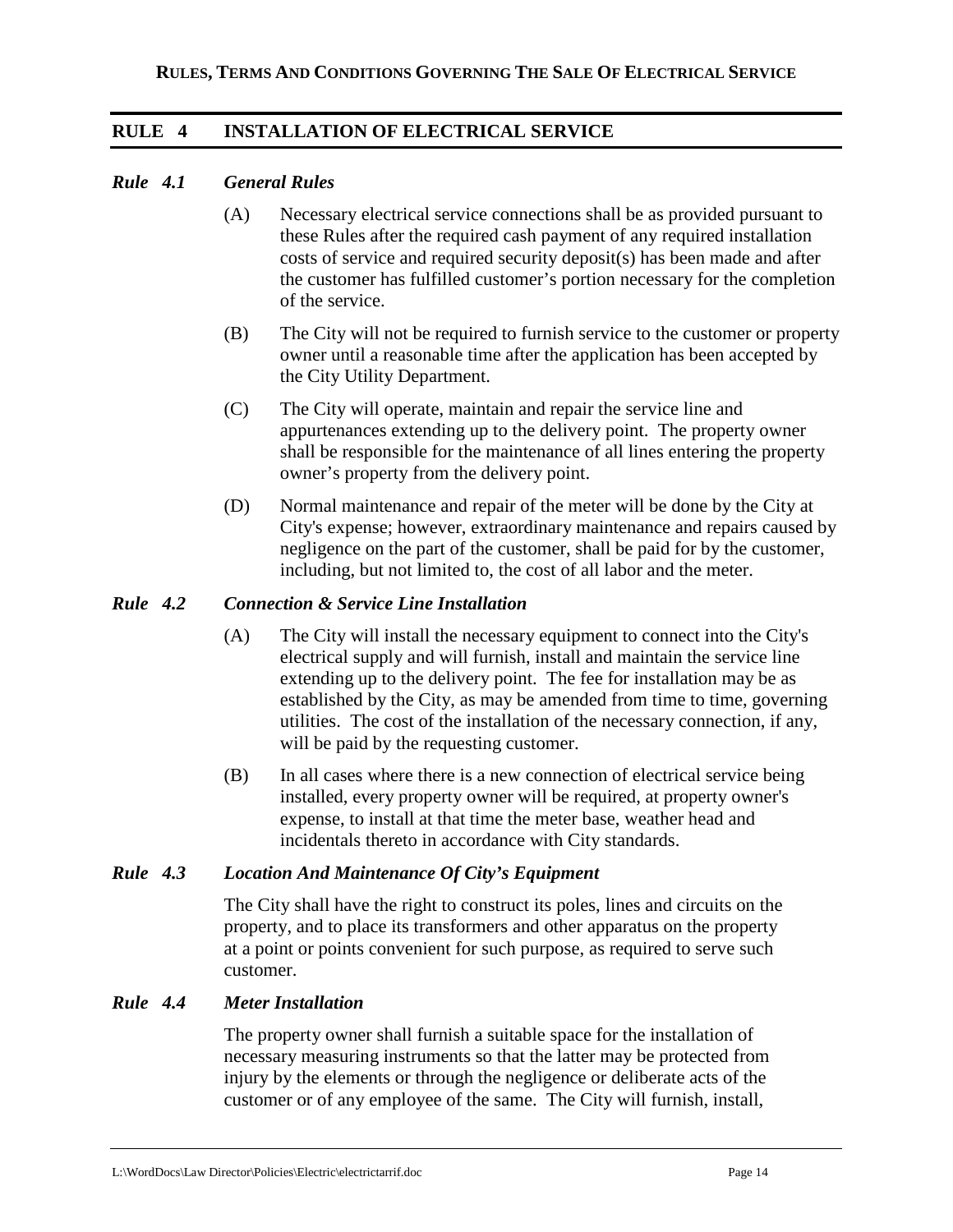and maintain the meter, to be installed outside the building. The meter will be kept in a place readily accessible for purposes of reading by utility personnel, not to be fenced.

## *Rule 4.5 Alternate Power Source Connections Prohibited*

- (A) Except as otherwise provided herein, due to possible damage to the City's electrical supply, no alternate power source connections whatsoever will be permitted between another electrical supply system and the City's electrical supply system unless written permission is received from the Electrical Superintendent.
- (B) No connections of any kind whatsoever will be permitted that would make it possible for any foreign electrical supply to enter the City's electrical system.
- (C) The City has the right to refuse to furnish service or to discontinue service after an unauthorized alternate power source connection has been established.
- (D) The customer shall not be permitted to operate their own generating equipment in parallel with the City's service except by written permission of the Electrical Superintendent in accordance with City standards.

## *Rule 4.6 Installation Of Service*

- (A) The City may immediately refuse service or discontinue service whenever the installation is of such nature that it would jeopardize or otherwise affect the service to customers.
- (B) All installations shall conform to City rules or code or other governmental authority having jurisdiction over the same, and regular electrical service shall not be established until installation is inspected and approved by the City.
- (C) All installations shall meet the specifications of the Electrical Superintendent or other person so designated by the City Manager, before service is established or reconnected.
- (D) The service line and all connections extending from the delivery point to and throughout the property owner's premises shall be installed, owned, operated and maintained by the property owner. Said service line extending to the meter shall conform to and be installed in accordance with City specifications.
- (E) When customers install service entrance facilities which have capacity and layout specified by the City and/or install and use certain utilization equipment specified by the City, the City may, at City's discretion, provide or offer to own certain facilities on the customer's side of the delivery point.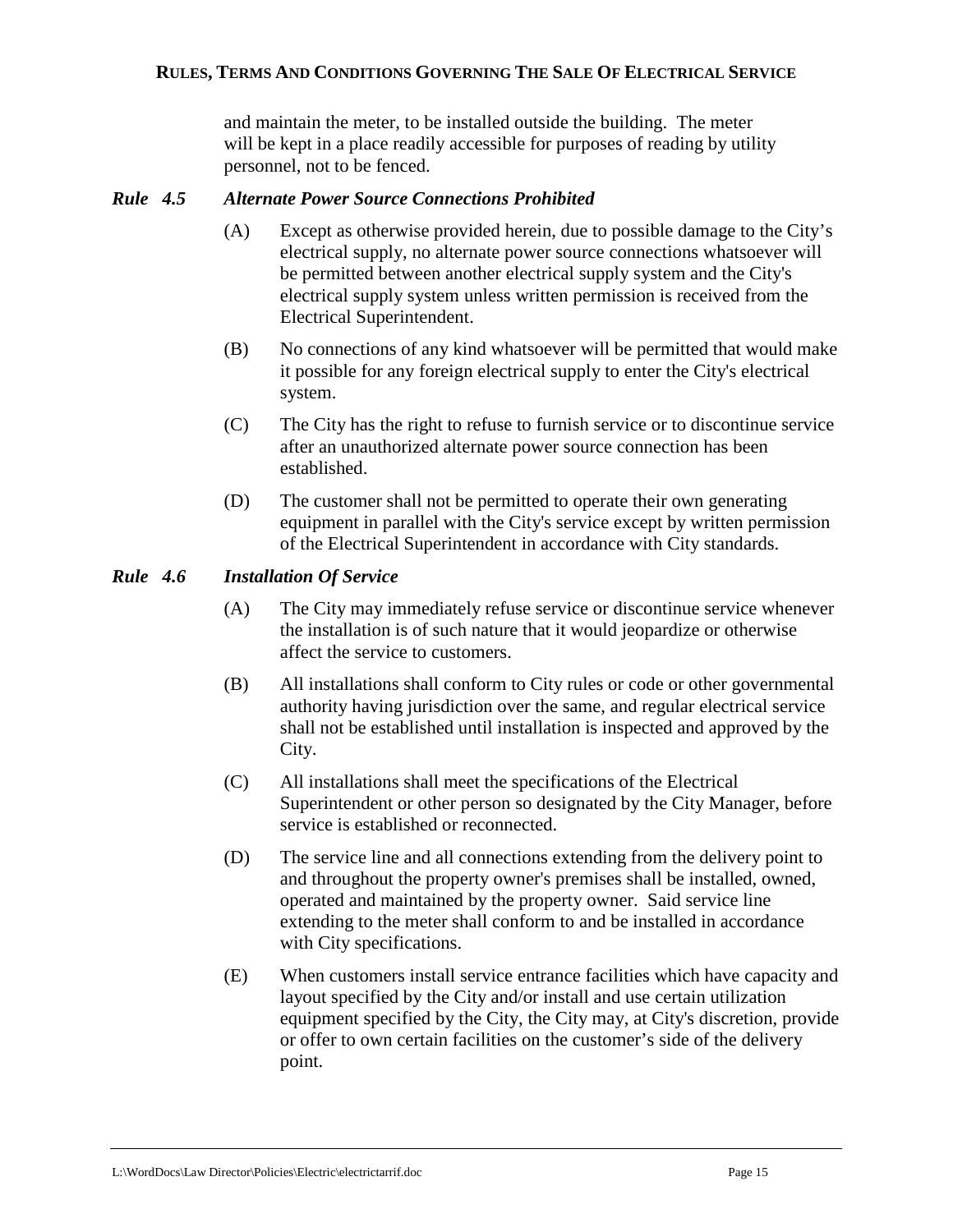- (F) All properties being served shall be responsible for maintaining and keeping their connections in good repair, at the property owner's expense. All service lines shall be located according to the National Electrical Code as amended from time to time, and the requirements of any local inspection service authorized by the State of Ohio or the City, to protect same from damage.
- (G) The owner of a property to be served shall install in the property owner's electrical system a suitable protection device, the installation of which shall be approved by the City, so as to prevent damage to the City's system.
- (H) If the meter is damaged by the deliberate or negligent acts or omissions of a customer, normal wear and usage excepted, the customer shall be charged the amount of repair. The amount shall be considered an additional electrical bill of the customer for the succeeding month and shall be due and payable within the payment period specified for bills. If said amount is not paid within the time provided for the payment of such bill, the electrical service may be disconnected as in other cases for nonpayment of bill.
- (I) When any unauthorized alternate power source connections exist, the City may immediately shut off without notice, its electrical service to the customer involved, in which event service will not be reestablished until the condition, at the property owner's/customer's expense, is corrected to the City's satisfaction.
- (J) If problems occur on the City's side prior to the delivery point, or in the electrical meter, the City Utility Department should be called. If the problem is on the customer's side of the delivery point a private electrician should be contacted for service at the customer's expense.

### *Rule 4.7 Digging And/Or Marking Excavation Site*

When electrical service locating is desired, persons desiring the same shall physically mark the proposed excavation site with white paint, flags, or other acceptable marking methods utilized by the industry and approved by the City. Excavation, the applicant, or property owner must call the OUPS forty-eight (48) hours prior to commencement of digging. Damages resulting from failure to contact the OUPS forty-eight (48) hours prior to digging will be at the expense of the person digging or causing the same to be done. When the City locates service at the excavation site, all cost associated therewith, including time and material, shall be at the expense of the person proposing the excavation if they fail to properly mark the excavation site.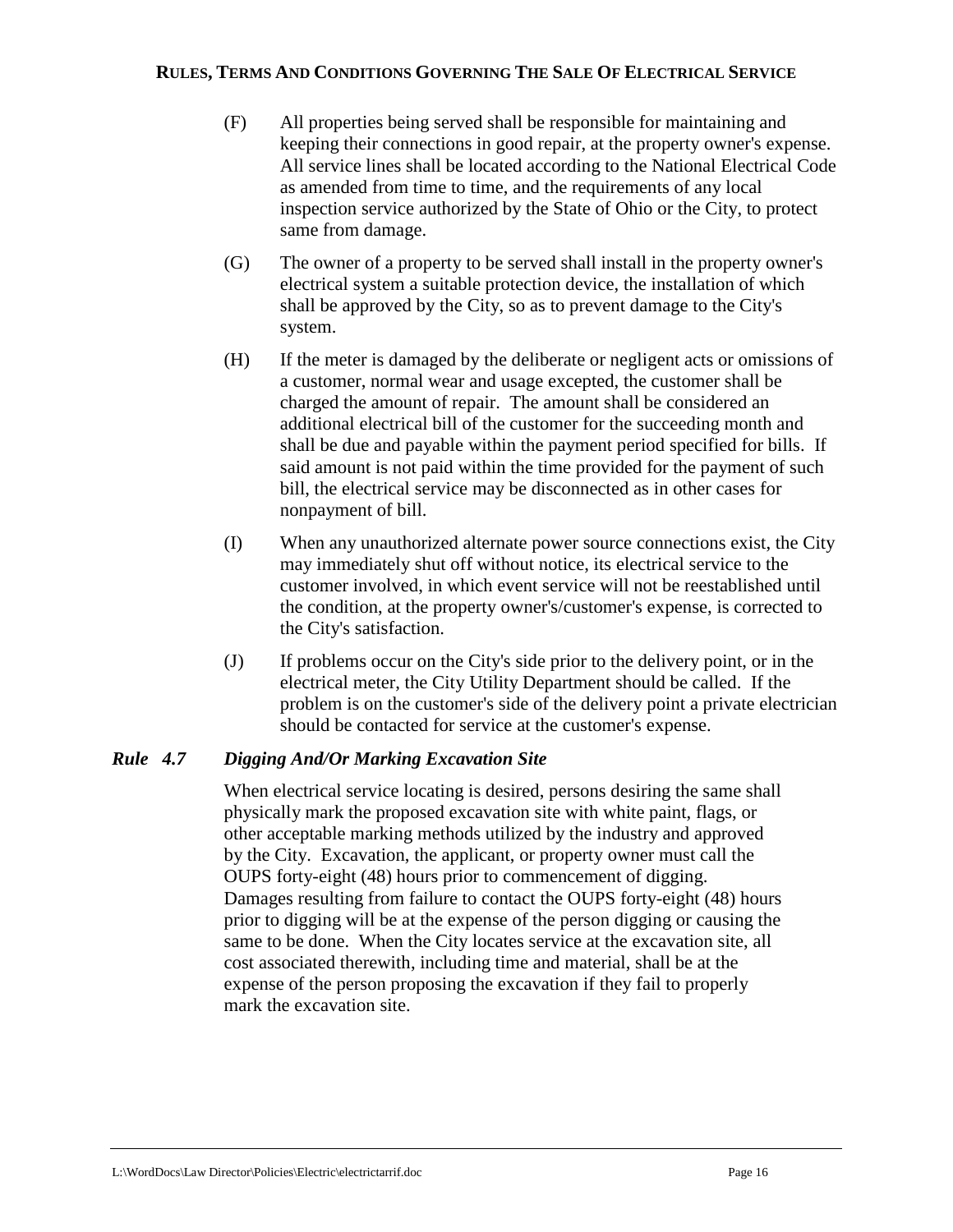## **RULE 5 SPECIAL SERVICE AND EXTENSION**

## *Rule 5.1 Temporary Service*

Whenever the service requested by the property owner/customer is temporary, special short term or emergency, the written application or contract for such service shall specify the period of service and the character of service. The property owner/customer shall pay for all electricity used and all extra charges, including deposits, if any, as determined by the Utility Department, involved in connection, installation and removal of the service together with all material, labor and other expenses incidental thereto. The customer is also required to take the service under the commercial electric service schedule.

## *Rule 5.2 Special Line Extensions For Temporary Service*

Special extensions for temporary service of the City's electrical lines will be made only where the property owner/customer pays the entire costs of such extensions. Where a property owner/customer or group of property owners/customers pay for the cost of a special extension, the terms and security of payments shall be as prescribed by the City and must meet the approval of the City.

### *Rule 5.3 Second Meters*

When approved by the City, a second meter may be installed on a premises utilizing City electricity. The Customer shall pay all cost associated with installation, including time and material therefore, and shall be charged the standard electrical rate applicable to the particular type premises.

### *Rule 5.4 Seasonal Electric Service*

Except as otherwise provided in Rule 3.4, electrical service is available for seasonal use of electricity. Notwithstanding other charges, the customer is required to pay the established cost of connection and disconnection.

### *Rule 5.5 Outdoor Lighting Service*

Outdoor lighting service is available to all customers. Customer's desiring non-metered outdoor lighting, furnished by the City, shall sign a separate contract agreeing to utilize said service for a minimum of two (2) years. In the event that the customer defaults the agreement, the customer shall be responsible to pay a fee for the cost of installation and/or removal. Outdoor lighting service shall be at a rate established in the City's rate ordinance. For purpose of power consumption associated with the kilowatt hour tax the following shall apply:

 $X$  watts x 30 days x 11 hrs. divided by  $1,000 = Y$  KWH

 $X$  watts = the size of the installed bulb measured in watts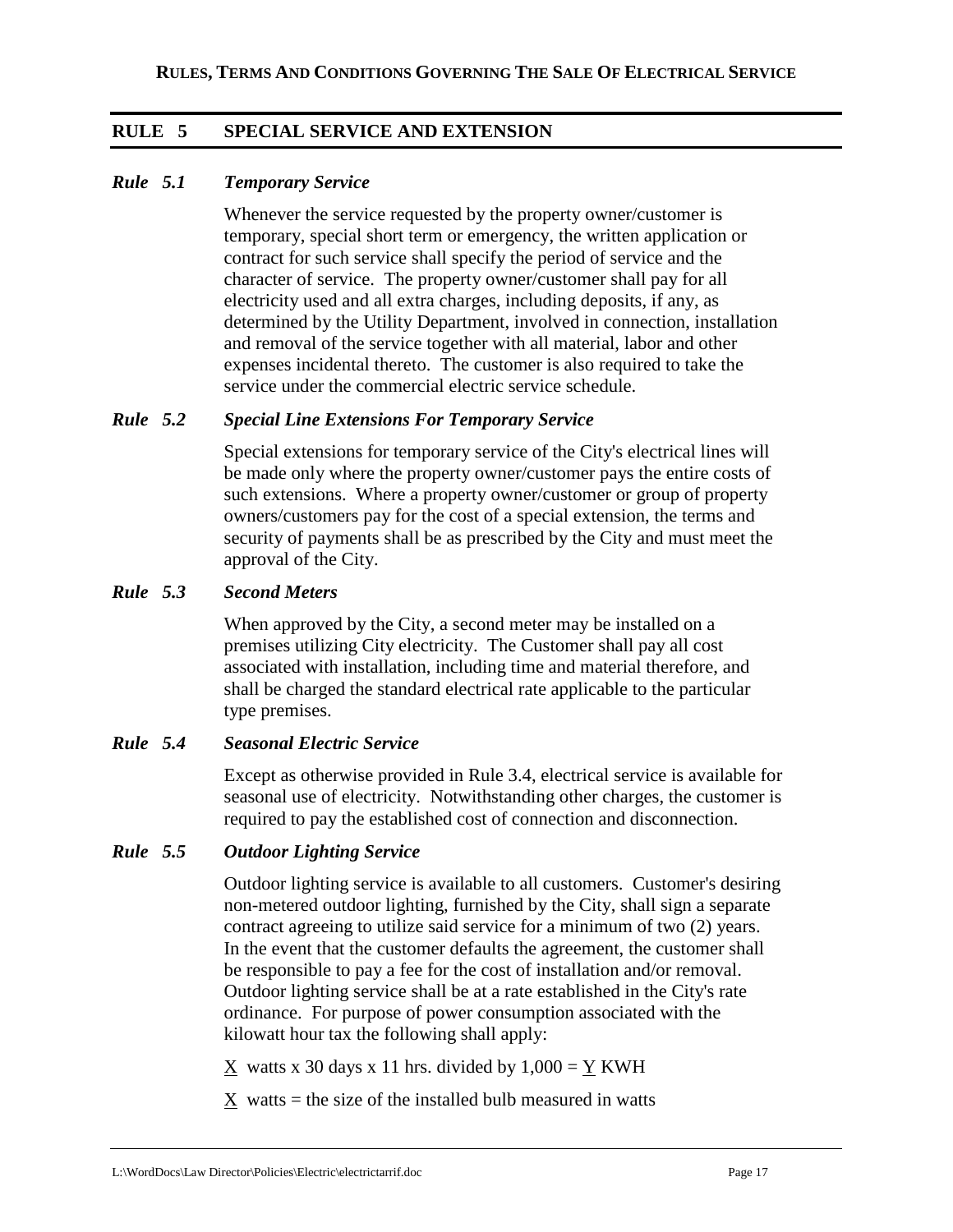$\underline{Y}$  KWH = the calculated kilowatt hours of energy consumed by the bulb (rounded to the nearest whole number)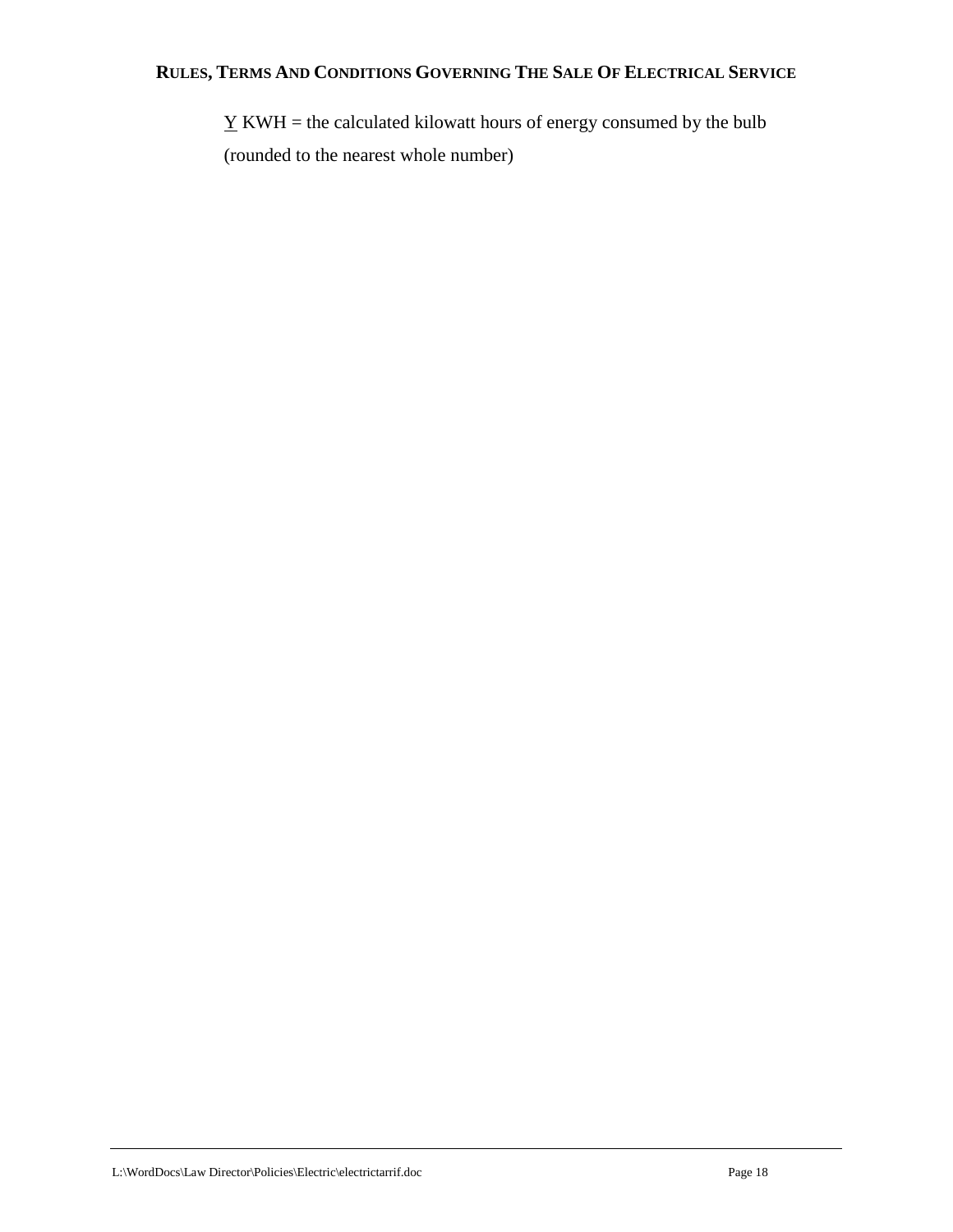## **RULE 6 ACCESS TO PREMISES**

Any identified representative or employee of the City Utility Department shall at all reasonable hours have access to the premises of the customer for the purpose of installing, examining, reading, removing, testing, replacing or otherwise disposing of its apparatus and property involving the City's electrical system and for the reason of potential hazards for alternate power source connection control; also to ascertain that compliance is given concerning all requirements as set forth in these Rules. Also, any identified representative shall have the power to take action as deemed appropriate to the situation to avert any public calamity or emergency. The City may apply to a court of competent jurisdiction for an administrative search warrant if the facts of the situation suggest this to be an appropriate action.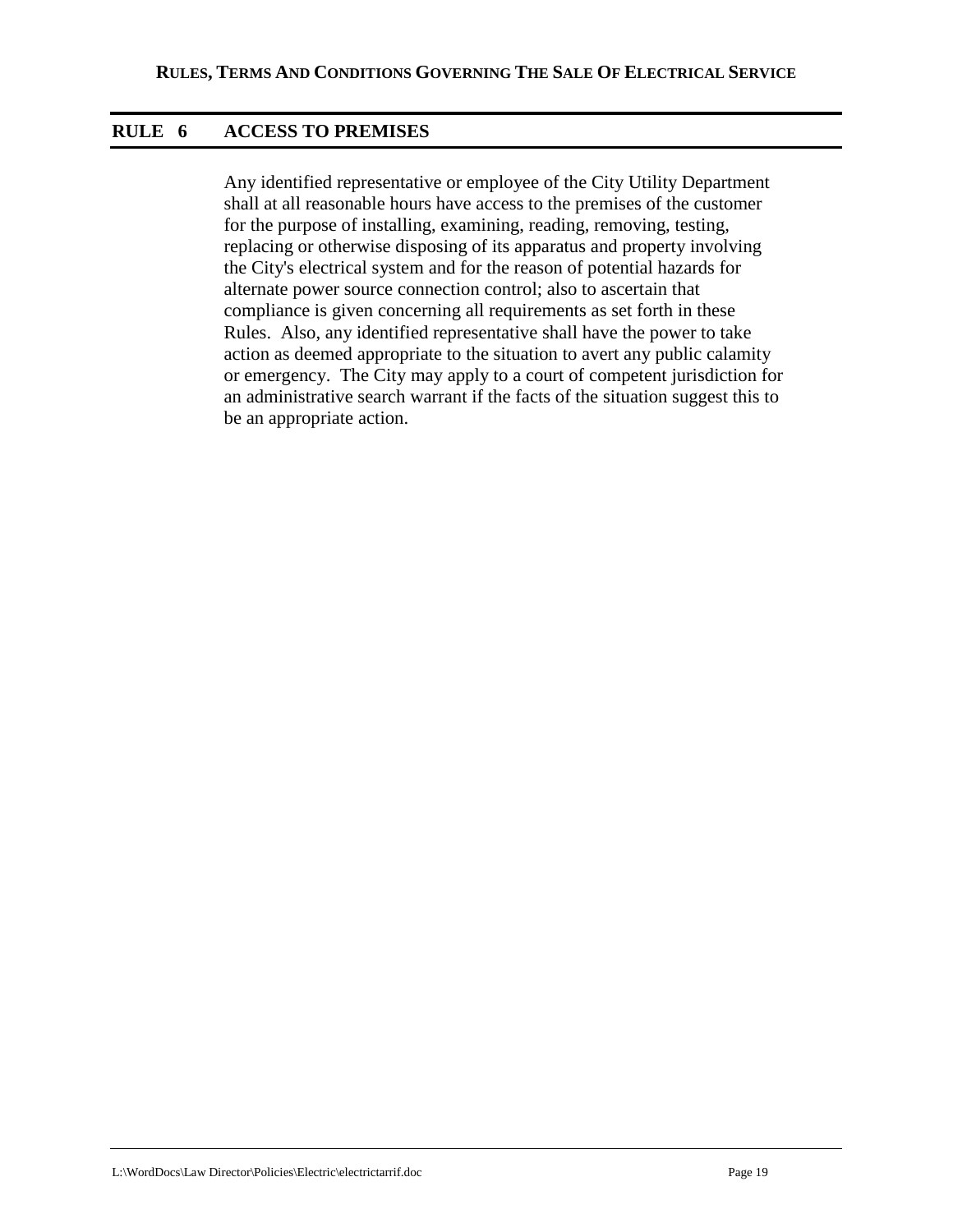## **RULE 7 ELECTRICAL USE**

#### *Rule 7.1 By Customer*

- (A) The schedules for electric energy given herein are classified by the character of use of such energy and are not available for service except as provided therein.
- (B) The City will assist the customer in selecting a rate schedule, but the customer shall be responsible for selecting the rate for electric energy that is applicable to their requirements, subject to qualified use and availability. The failure to make such selection shall cause an automatic default as follows:
	- (1) For strictly Residential Use Residential Service Rate; or
	- (2) All other use Commercial Service-Demand Rate, whichever is more applicable.
- (C) The City and its officials, officer's, employees or agents shall not be held liable for any damages as is related to a rate schedule or default.
- (D) With particular reference to power customers it shall be understood that, upon the expiration of a contract, the customer may elect to renew the contract upon the same or another schedule published by the City and applicable to the customer's requirements, except that in no case shall the City be required to maintain transmission, switching or transformation equipment (either for voltage or form of current change) different from or in addition to that generally furnished to other customers receiving electrical supply under the terms of the schedule elected by the customer.
- (E) A customer may not change from one schedule to another, unless the use qualifies for change in schedule, and except by order or the consent of the City.
- (F) The service connections, transformers, meters and appurtenances supplied by the City for each customer have a definite capacity and no additions to the equipment, or load connected thereto, will be allowed except by consent of the City. Any damage of City owned equipment as a result of customer overloading City equipment shall be borne by the customer.
- (G) The customer shall install only motors, apparatus or appliances which are suitable for operation with the character of the service supplied by the City, and which shall not be detrimental to the service supplied, and the electric power must not be used in such a manner as to cause unprovided for voltage fluctuations or disturbances in the City's transmission or distribution systems. The Electrical Superintendent shall be the sole judge as to the suitability of apparatus or appliances, and also as to whether the operation of such apparatus or appliances is or will be detrimental to its general service.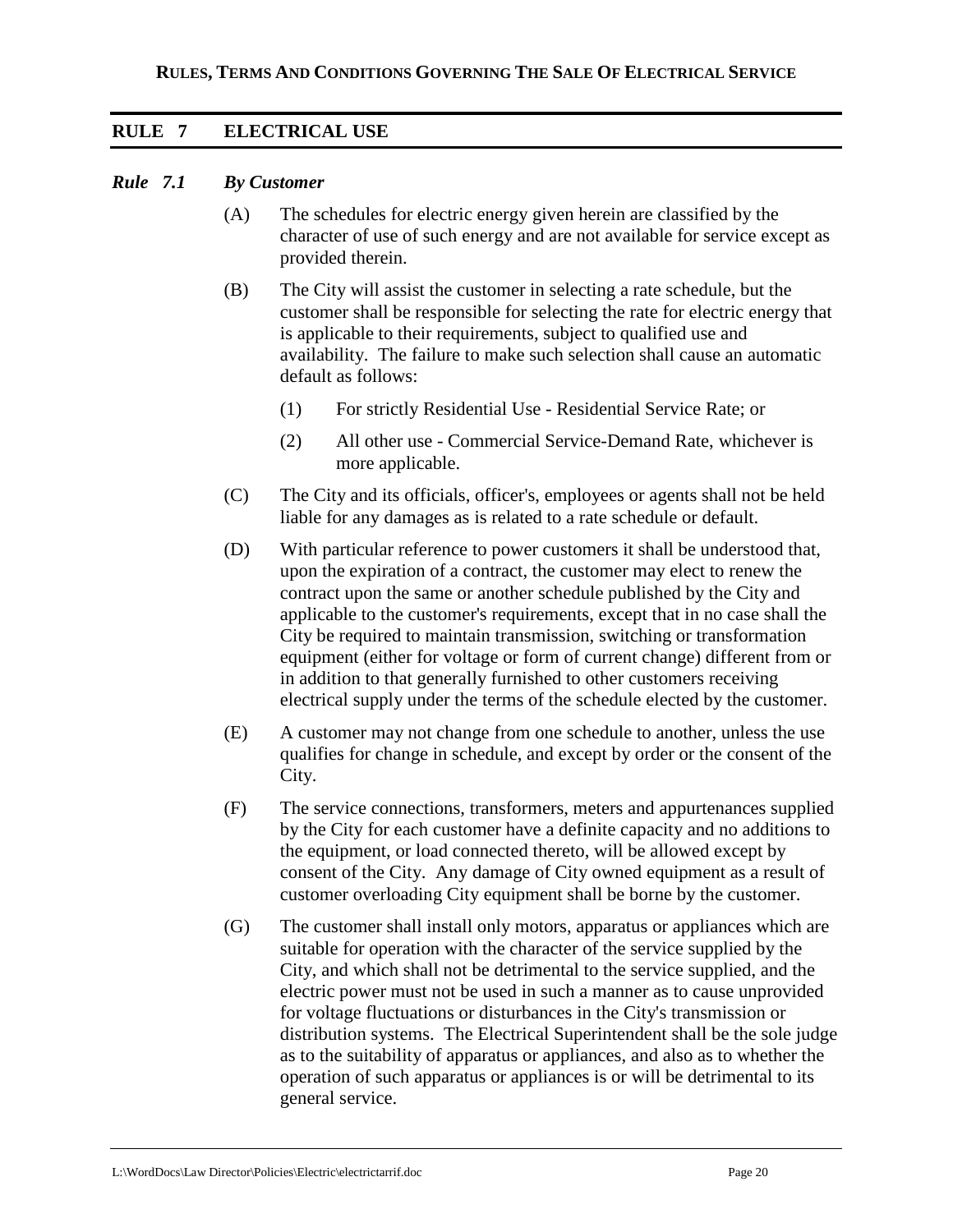- (H) No attachment of any kind whatsoever may be made to the City's lines, poles, crossarms, structures or other facilities without the express written consent of the City.
- (I) All apparatus used by the customer shall be of such type as to secure the highest practicable commercial efficiency, power factor and the proper balancing of phases. Motors which are frequently started or motors arranged for automatic control, must be of a type to give maximum starting torque with minimum current flow, and must be of a type, and equipped with controlling devices, approved by the City. The customer agrees to notify the City of any increase or decrease in their connected load.
- (J) The City will not supply service to customers who have other sources of energy supply except under the rule regarding alternate power sources which specifically provide for same.
- (K) Resale of energy will be permitted only by written consent of the City.
- (L) Measuring device(s) for demand metering of any service ie. residential service, commercial service, large power service, or industrial service, may be required by the City at any time as a condition of new or continued service.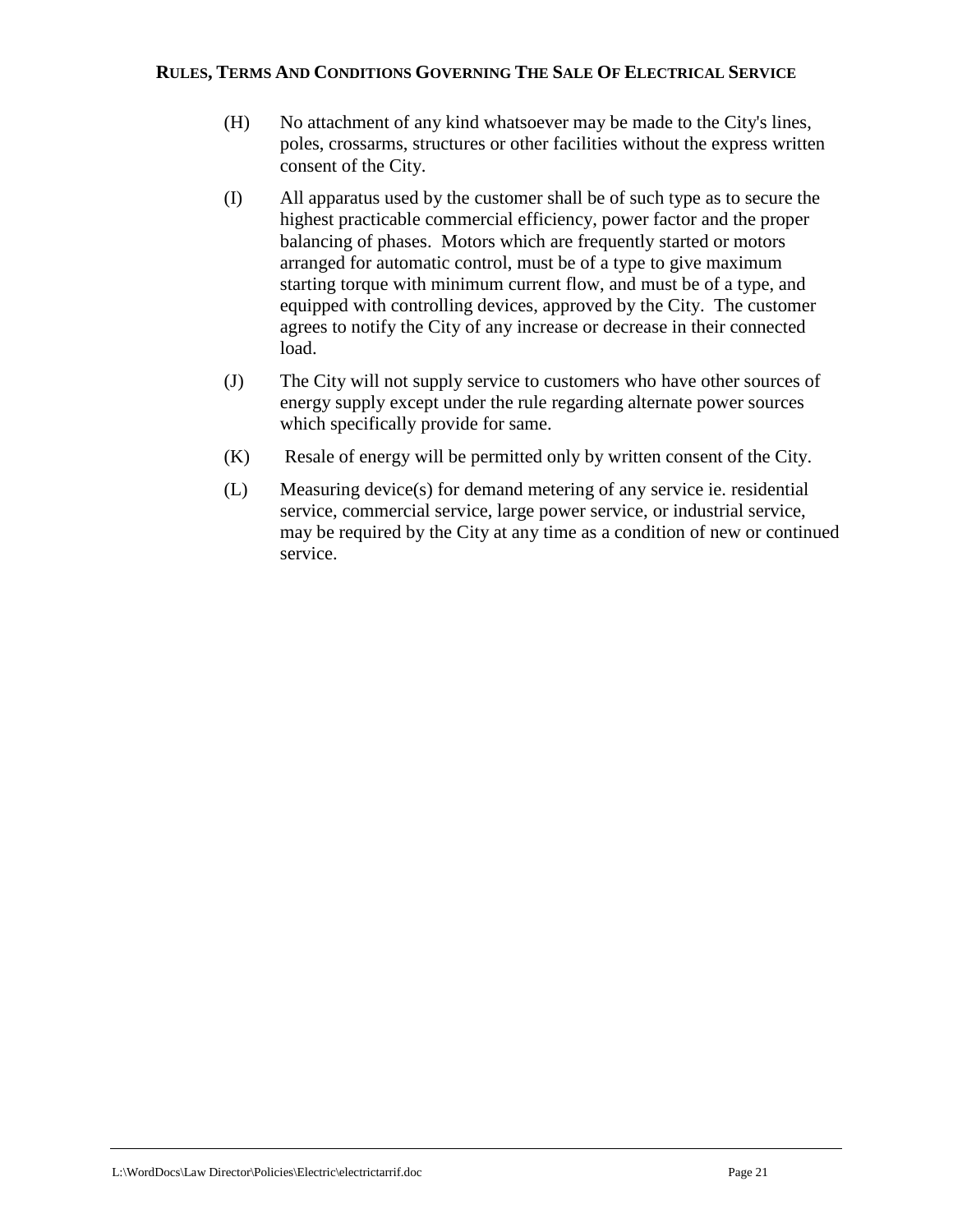## **RULE 8 CONTRACT FOR ELECTRICAL SERVICE**

- (A) Contract for electrical service shall be made in writing at the office of the City Utility Department on its standard form. The owner/customer assumes the risk of damages resulting from activation of electrical service as a result of customer not properly preparing for the activation.
- (B) All contracts involving an original or new service line installation shall be made by and only in the name of the property owner. By such contract the "property owner" shall agree and commit him/herself to all rules and charges relating to the furnishing and utilization of electrical service, except to charges related to daily usage in cases when the utility is removed from the owner's name. Provisions may be contained therein addressing a reasonable deposit, as determined by the finance director, and reacquiring service. Subsequent contract for service maybe made by the tenant occupying the premises to be served with electricity. Once a tenant becomes the customer the owner restricts his/her authority to order disconnection of service.
- (C) Where the customer's installation requirements for electrical service are unusual, the utility requires a suitable contract and deposit from the customer so as to protect the City's investment required to render the service involved.
- (D) There shall be set forth in the contract, the class of service to be furnished i.e., residential, commercial, large power or industrial as defined herein. The term of the contracts shall be as follows: residential (month to month); commercial (month to month); large power (annual); and industrial (five year). Except as otherwise may be provided, any contract for service made for residential and commercial customers shall be construed as being for an initial term of one (1) month with an automatic renewal for the same duration of time after the initial term and any subsequent term, unless otherwise agreed to in writing by the parties, or unless otherwise terminated by the parties in accordance with the terms of a written contract; however, if no termination terms are contained in a written contract, then in accordance with these rules. Any contract for service for large power customers shall be construed as being for an initial term of one (1) year with an automatic renewal for the same duration of time after the initial term and any subsequent term, unless otherwise agreed to in writing by the parties, or unless otherwise terminated by the parties in accordance with the terms of a written contract; however, if no termination terms are contained in a written contract, then in accordance with these rules. Any contract for service for industrial customers shall be construed as a five (5) year contract and thereafter automatically renewed on a month to month basis, unless otherwise agreed to in writing by the parties, or unless otherwise terminated by the parties in accordance with the terms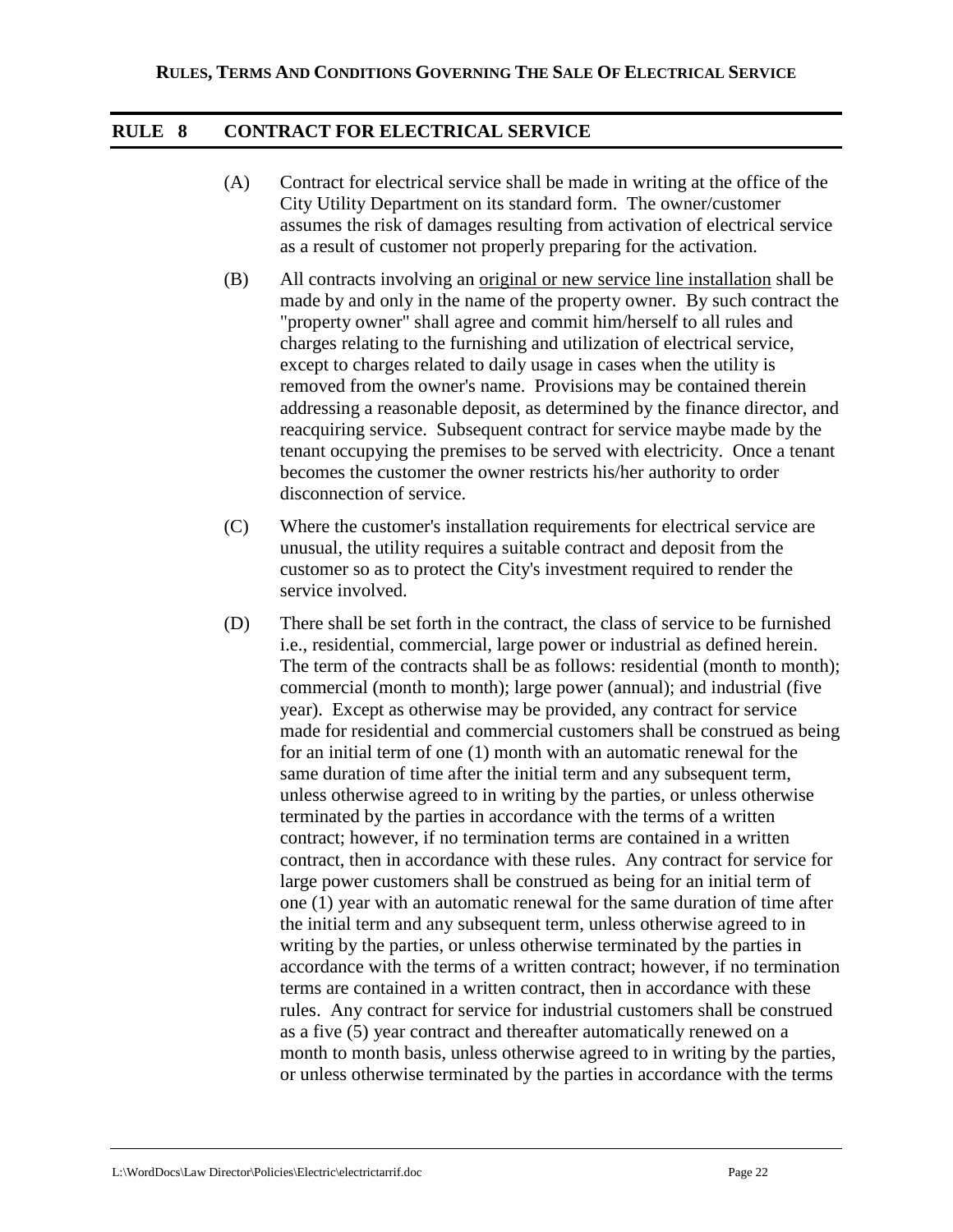of a written contract; however, if no termination terms are contained in a written contract, then in accordance with these rules.

- (E) Except as otherwise provided, the City requires that all future dwelling units established after the effective date of these Rules, be individually connected and metered before electrical service is established.
- (F) The customer shall advise the Utility Department of the purpose for which the electricity will be used. The customer shall inform the Utility Department the probable quantity of electricity required in order that the Electrical Department can properly determine the necessary service line, meter and appurtenances required to adequately serve the customer up to the delivery point. The size of service line and metering requirement for any customer will be determined by the City up to the delivery point.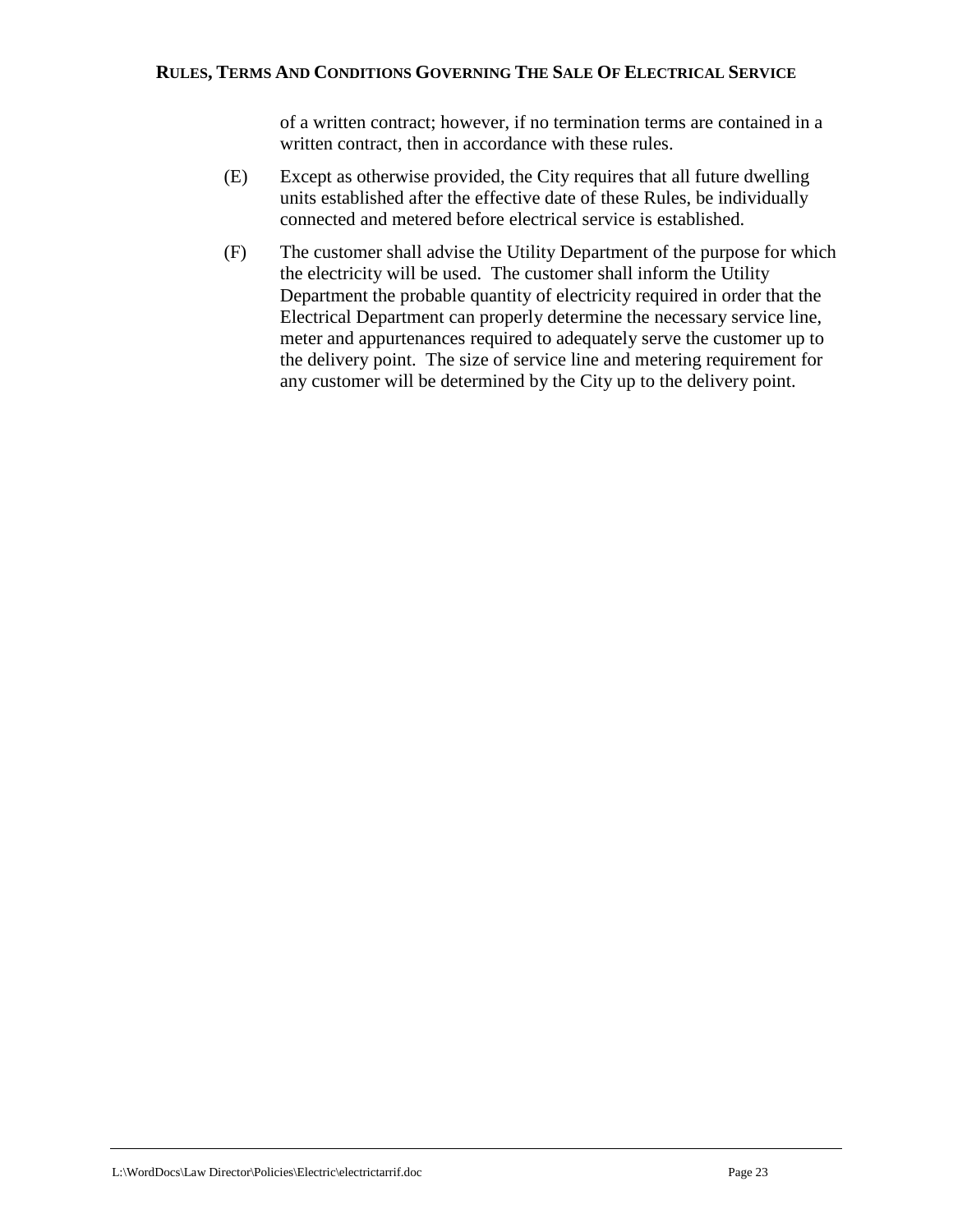## **RULE 9 BILLING AND PAYMENT FOR SERVICE**

## *Rule 9.1 Rules And Guidelines*

- (A) Bills for electrical service will normally be rendered on a monthly billing cycle. All bills will be due and payable on or before the date specified due date on the bill. A contract for electricity will be considered a contract for all utilities being furnished and received; therefore, if all utility accounts of the customer are not so paid on the specified date, the gross charge shall be paid. Such gross charge shall be the net charge as shown on such bill plus a delinquent charge of ten (10%) percent. The City will allow at least fifteen (15) days between the date of the bill and the final payment date (due date) specified on the bill.
- (B) A returned check for payment due to non-sufficient funds or closed account constitutes nonpayment. A fee will be charged for all returned checks as set forth in the fee schedule.
- (C) Any electrical bill that is not paid on the due date will be considered delinquent and will result in the utility service(s) being discontinued to said premises, unless payment arrangements are made that are satisfactory to the utility department.
- (D) In the event of the stoppage of or the failure of any meter to register the full amount of electricity consumed, the customer will be billed for such billing period on an estimated consumption basis which will be based upon customer's normal use of electricity in a similar period during the time the meter was registering correctly.
- (E) In the case of a question arising as to the accuracy of the meter, the customer may request the Utility Department to test the meter. The City reserves the right to send the meter out for testing. At the request of the Customer, a special test shall be made, but if less than two (2%) percent inaccuracy is found, the requesting party shall pay for the test at a cost, not to exceed the charge for other similarly situated customers of the Municipality. Representatives of the parties may be present at all routine or special tests and whenever any readings for the purposes of settlements are taken from meters not having an automatic record. If any test of metering equipment discloses an inaccuracy exceeding two (2%) percent, the accounts of the parties shall be adjusted for the period, not exceeding thirty-six (36) months as determined by the City Manager who serves as the City's director of public service in accordance with City code, in conjunction with the Finance Director, based on history of use, that such inaccuracy is estimated to have existed. Should any metering equipment fail to register, the amounts of energy delivered shall be estimated from the best available data.
- (F) All residential meter readings and billings shall be for actual kwhrs used, or when actual can not be determined, estimated kwhrs used.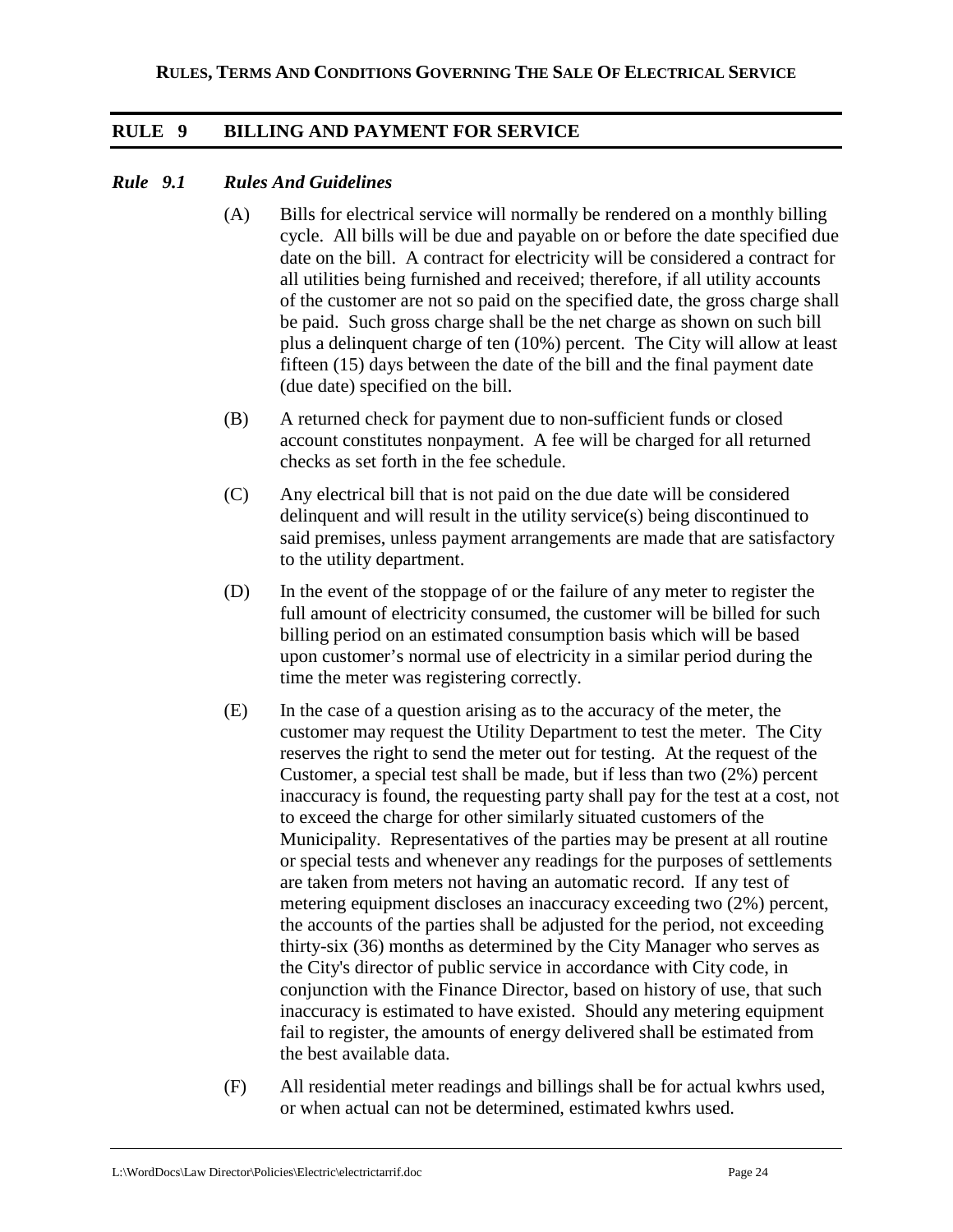- (G) For service involving a partial billing period of commercial, large power or industrial accounts, where either the initial billing period after service is first established or the final billing period up to the time of discontinuance of service by the customer is less than the regular billing period, the following billing procedure will apply:
	- (1) When service is initially established to the customer or where the customer's account is being transferred from one (1) location to another and the period of service involves seven (7) days or less of the utility's regular billing period, the customer's initial usage at the new location will be carried over into the next succeeding regular billing period at that location and shall be combined with and be considered as part of the same.
	- (2) For all other service furnished for a partial billing period, including all final bills, the bill shall be calculated in accordance with the rate blocks and charges (including any customer charge) as set forth in the applicable rate schedule with no proration charges being made.
- (H) For service involving a partial billing period of residential accounts, said "customer charge" will be billed as follows:
	- (1) Where the initial period of service is less than seven (7) days, the billing will be combined and made a part of the succeeding billing period.
	- (2) When requested by the customer, where the initial period of said service is from eight (8) to fifteen (15) days inclusive, the customer charge will be prorated and billed on a fifty (50%) percent basis. The energy charges shall be billed as is actually set forth in the rate schedule. Such proration of service request must be made to the Utility Department by the due date of the first billing after initiation of service or it will be considered waived.
	- (3) Where the initial period of service is sixteen (16) days or more and in all cases where a final bill is involved, the billing will be as set forth in the rate schedule with no proration of the customer charge or any charges whatsoever.

## *Rule 9.2 Budget Billing*

(A) Subject to having credit worthiness and a good payment history as determined by the Finance Director, year-round residential customers expected to use 9,600 kwhrs per year or more shall have the option of paying bills under the City's equal payment plan (Budget Plan), whereby the total service for the succeeding twelve (12) month period is estimated in advance, and bills are rendered monthly on the basis of one-twelfth of the twelve (12) month estimate. The City may at any time during the twelve (12) month period adjust the estimate so made, and the bills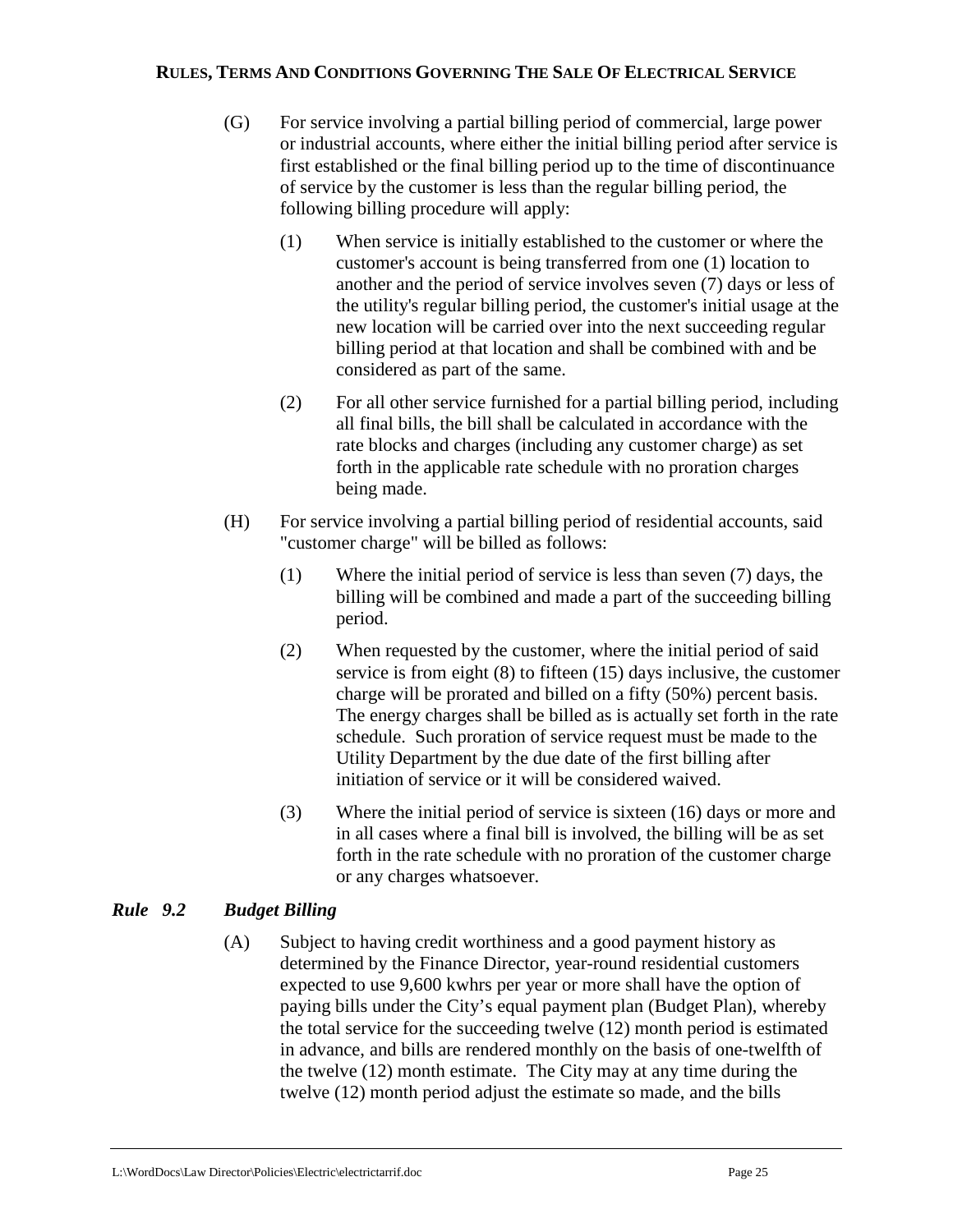rendered in accordance with such estimate, to conform more nearly with the actual use of service being experienced. The normal equal payment period will be twelve months, commencing in any month selected by the City, but in those cases where billing is commenced during a month which leaves less than twelve months until the beginning of the next normal equal payment period to which the customer is assigned, payments shall be calculated on the basis of the months in such period.

- (B) In case the actual service used during any equal payment period exceeds the bills as rendered on the equal payment plan, the amount of such excess shall be paid on or before the due date of the bill covering the last month of the equal payment period in which such excess appears, or such excess may be added to the estimated use for the next normal equal payment period of twelve months, and shall be payable in equal monthly payments over such period, except that if the customer discontinues service with the City under the equal payment plan, any such excess not yet paid shall become payable immediately. In case the actual service used during the equal payment period is less than the amount paid under the equal payment plan during such period, the amount of such overpayment shall, at the option of the City, either be refunded to the customer or credited on his/her last bill for the period.
- (C) If a customer fails to pay bills as rendered on the equal payment plan, the City shall have the right to withdraw the plan with respect to such customer and to restore the customer to billing as provided for in the applicable schedules, in addition to any other rights which the City may have under such schedules in case of arrearage in payment of bills.

## *Rule 9.3 Payment Locations*

Bills are payable in person or by mail at the City building or at any authorized and designated collection agency of the City, on or before the due date specified on the bill. Alleged failure to receive bills will not constitute excuse for nonpayment unless the City is notified in writing within the fifth (5th) business day of the subsequent month of the month of the billing cycle that such bill was not received, depending on and as it relates to the billing cycle. No reduction in late fees or penalty will be made unless customer can demonstrate, to the satisfaction of the City Finance Director, that failing to receive the bill was at the fault of the City. One (1) late fee may be waived by the Utility Department, upon approval of the City Manager or Finance Director, per calendar year, upon request of the customer, so long as a request for waiver is made within thirty (30) days of the late fee charge.

## *Rule 9.4 Alternative Payment Methods*

Payment of utility bills by other than cash means, including but not limited to credit card payment, electronic payment, or internet payment is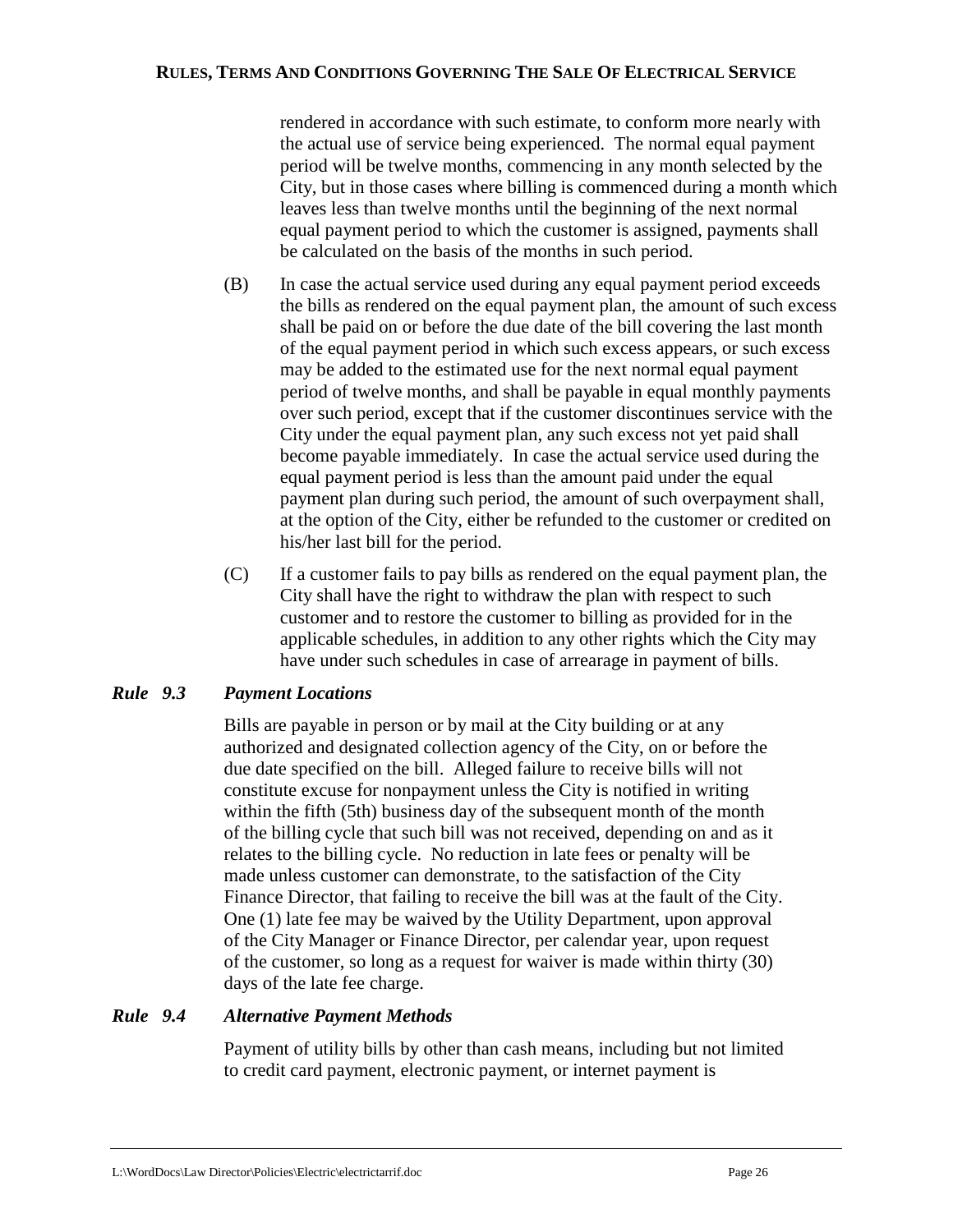authorized subject to implementation and acceptance by the Finance Director.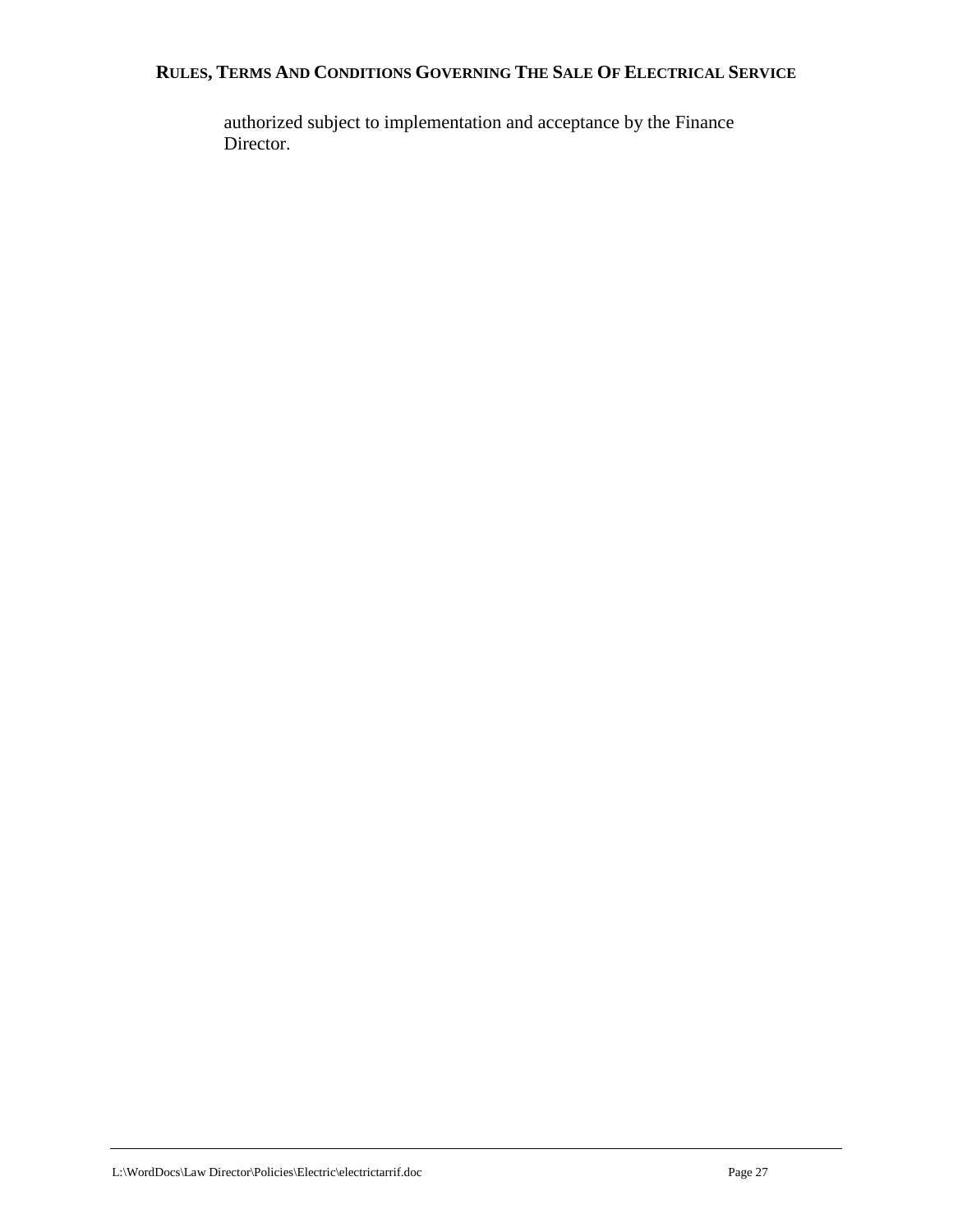## **RULE 10 RESPONSIBILITY OF BILLS BY PROPERTY OWNER**

Upon the effective date of these Rules, in addition to other legal action allowed by law to collect unpaid charges, the City is entitled to follow the below procedure:

- (1) All bills and other charges due customers who are owners and occupy the premises served by electrical service, if not paid after same are due and payable, shall be certified to the Auditor of Henry County along with certification that the unpaid rents or charges have arisen pursuant to a service contract made directly with an owner who occupies the property served. Such shall be a lien on the property served, and the Auditor shall place same on the tax duplicate of the County, together with the interest and penalties allowed by law and to be collected by the County Treasurer. The lien shall be released only upon payment in full of the certified amount.
- (2) In addition, the City may disconnect the service and take any other measures authorized by State or local law or regulation until all bills for said premises have been paid in full.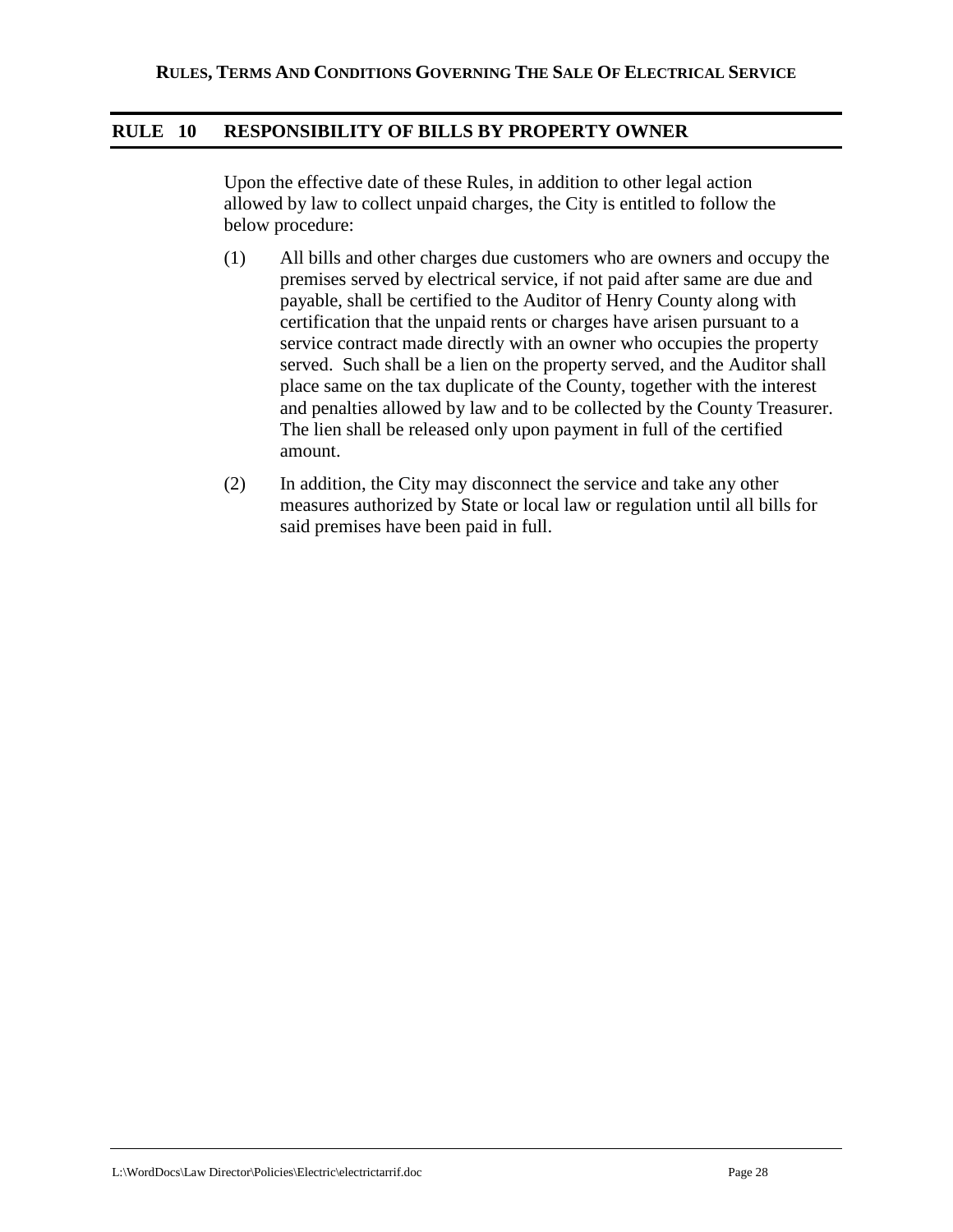## **RULE 11 VOLUNTARY TERMINATION OF SERVICE & REPAIRS**

#### *Rule 11.1 Voluntary Termination Of Service*

- (A) Requests for voluntary disconnection of electrical service must be made, in writing, at the City Utility Department and shall be approved by the customer contractually obligated to pay charges incurred at the service premises.
- (B) If the billing address and the service address are different, notification of the disconnection shall be given, in writing, to the service address premises no less than fourteen (14) days prior to the disconnection date. The customer may have this requirement waived by either demonstrating to the City's satisfaction that the premises are unoccupied or by bringing in a signed waiver form from the tenant(s) of the premises waiving their right to the fourteen (14) day notice. Mailing the notification regular U.S. Mail to the service premises shall constitute sufficient notice.
- (C) If the tenant actually residing on the service premises petitions the City not to disconnect, stating under oath that to the best of his/her knowledge he/she is a legal tenant of the service premises, disconnect shall not be made for a period of fourteen (14) days from said petition, in order for the alleged tenant to seek a court injunction as it relates to disconnect. During such fourteen (14) day period, the contracted customer shall be liable for all charges incurred; however, nothing in this provision shall be construed to bar recovery by the owner from the tenant of all incurred charges as may result from a civil proceeding. Any bonified co-owner or legal tenant may take steps to establish service in his/her name (for the purpose of this provision, a spouse would be considered a co-owner if legally occupying the service premises). The contract customer remains liable for all fees and charges up until the time of transfer of service into the co-owner or legal tenants name.
- (D) A customer who intends to move from the service premises or discontinue the use of electrical service or in any way terminate their liability hereunder, shall give the City's Utility Department a notice of such intention not later than forty-eight (48) hours before moving and the customer shall be liable for all electrical service and meter charges that may be used upon the service premises until such notice is given and the Utility Department has made the final meter reading.
- (E) Disconnect procedures contained in these Rules shall apply to this Rule so far as practical.

### *Rule 11.2 Disconnection For Private Repairs*

If the purpose of the disconnection is for private repairs, except in emergency situations, repairs shall not be processed unless it is authorized by an adult person residing at the service premises (or their authorized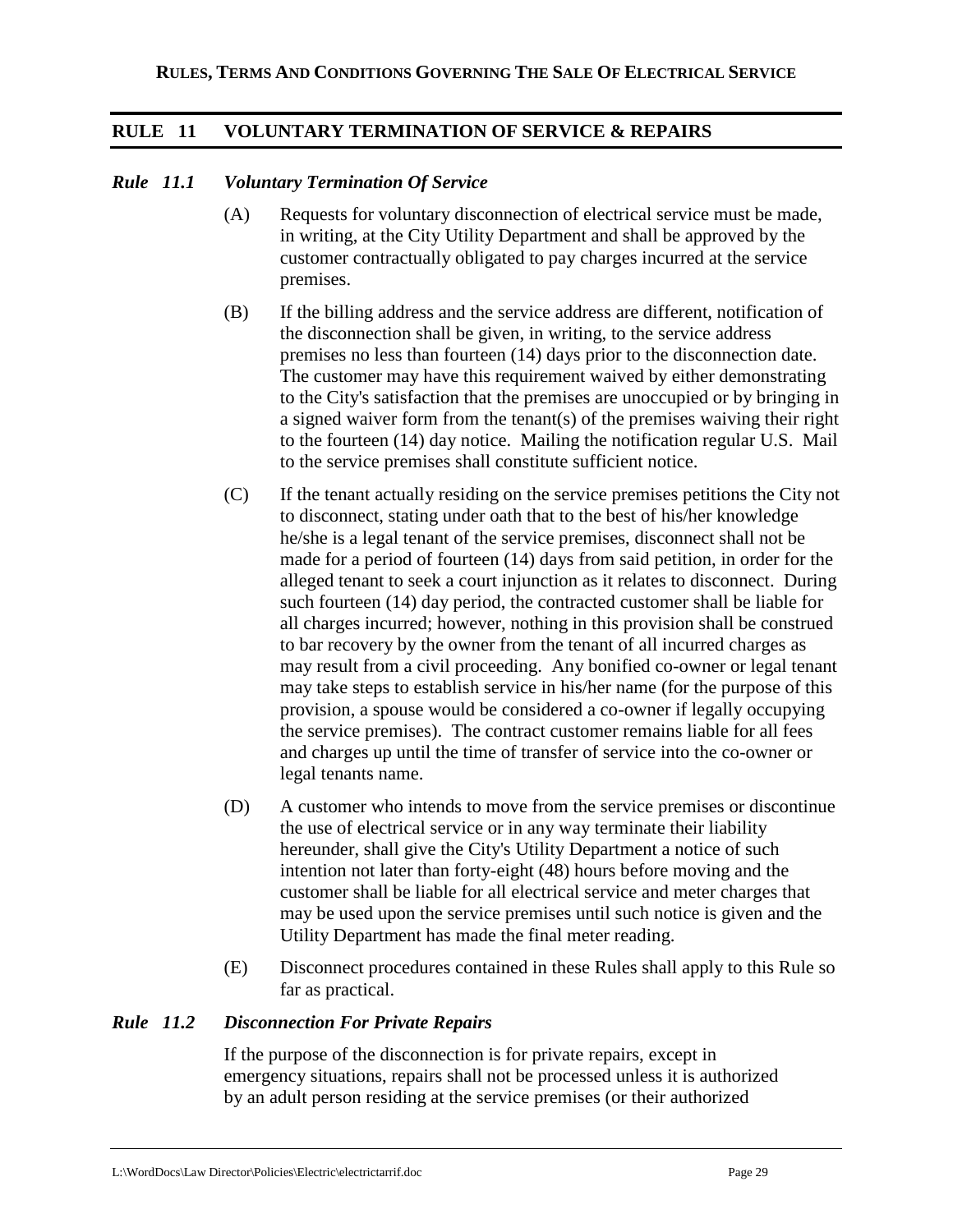agent) affected by the disconnection. A copy of such disconnection request shall be retained in the City's business records relating to the service premises(s) so affected. The City shall reconnect service disconnected for purpose of repair upon demand of either the customer or of an adult person (or authorized agent) residing at the service premises so affected, after any required inspection and approval of the City.

#### *Rule 11.3 Disconnection For City Repairs*

If the purpose of the disconnection is for City repairs, except in emergency situations where no notice is required, repairs shall not be processed unless reasonable notice has been given to those affected by the disconnection. Reasonable notice shall include, but not be limited to, any of the following; publication in a local newspaper, announcement on a local radio station, by personal contact, telephone contact, or knocking on the door with placement or furnishing of a door hanger.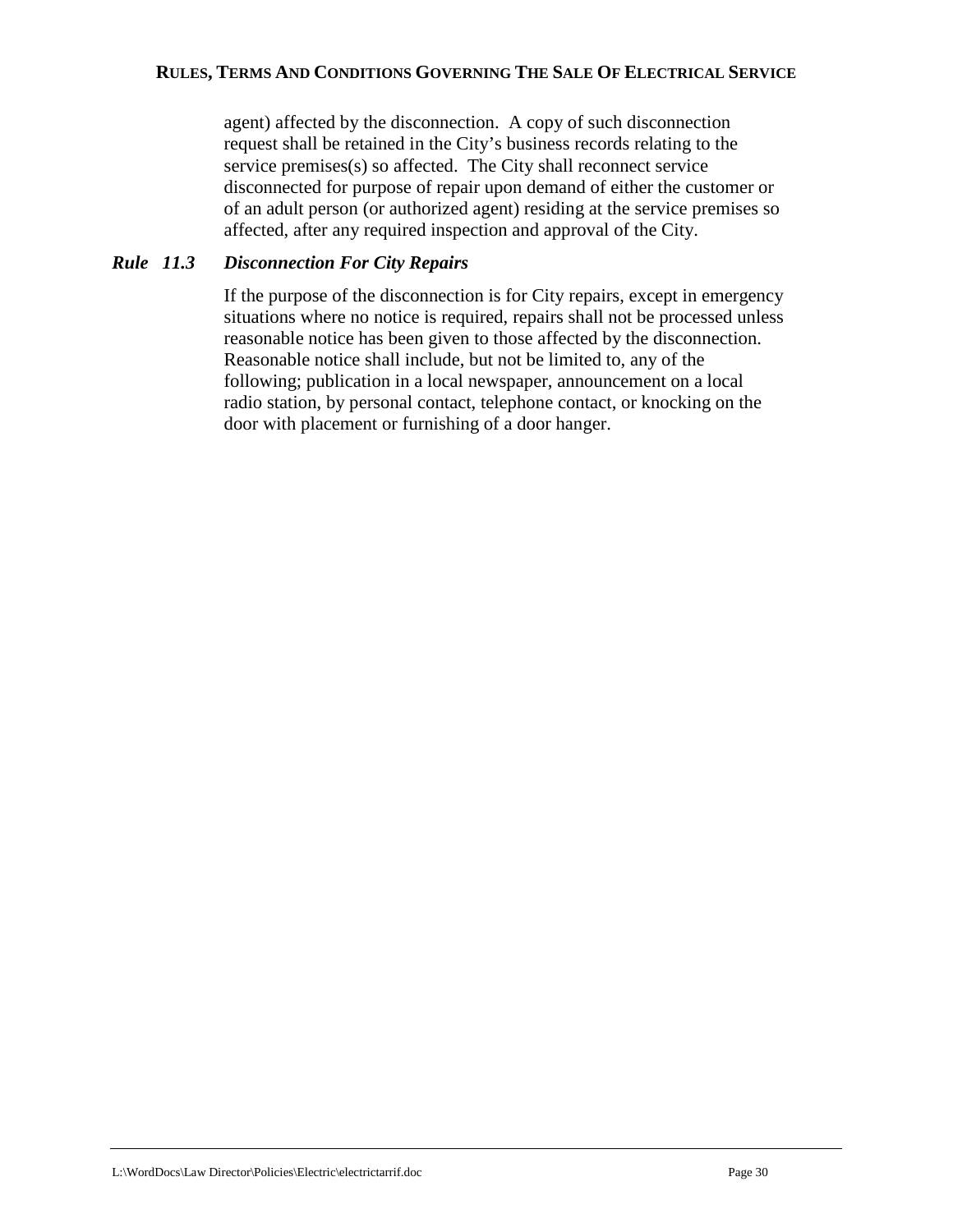## **RULE 12 DISCONTINUATION OF SERVICE**

#### *Rule 12.1 Right To Disconnect*

- (A) The City has the right to discontinue the supply of electricity to furnish the same for any of the following reasons:
	- (1) The nonpayment or untimely payment of any City owned or operated utility bill, including any other charges referred to herein, regardless of location or account.
	- (2) For refusing entry, or failing to allow access or entry, to a premises that is receiving utility service, for purpose of repair and/or replacing meters or appurtenances related to utilities, or for purpose of inspection, upgrade or reading of utility meters.
	- (3) For repairs or unavoidable shortage or interruptions in the source of supply.
	- (4) If the customer's electrical usage or requirements of connections are detrimental to the electrical service as supplied to other customers or to City's electrical system in general.
	- (5) For fraud or illegal diversion of electricity.
	- (6) For improper installation of a nature that would jeopardize or otherwise effect the service to customers.
	- (7) For installing any electrical line or apparatus in a manner that is contrary to these Rules or City specifications.
	- (8) Failing to timely pay an administrative fine or penalty related to a violation of the City's Rules, Terms and Conditions Governing the Sale of Electrical Service.
	- (9) Other just or reasonable cause; or,
	- (10) Violation of these Rules which is related to health, safety, or welfare of the citizens and/or customers as determined jointly by the City Manager and City Finance Director.
	- (11) For convenience, when the utility service is provided by the City outside the corporation limits.
- (B) Whenever service is discontinued for fraudulent reasons, nonpayment, or obstruction as to inspection, a charge may be made by the City to cover the cost of disconnecting and reconnection service when the same is again reestablished.
- (C) The City may establish trip fees for connections/disconnections related to customer maintenance.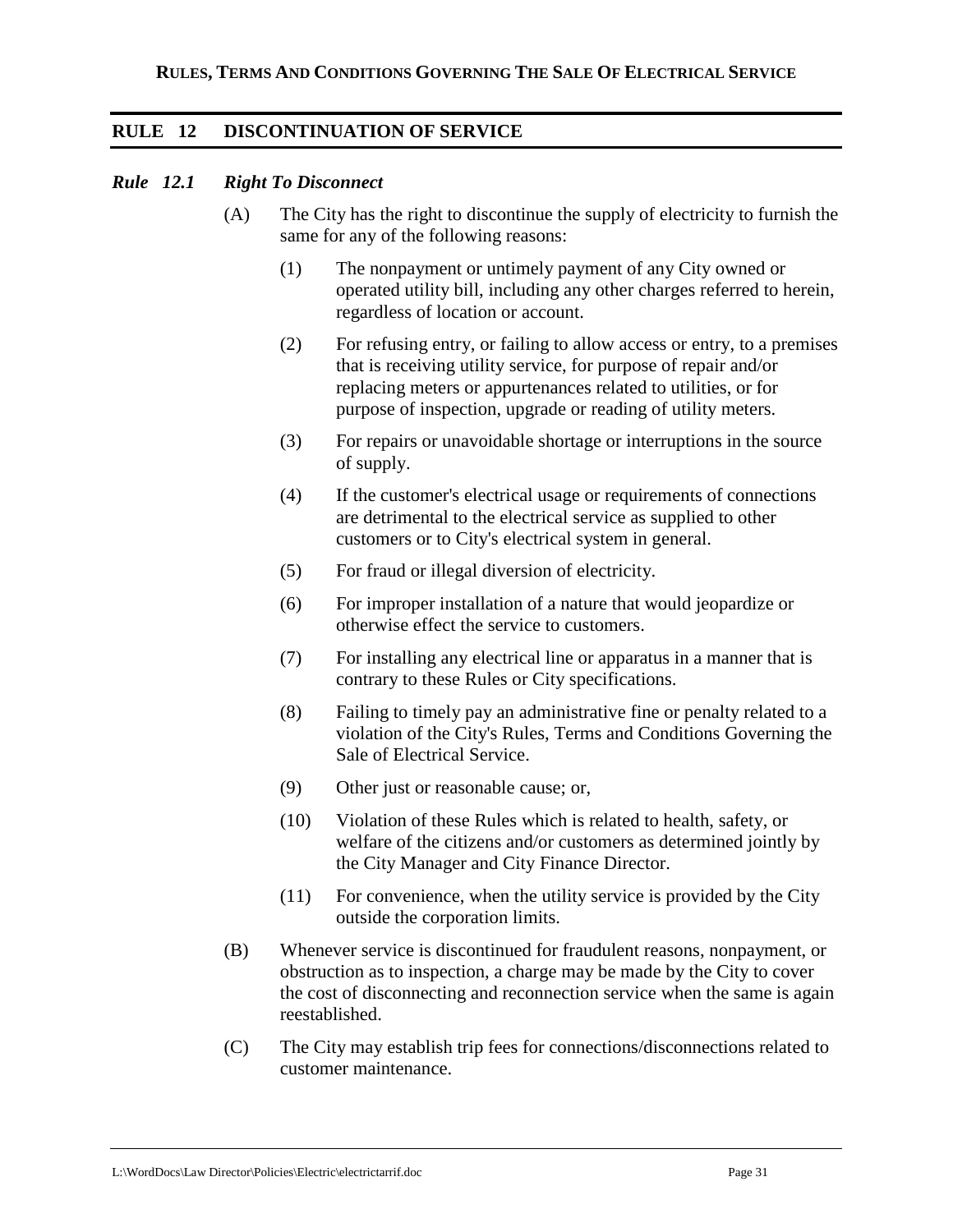- (D) The City reserves the right to refuse any application for service if the applicant is indebted to the City for any service thereto fore rendered at any location, provided City advises the applicant of the same, and the City reserves the right to discontinue to serve any customer without notice in case of emergency or to prevent fraud upon the City.
- (E) Any discontinuance of service shall not terminate the contract between the City and the customer nor shall it abrogate any customer charge which may be effective.

## *Rule 12.2 Disconnect Procedures*

The following procedure is established for disconnection of electrical service for any valid reason, except in the case of an emergency or maintenance disconnect, where notice under this rule may be dispensed with:

- (A) First, notice of disconnect will be furnished, in writing, to the contracted customer by personal service or by serving such notice via U.S. Regular mail to the last known address that is on file with the utility department at least fourteen (14) days prior to the scheduled disconnect date. If the billing address and service address are different, by also serving the premises being served with the utility at least fourteen (14) days prior to disconnect by door hanger, posting, personally serving an adult occupant, or by U.S. regular mail. Next, a second notice shall follow at least five (5) days in advance of the scheduled disconnect date in the same manner and form as the first notice.
- (B) The notices shall contain the following information:
	- (1) The proposed date of disconnection;
	- (2) The reason for termination;
	- (3) The amount left unpaid, if any;
	- (4) The action to be taken to cure the reason for disconnect;
	- (5) The potential reconnection fees such as trip charges;
	- (6) The right of the customer or consumer of the utility to a hearing and an appeal as to any disputed bill or proposed disconnect;
	- (7) The location, business hours, and telephone number of the utility representative that may be contacted to pay the bill or otherwise resolve disconnect issues and/or request a hearing to challenge the utility's department right to disconnect;
	- (8) That, a consumer of utility services, other than the contracted owner/customer, may avoid disconnection by paying current charges and assuming responsibility for payment of future charges;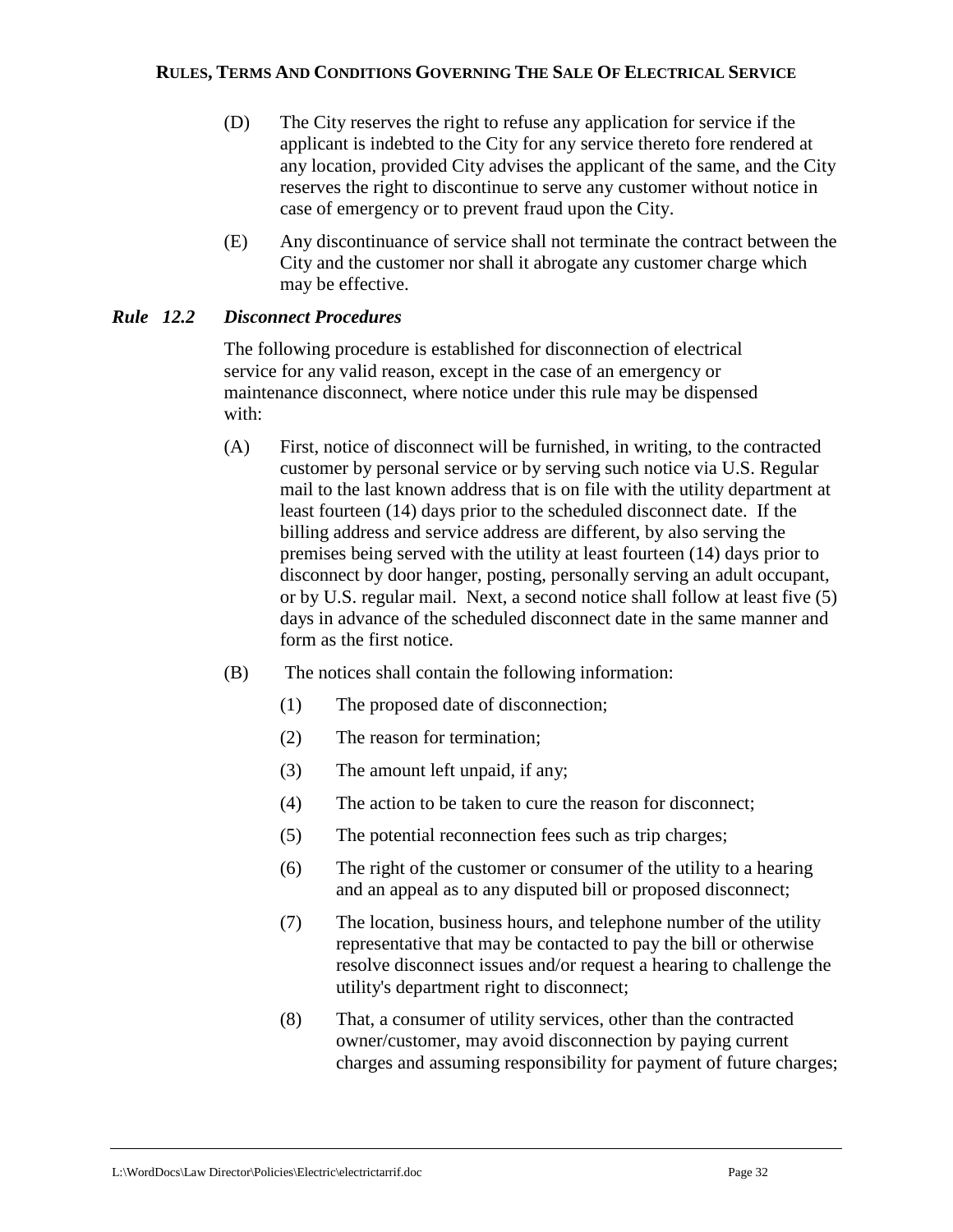- (9) That, a tenant has the ability to have the contracted utility placed into their name.
- (C) Where a hearing has been requested in writing at least one (1) day prior to the scheduled disconnect, no disconnect will occur until after the hearing officer's decision or order is either personally served on the person that requested the hearing or five (5) business days after mailing of the decision, by U.S. regular mail, to the last known address of the person that filed the request for hearing. Notice shall be given of the right of appeal from a decision of the hearing officer in accordance with the appeal procedure as established in these rules. (See Appeals Process)

## *Rule 12.3 Disconnection*

- (A) Disconnection of utilities shall not occur on any day which precedes a holiday or weekend, or any other day on which all services necessary to reconnect service are not available. All disconnection of service shall be documented by written service order recording the date, time, and identity of the service employee effectuating the disconnection; such documentation shall be retained in the business file kept by the City relating to the service premises so affected.
- (B) If a person desires to pay a delinquent amount to avoid disconnect, an employee will give the customer one (1) hour to make arrangements to go to the City Utility Department and pay the amount required to avoid disconnection or otherwise resolve the disconnect issues. The time to commence from receipt of notice to the employee by the delinquent customer of an intent to pay.
- (C) No service employee dispatched to disconnect service shall disconnect service until he/she makes reasonable efforts to personally contact an adult occupant, if any, of each service premises to be affected to:
	- (1) advise of the disconnection; and
	- (2) verify the propriety of the disconnection.
- (D) Reasonable efforts shall include, but not necessarily be limited to, knocking on the door or doors of each household at the service premises.
- (E) Notice that the utility has been disconnected shall be placed in a prominent place at the entry to each service address affected by disconnection. The service employee shall document on the service order the efforts made to personally contact the occupants prior to disconnection and the delivery of the disconnect notice, including the date and time such acts were performed and his/her identity.

## *Rule 12.4 Trip Charge*

If disconnection action commences by the utility department, trip charges, as established and as may be amended from time to time, will be assessed to the customer whenever utility department or operation department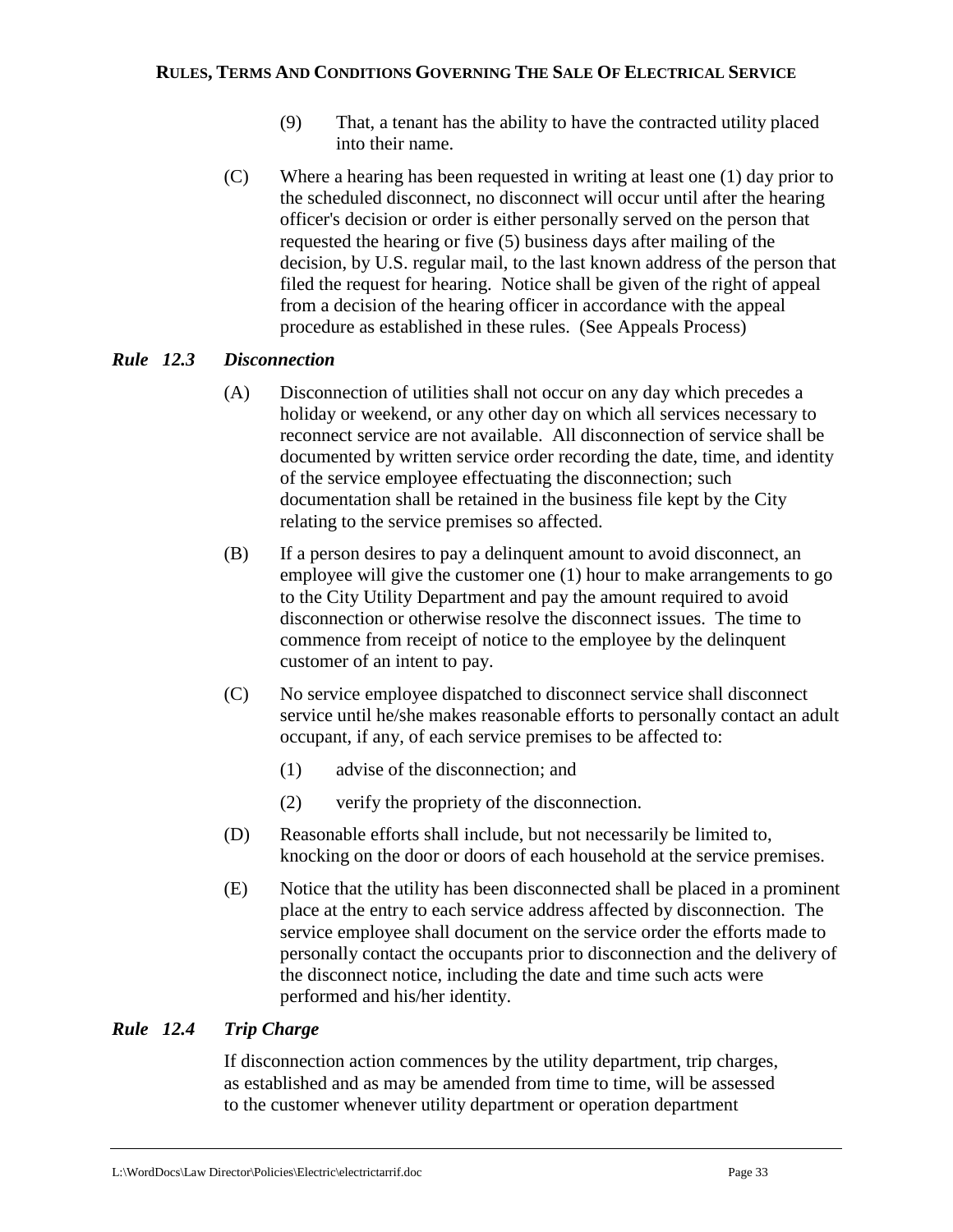employees respond to the premises being served in relation to disconnect or subsequent reconnection and when response is due to an act or omission by the property owner or customer which resulted in the disconnection action. Regardless of reconnection, if disconnection is because of nonpayment, a trip charge for disconnection will be added to the final bill. The utility may require the customer or designee be present for any reconnection.

## *Rule 12.5 Disconnection Jeopardizing Health*

- (A) Disconnection of service for nonpayment will not occur when disconnect of service would be especially dangerous to health as certified pursuant to the certification provisions of this rule; however, (when available) a limiter may be installed on your service. Customer may, in order to avoid disconnect, enter into and make payment in accordance with an extended payment plan.
- (B) Disconnection of service will not occur for nonpayment when the disconnect of service would make operation of necessary medical or lifesupporting equipment impossible or impractical; however, (when available) a limiter may be installed on your service. Customer may, in order to avoid disconnect, enter into and make payment in accordance with an extended payment plan.

## *Rule 12.6 Certification Procedure*

- (A) The City Utility Department shall provide application forms for licensed physicians or local board of health physicians for certification upon request of any residential customer. The City Utility Department shall give notice of availability of medical certification to its residential customers by means of bill inserts or special notices at the beginning of the winter and summer periods. If disconnect is to occur as a result of nonpayment, written notice shall be given to the customer prior to disconnect that a medical certification program and forms are available from the City.
- (B) Any consumer who is a permanent resident of the premises where the service is rendered may qualify for certification.
- (C) The condition must be certified to the Utility Department by a licensed physician or local board of health physician.
	- (1) The certification of special danger to health shall be in writing and shall include the name of the person to be certified, a statement that the person is a permanent resident of the premises in question, the name, business address, and telephone number of the certifying party, the nature of the condition, and the period of the time during which termination will be especially dangerous to health.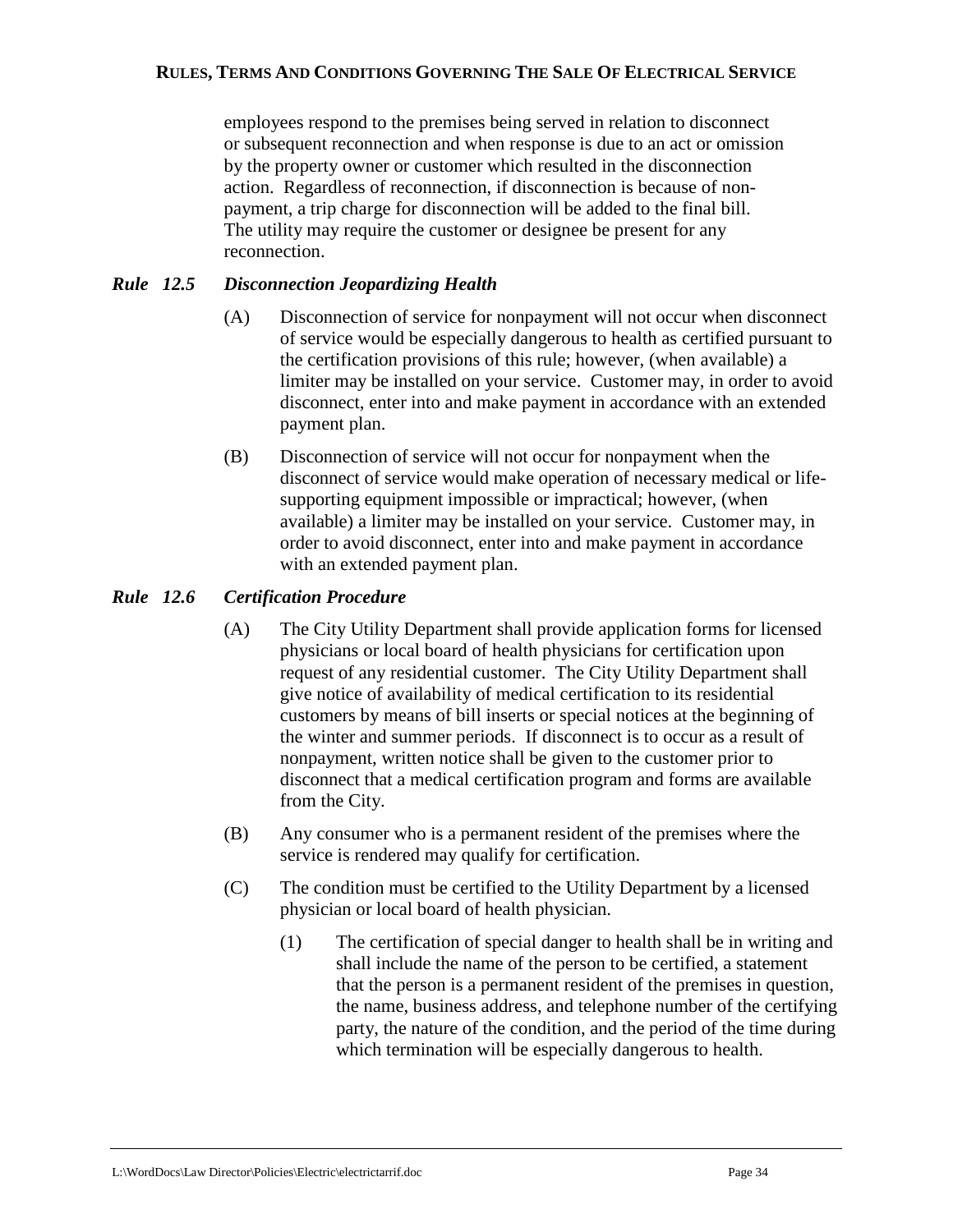- (2) Initial certification by the certifying party may be by telephone if written certification is forwarded to the Utility Department within seven (7) days.
- (3) In the event service has been disconnected within twenty-one (21) days prior to certification of special dangerous to health for qualifying resident, service shall be restored to that residence if proper certification is made in accordance with the foregoing provisions and the customer agrees to an extended payment plan.
- (4) Certification shall stop disconnection of service for thirty (30) days. Certification may be renewed two (2) additional times (thirty (30) days each) by a licensed physical or local board of health physician by providing an additional certificate to the Utility Department. The total certification period is not to exceed ninety (90) days in any twelve (12) month period.
- (5) Upon renewal of certification, the City Utility Department shall make contact by reasonable means with the customer and advise the customer of the governmental assistance programs that may be available. Assistance information will be provided by mail as a last resort of contact.

## *Rule 12.7 Winter Months Disconnect*

(D) Notwithstanding any other rule, no disconnect for residential service will occur for nonpayment at times when temperatures are below freezing on any given day; however, a limiter (when available) may be installed on your service.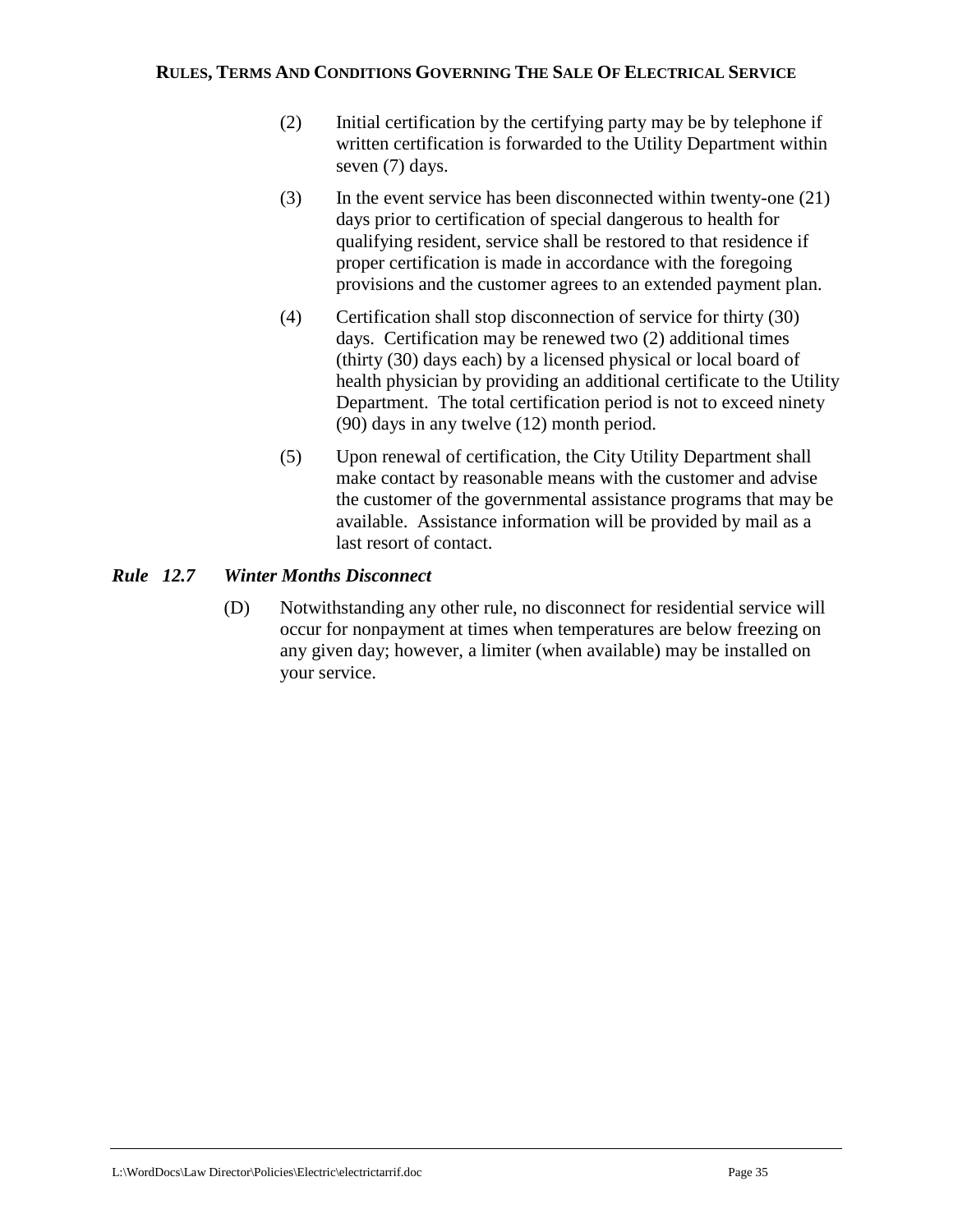## **RULE 13 BILLING DISPUTES**

## *Rule 13.1 Authorized Personnel To Settle Billing*

- (A) Disputes concerning billing and/or statement errors may be brought by customer within thirty-six (36) months from date of the bill and/or statement that is the subject of the dispute. All said disputes need to be brought to the attention of the City Finance Director; however, the City Manager, who also serves as the City's Director of Public Service in accordance with City Code shall, in conjunction with the Finance Director, have the power and authority to settle billing disputes. If not brought, in writing, within said thirty-six (36) month period from the date of billing, the dispute will be considered waived and settled. Except in case of fraud or theft of service, the City shall have thirty-six (36) months to initiate recovery of undercharges or under billings or it will be considered waived. In case of fraud or theft, the time shall commence to run from the date the City discovers the fraud or theft. Nothing in this Rule shall be construed as prohibiting overpayment of a customer to be credited by the City when discovered by the City on its own initiative; however, such overpayment shall only go back thirty-six (36) months for purpose of credit.
- (B) In case a portion of any amount included in a statement is in bona fide dispute, the entire amount shall be payable when due and the difference between the billed amount and the correct amount, if any, shall be promptly refunded after the determination of the correct amount.
- (C) In the event that a billing or statement error exists in favor of the customer, then the amount owed by the City to the customer may either be by credit to the account or paid in a lump sum payment as determined by the Finance Director. Also, when the amount due as a result of the error exceeds \$500.00 and the error is of no fault of the customer, then the amount due as a result of the error shall be paid with interest at the same rate of interest as paid on deposits as found in Rule 14.1. The interest shall accrue from the date that the error was first made, subject to the maximum period of time in which claims may be brought under Rule  $13.1(A)$ .
- (D) In the event that a billing or statement error exists in favor of the City, then the amount due the City by the customer shall be reimbursed by the customer to the City in a lump sum payment or paid over a period of months as determined by the Finance Director. Also, when the amount due as a result of the error exceeds \$500.00 and the error is of no fault of the City, then the amount due as a result of the error shall be paid with interest at the same rate of interest as paid on deposits as found in Rule 14.1. The interest shall accrue from the date that the error was first made, subject to the maximum period of time in which claims may be brought under Rule 13.1(A).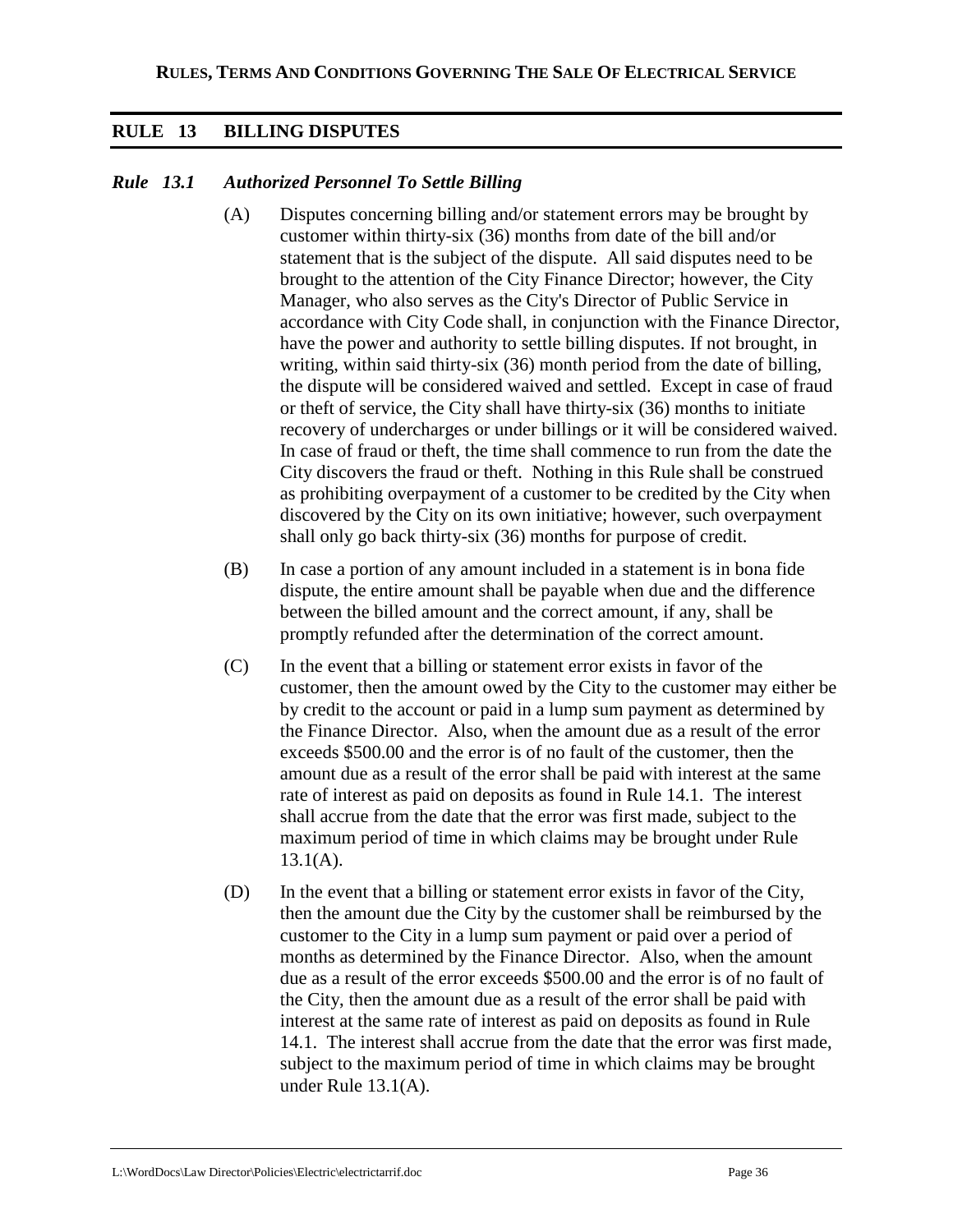(E) In the case of theft or fraud, amounts due the City as the result of the theft or fraud shall accrue interest at the same rate of interest as on deposits as found in Rule 14.1.

### *Rule 13.2 Prevention Of Connection Of New Or Additional Utilities*

No municipal utilities will be provided at a location for a person who has failed to pay previously incurred utility billings at a different location unless a payment plan has been set up with the City Finance Department for payment of the said bill(s).

### *Rule 13.3 City's Ability To Waive Payments*

Notwithstanding any other provision herein, the City Manager, upon recommendation from the Finance Director, may negotiate and reduce any delinquent electric utility bill if it is determined that a pending or impending bankruptcy, foreclosure or other legal action threatens the collection of the delinquent bill, or when fairness dictates that the electric utility bill should be adjusted.

### *Rule 13.4 Collection Of Delinquent Accounts*

The City Finance Director shall cause to be mailed a letter to the last known address of the customer of the delinquent account demanding payment thereof. If no payment is received, or arrangements for payment made to the satisfaction of the City (ie. agreement for payment and/or promissory note), the accounts may be turned over to the City Law Director or a collection agency for further action. Any accounts deemed non-collectable, as determined by the City Finance Director and City Manager, may be removed from the collection roles and the debt removed from the finance report of the City, for purpose of demonstrating a more accurate portrayal of the financial condition of the City; however, the debt shall not be construed as forgiven and any person or entity owing said debt may be refused service until the debt is satisfied. For the purpose of this section, if the cost of pursuing a debt is greater than the debt, it may be deemed not worthy of collection and therefore, uncollectible.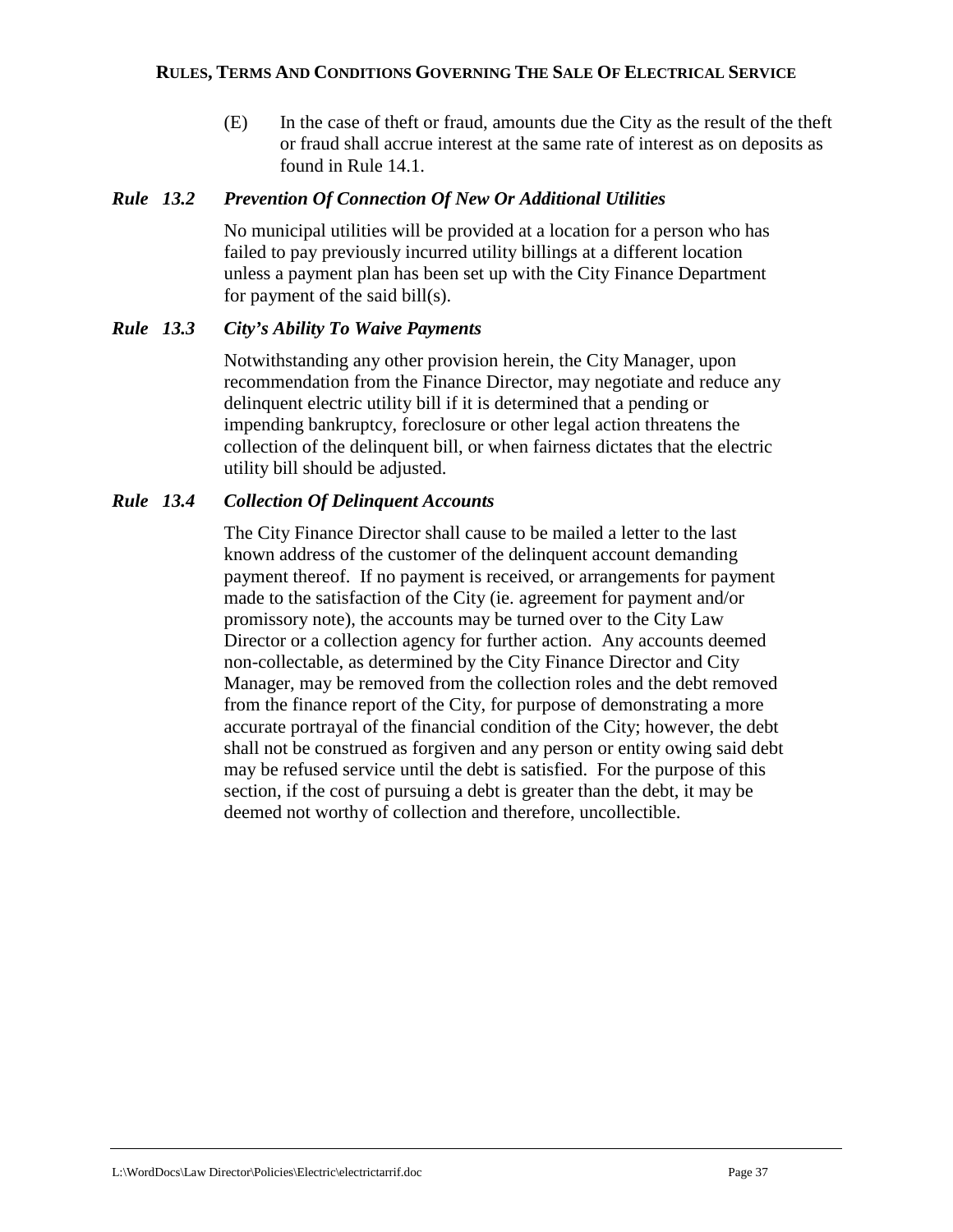## **RULE 14 SECURITY DEPOSITS**

## *Rule 14.1 General Rule Related To Security Deposits*

(A) Residential accounts shall be required to have a minimum deposit of: inside corporate limits one hundred dollars (\$100.00), outside corporate limits one hundred twenty dollars (\$120.00); however, if residence has substantially all electric heat, then inside corporate limits one hundred eighty dollars (\$180.00) and outside corporate limits two hundred dollars (\$200.00). Residential account deposits may be waived by the Finance Director upon applicant demonstrating a good payment history from the City utility or another utility for the immediate prior twelve (12) consecutive months and credit worthiness. Every other type of electric account shall be required to have a security deposit not exceeding an amount sufficient to cover an estimate of the monthly average of the annual electrical consumption by such customer, as may be determined by viewing prior history at the premises to be served or by viewing similar accounts, plus thirty (30%) percent will be required. In no event shall the non residential deposit amount be less than two hundred thirty dollars  $($230.00)$  except as provided in Rule  $14.1(A)(1)$ . The deposit shall earn interest (which shall be simple interest) at the rate of not more than three (3%) percent per annum and, except for the three percent (3%) cap, not less than the month ending rate posted for "STAR" Ohio. The earned interest shall be allowed and paid to the customer if the deposit is held for six (6) months. A performance or security bond by a surety authorized to do business in the State of Ohio or a letter of credit, all as approved by the City Finance Director, may be used in lieu of a cash deposit; however, no interest shall accrue or be paid on such performance bond, security bond, or letter of credit. For residential service deposits held for six (6) months, interest shall commence to accumulate retroactive to the original date of deposit and shall be held for a period not to exceed (12) twelve months. At the expiration of twelve months, the deposit, plus interest, shall be returned by crediting the account, if it is determined by the Finance Director that: (1) payment is not at risk due to a poor payment history on a particular person and that; (2) the customer has good credit worthiness. If such determination is not made by the Finance Director, then the deposit shall be held until termination of service and then applied and/or distributed in accordance with these Rules. For nonresidential service deposits held for six (6) months, unless otherwise specified in a particular agreement, interest shall commence to accumulate retroactive to the original date of deposit and shall be held until termination of service and then applied and/or distributed in accordance with these Rules, except that for any account established prior to January 1, 1998, the original date of deposit for interest accrual purposes shall be construed as January 1, 1998. Moreover, interest may be calculated to the nearest month without detriment to the person or entity named on the account. Also, when an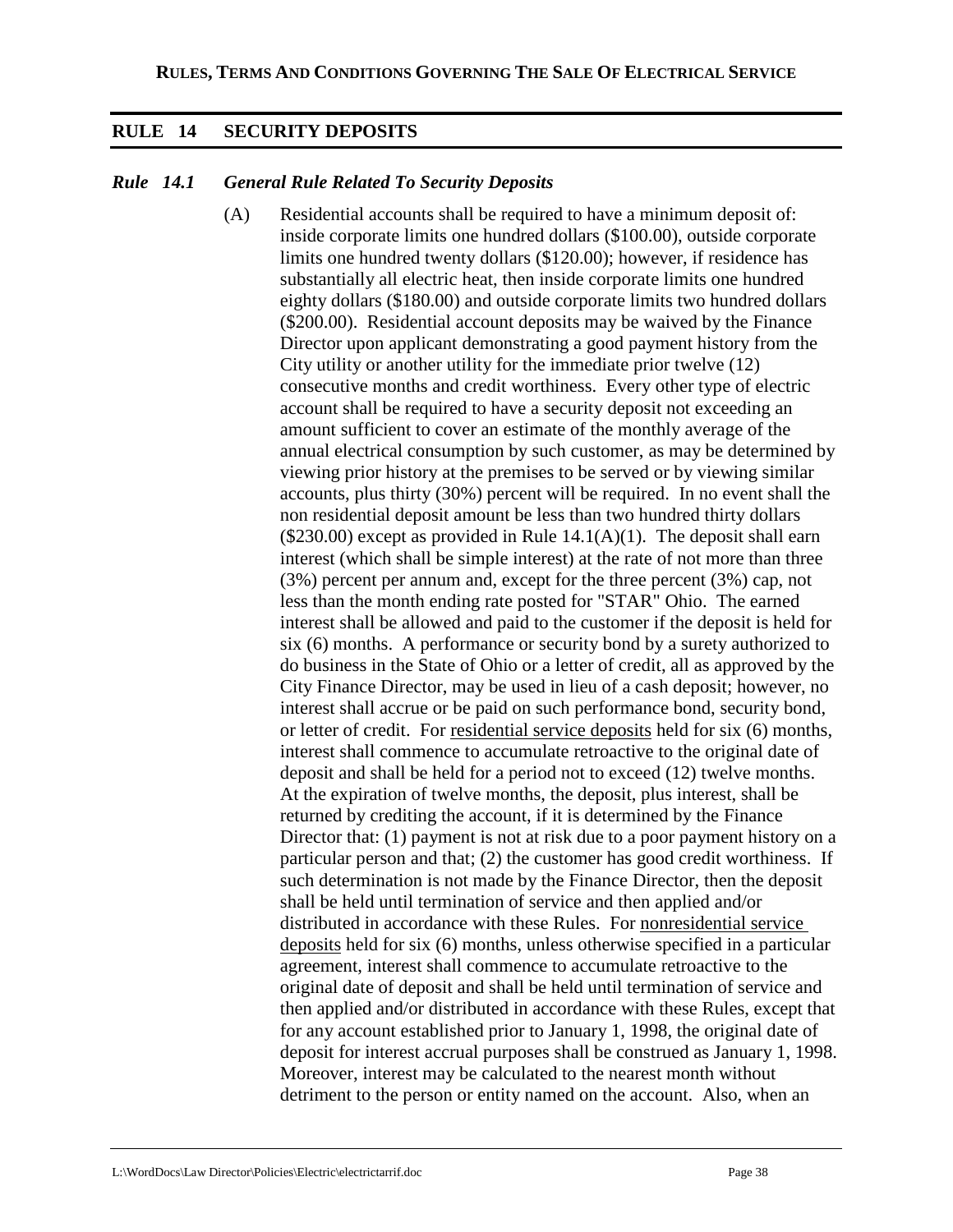account accumulates interest over and above the necessary security need as established in this Rule 14, then the interest may be credited to the account.

- (1) Where on a residential premises that has more than one (1) meter or when a public utility has more than one (1) meter being used by the utility, the Finance Director may consider the same to be one account for deposit purposes; the City Manager may also negotiate deposits when multiple meters are treated as one account for deposit purposes.
- (2) Where a residential customer has established a worthiness to pay based on twelve (12) continuous months and there is no more than a ninety (90) day re-activation of a utility account with the City, said deposit may be waived by the City Finance Director.
- (3) Where a landlord of a residential premises has established a worthiness to pay based on prior account activity within the last two years, and request an account of his/her rental premises to be placed into his/her name, said deposit may be waived by the City Finance Director.
- (B) In cases of commercial, large power or industrial establishments, manufactured home parks (mobile home parks), apartments, apartment complexes, condominiums or duplexes, that are mastered metered, a deposit not exceeding an amount sufficient to cover an estimate of the monthly average of the estimated annual consumption by all potential customers of such a premises being master metered, plus thirty (30%) percent, shall be deposited by the owner or manager of such premises. The interest requirement as provided for in paragraph (A) is applicable to this provision. The City Manager may negotiate the amount of deposits required by this paragraph (B).
- (C) Upon the effective date of these Rules, no demand shall be made of a customer to deposit cash as security for payment of electrical bills if not demanded within thirty (30) days of initiation of service, except this provision does not apply where the account of a customer is in arrears or when there exists a lack of credit worthiness.
- (D) The City Finance Director, jointly with the Electrical Superintendent, shall establish a schedule relating to estimated usage for deposit purposes; however, the Finance Director shall determine the estimated amount to be placed on deposit which may be reevaluated after ninety (90) days usage; moreover, in cases where payment is at risk, due to a poor payment history on a particular person or establishment, or the lack of credit worthiness, larger deposits may be demanded when found to be reasonable to do so by the City Finance Director.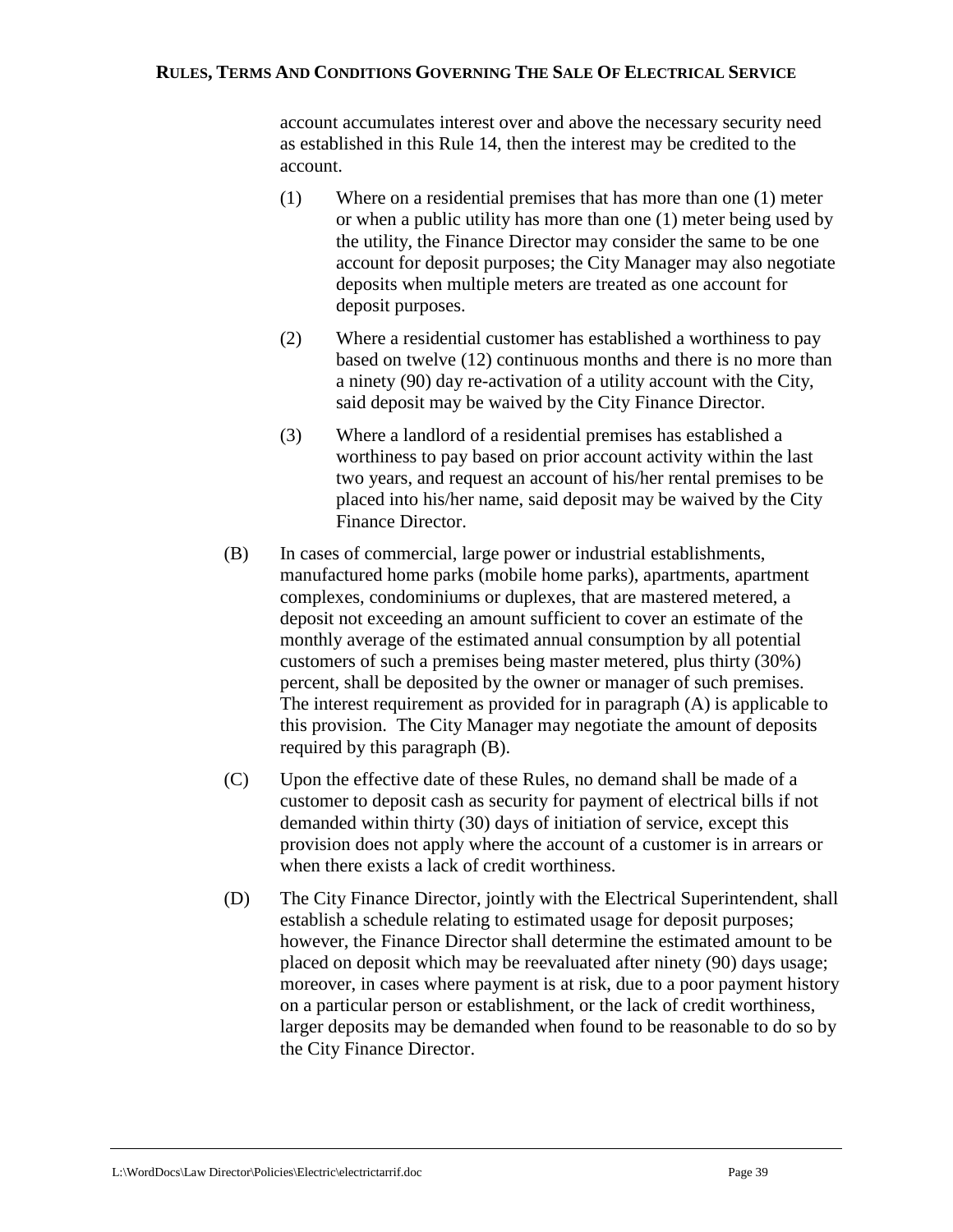(E) This Rule shall supersede and replace R.C. §4933.17 as being determined by the legislative authority that it is inapplicable to municipal utilities, the legislative authority exercising its "home rule" authority.

## *Rule 14.2 Deposits For Temporary Service By Contractors, Builders, & Developers*

An annual flat security deposit may be charged, in an amount as determined by the Finance Director (based on estimated usage), to Contractors, Builders, and Developers. This deposit shall be returned upon the end of the calendar year with any accrued interest as applicable to other security deposits.

## *Rule 14.3 Return Of Deposit*

Except as provided in Rule 14.1 (A) pertaining to deposits, the City shall have a reasonable time in which to read, remove or disconnect the meters after receiving notice of removing utilities from customer name. City shall ascertain that all obligations of the customer, concerning electricity have been settled in full prior to the return of any deposits or interest by the City to the customer. Upon discontinuance of service, such deposit and accumulated interest as may remain in excess of any such indebtedness owed to City's Utility Department shall be refunded to customer, or in the case the deposit is in the form other than a cash deposit, the deposit obligation shall be discharged.

## *Rule 14.4 Payment On Accounts*

The City shall apply any money paid on utilities, including any deposit, first to the most delinquent amount owed to the City with the remainder of any monies to be applied towards payment of any other City furnished utility that is owed.

## *Rule 14.5 Use Of Deposits; Bankruptcy*

Rule 14.5 shall control over all other rules contained herein. Deposits placed with the City in relation to utilities will be applied to set-off monetary amounts the customer owes to the City for any utility service furnished by the City to or on behalf of the customer when finalizing the customer's bill, regardless if finalization is for voluntary or non-voluntary termination of service. Further, when a petition for bankruptcy is filed, the current account number will be finalized, and pre-petition bankruptcy deposits will be applied as first stated in this Rule 14.5, without notice or necessity of court order. In the event bankruptcy is filed, a new account number will be assigned to the service agreement and assurance of payment (deposit) in the form of a cash deposit, letter of credit, certificate of deposit, surety bond, prepayment of utility consumption, all in a reasonable amount as determined by the Finance Director, shall be timely placed on account with the City. For consistency purposes, the assurance of payment for the account, regardless of the type of account, shall be placed with the City within thirty (30) days after the date of the order for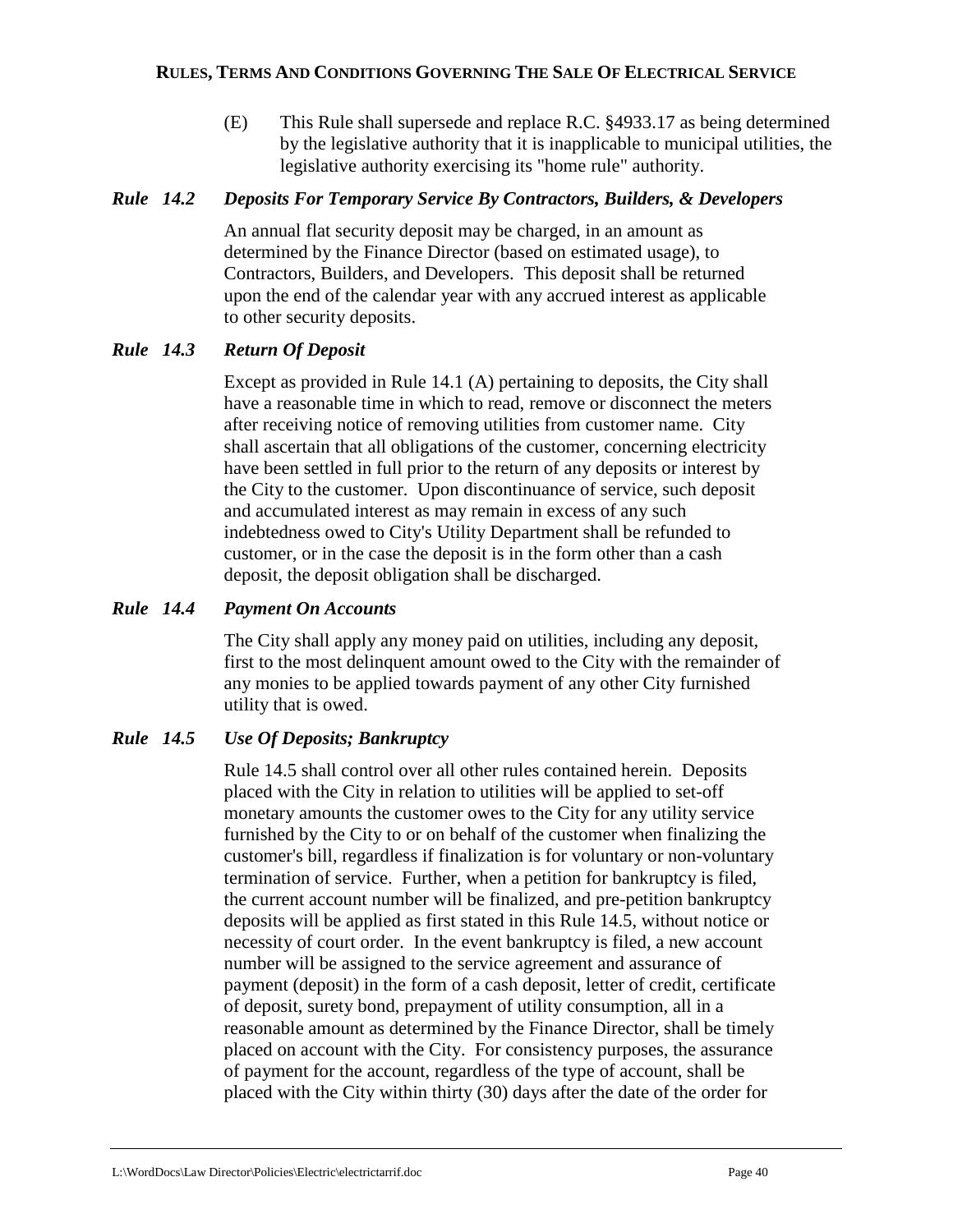relief. The Finance Director may negotiate another form of security that is mutually agreed upon between the City and the debtor or the trustee. The Finance Director shall endeavor to serve notice on the debtor and trustee of the deposit requirement to avoid termination. The failure to timely place on account with the City adequate assurance of payment (a replacement deposit) shall constitute grounds for termination.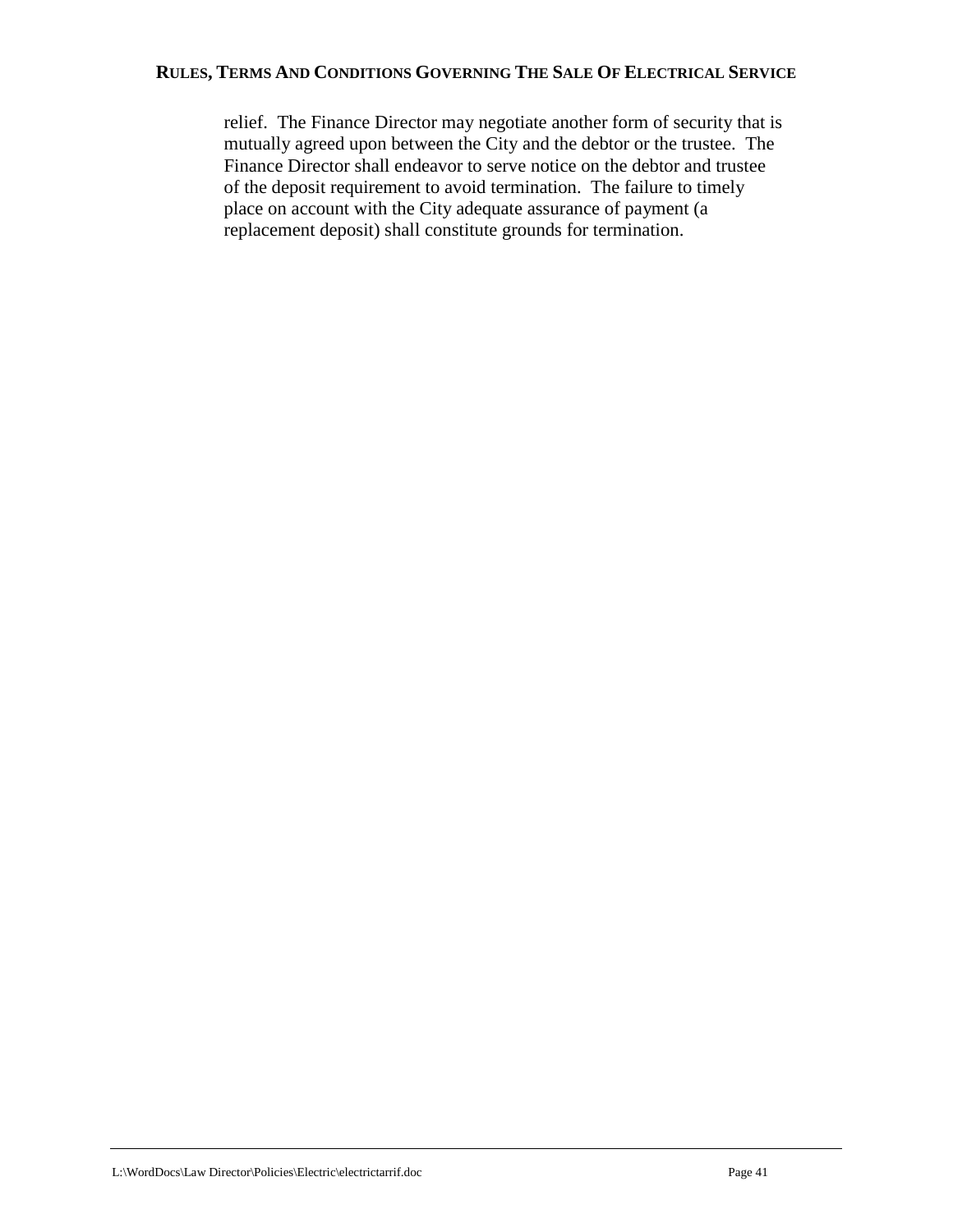## **RULE 15 LIABILITY OF PARTIES**

## *Rule 15.1 City's Disclaimer*

The City will use reasonable diligence in supplying a regular and uninterrupted supply of electricity, but expressly disclaims that the service is perfect; moreover, does not warrant or guarantee uninterrupted service; further, the City asserts that there are some risks that remain with the customer. The City shall not be liable for damages in case such supply should be interrupted or fail by reason of a "Force Majeure." This includes the interruption of service to any customer, taken to prevent or limit the extent or duration of interruption, instability or disturbance on the electric system of the City or any electric system interconnected directly or indirectly, with the City's system, whenever such act is necessary or indicated in the sole judgment of the City.

The City disclaims any duty to maintain or inspect owner or customer's owned or leased equipment, interior wiring or piping.

## *Rule 15.2 Delivery Point*

Unless otherwise provided in a contract between City and Customer, the City shall not be liable for any loss, injury, or damage resulting from the Customer's use of Customer's owned or leased equipment or occasioned by the energy furnished by the City beyond the delivery point. Further, the City shall not be liable in damages for loss of use of Customer's owned or leased equipment due to interrupted power.

### *Rule 15.3 Protective Devices*

The customer shall be responsible for paying for and shall provide and maintain suitable protective devices on his or her equipment to prevent any loss, injury or damage that might result from unusual conditions or any other fluctuation or irregularity in the supply of energy, including but not limited to, guards for high or low voltage or the loss of one-phase in a three-phase system. The City shall not be liable for any loss, injury or damage resulting from unusual conditions or any other fluctuation or irregularity in the supply of energy, which could have been prevented by the use of such protective devices.

Sensitive electronics are more susceptible to damage due to voltage spikes or surges. The customer should consider installing transient voltage surge suppression at the main serve entrance and at the point of use. If a momentary voltage dip or outage would cause loss of data, an uninterruptible power supply should be considered.

## *Rule 15.4 City's Electrical Equipment*

Except in cases where the owner provides substation or transformer, the City will provide and maintain the necessary line or service connections,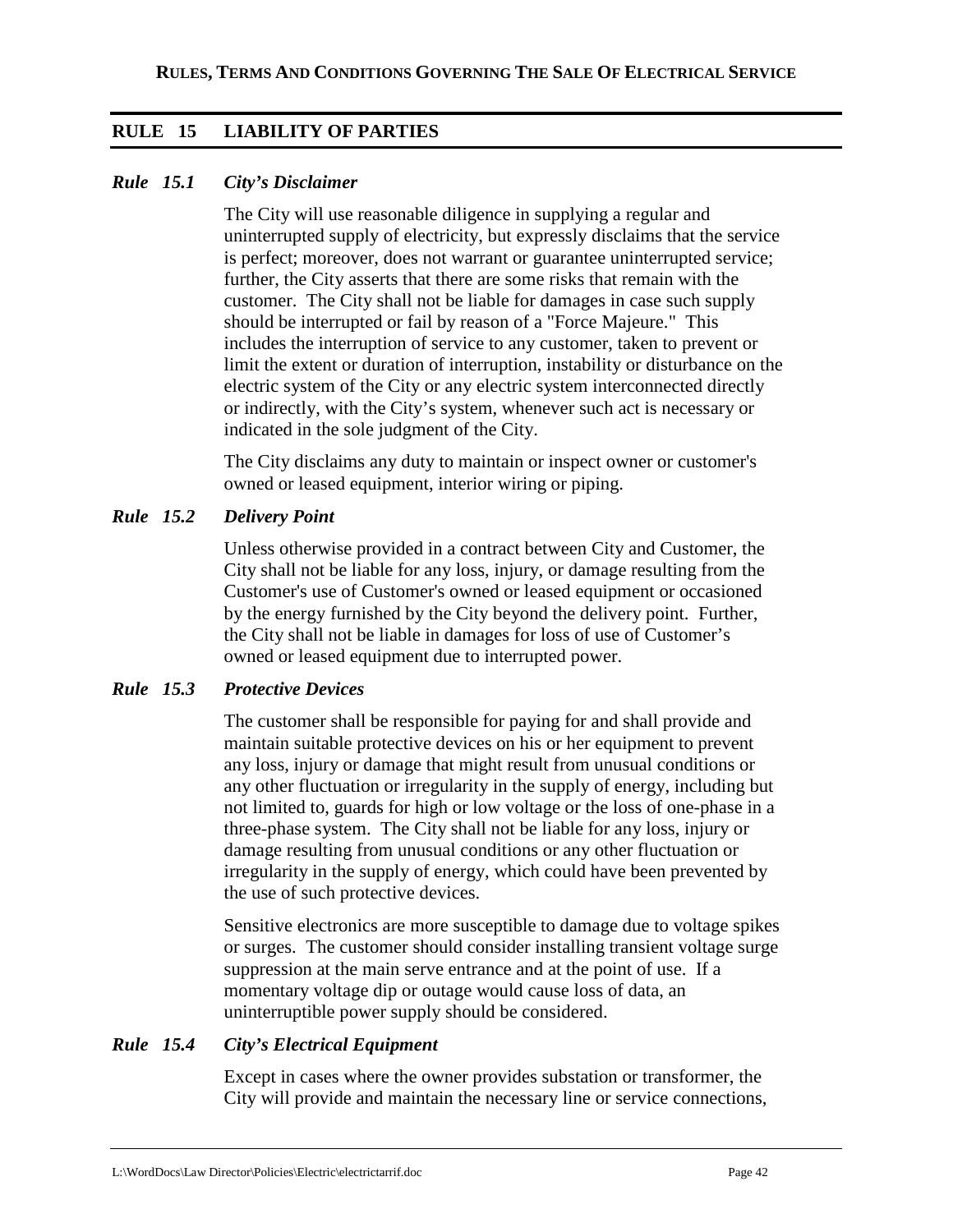transformers (when same are required by conditions of contract between the parties thereto), meters and other apparatus which may be required for the proper measurement of and protection to its service. All such apparatus shall be and remain the property of the City, unless otherwise sold by the City.

## *Rule 15.5 Customer's Liability*

- (A) Except for the electrical meter, the property owner or customer is considered the owner of the necessary wiring, connections, and equipment beyond the delivery point, including but not limited to interior wiring and piping.
- (B) In the event of loss or injury to the property of the City through misuse by, or the negligence of, the customer or the employees of the same, the cost of the necessary repairs or replacement thereof shall be paid to the City by the customer.
- (C) The Customer may be held liable for any tampering, interfering with or breaking of the seals of meters or other equipment of the City utility installed on the customer's premises and will be subjected to both civil and criminal penalties (except for criminal acts of third parties without collusion of Customer) for the same, including any illegal diversion of electricity according to law.
- (D) Only authorized employees of the Electrical Department shall have the power to turn the electrical service on or off at the delivery point or meter. Customers may be held liable for unauthorized turning on or off of utility.
- (E) The owner shall indemnify the City from any loss or damage that may directly or indirectly be occasioned by the installation of the electrical system. The owner shall hold the City harmless from any loss or damage that may in any way result from or be occasioned by such installation or connection.
- (F) The City shall not be liable for any damages by interruptions to service due to accidents, breakdowns, or other causes. Electricity is inherently dangerous and if misused property damage and personal injury can occur. The customer should install, maintain, and inspect equipment and appliances which meet safety standards; moreover, customer should not place flammable material on top of electric appliances.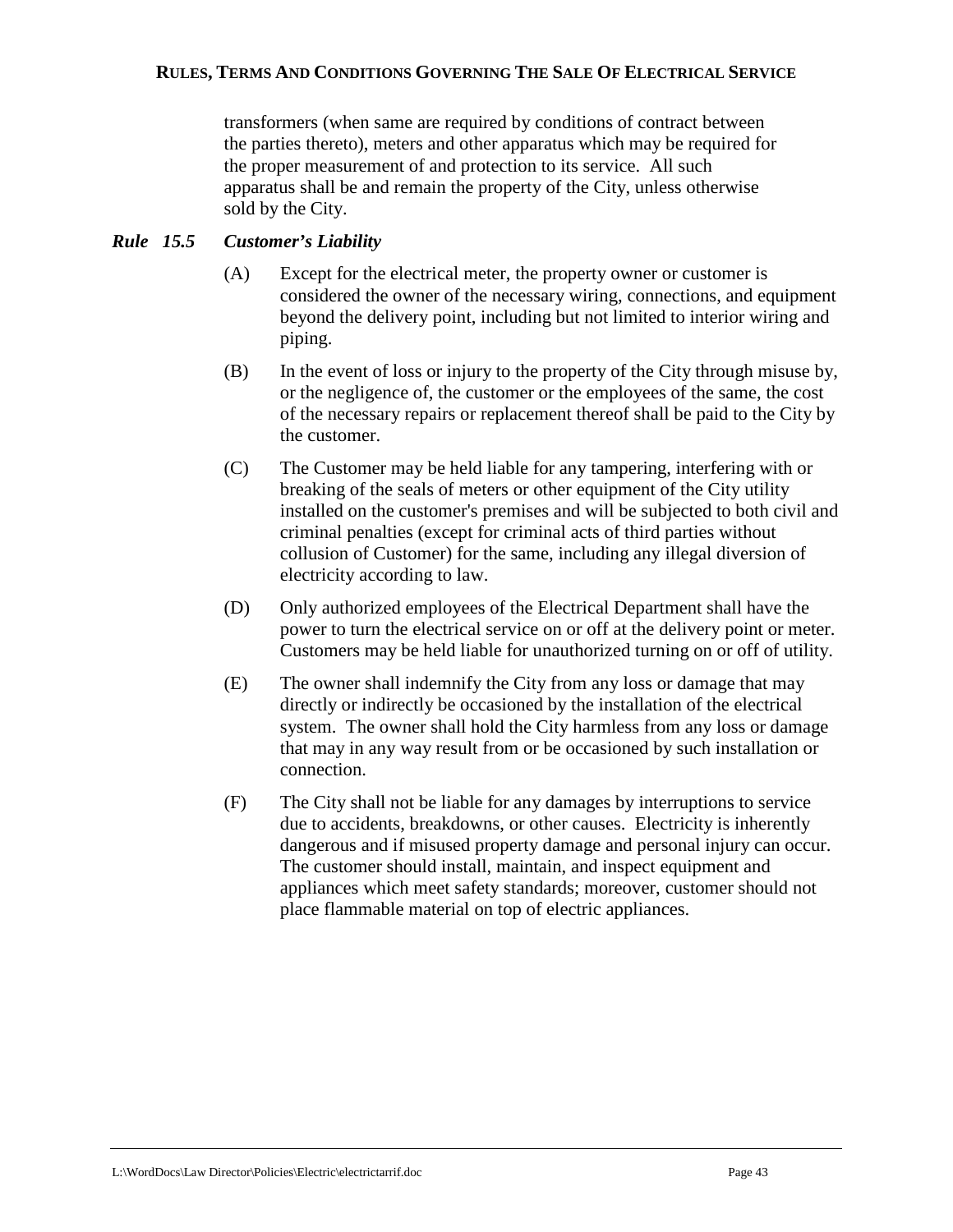## **RULE 16 INSPECTION REQUIREMENTS AND THE POWERS AND AUTHORITY OF INSPECTORS**

- (A) The City Manager and other duly authorized employees of the City bearing proper credentials and identification shall be permitted to enter all properties for the purpose of inspection, measurement, and testing pertinent to the City's electrical system in accordance with the provision of these Rules.
- (B) The City Manager or other duly authorized employees are authorized to obtain information concerning industrial processes which have a direct bearing electrical usage. Any industry may withhold information considered confidential, but the industry must establish that the revelation to the public of the information in question might result in an advantage to competitors.
- (C) While performing the necessary work on the private properties, referred to in provision (A), the City Manager or duly authorized employees of the City shall observe all safety rules applicable to the premises established by the company where the work is being performed.
- (D) The City Manager and other duly authorized employee of the City bearing proper credentials and identification shall be permitted to enter all private properties through which the City holds a duly negotiated easement for the purposes of, but not limited to, inspection, measurement, repair, and maintenance of any portion of the electrical facilities lying within said easement. All entries and subsequent works, if any, on said easement, shall be done in full accordance with the terms of the duly negotiated easement pertaining to the private property involved.
- (E) It is in the interest of the customer to properly install and maintain their wiring and electrical equipment and they shall at all times be responsible for the character and condition thereof. The City in no event shall be responsible therefore under these rules.
- (F) Where a customer's premises are located within the City or other governmental subdivision where inspection laws or ordinances are in effect, the City may withhold furnishing service to new installations until it has received evidence that the inspection laws or ordinances have been complied with. In addition, if the City or other governmental subdivision shall determine that such inspection laws or ordinances are no longer being complied with in respect to an existing installation, the City may suspend the furnishing of service thereto until it has received evidence of compliance with such laws or ordinances.
- (G) Where a customer's premises are located outside of an area where inspection service is in effect, the City may require the delivery by the customer to the City of an approved inspection, the customer assuming responsibility therefor.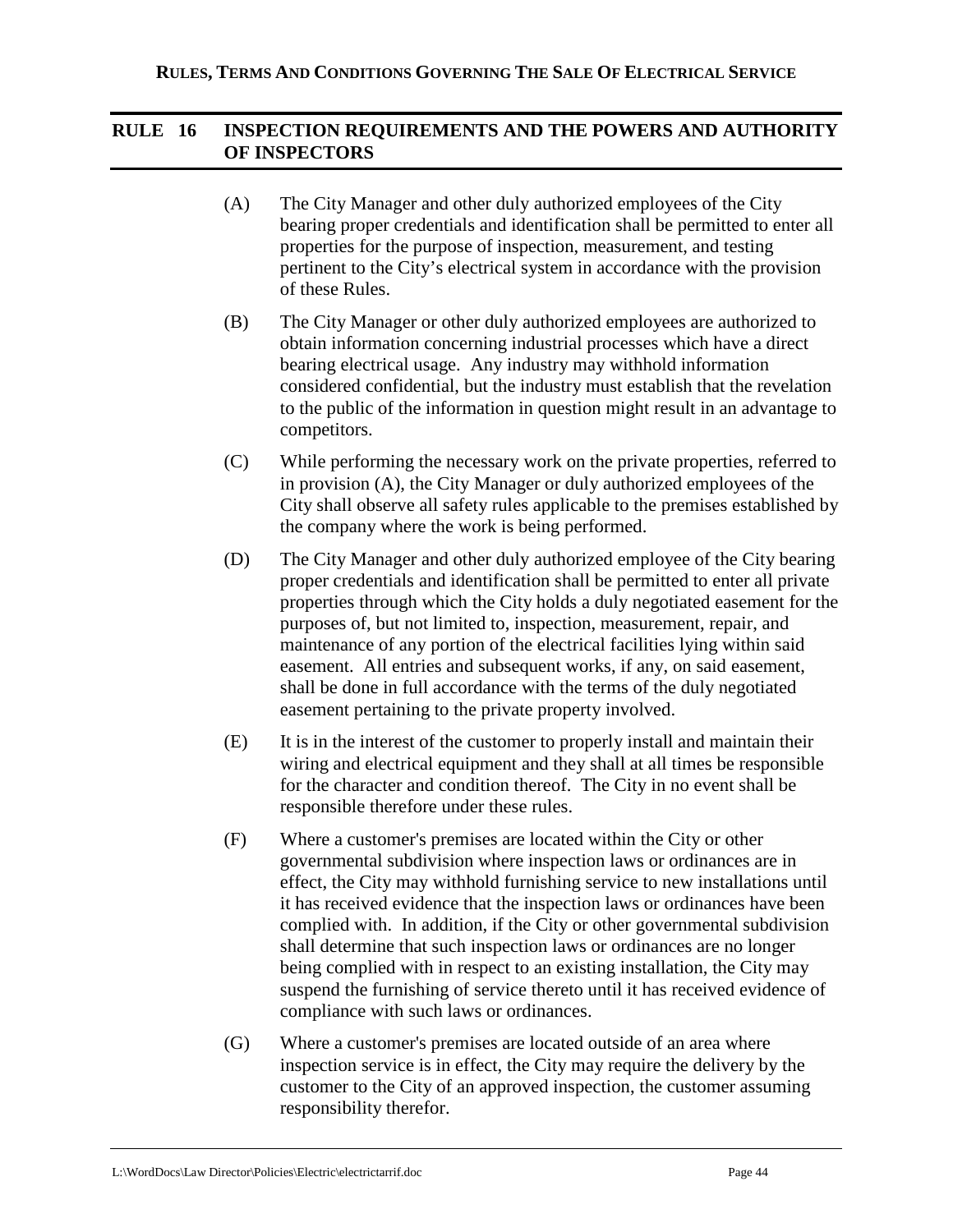(H) No responsibility shall attach to the City because of any waiver of these requirements.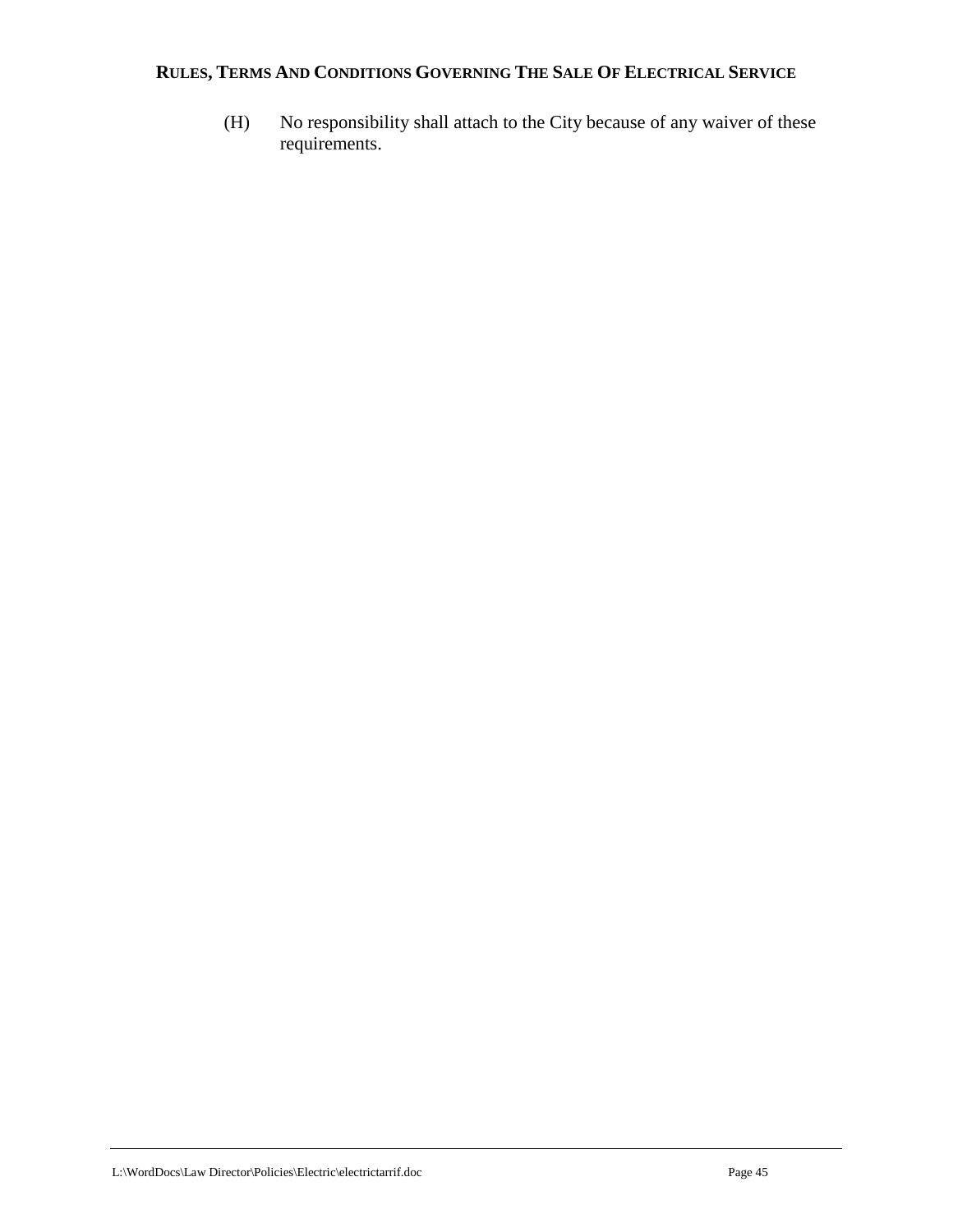## **RULE 17 EXTENSION OF SERVICE**

## *Rule 17.1 Prohibition Concerning Extension Of Service*

- (A) Unless otherwise provided, the City reserves the right not to extend or upgrade electrical service unless the revenue is sufficient to justify the cost of making such additions, or in lieu of sufficient revenue the City may require a long-term contract which may include contribution in aid of construction and/or a definite and written guarantee in addition to any payment required by the schedule as may be necessary. Rule 17 is subject to any federal or state law, rules or regulations, orders or agreements prohibiting or limiting the enforcement hereof, whether now or hereafter in effect.
- (B) The provisions of Rule 17.1 may also be applied to cover the payment by the customer of the cost of connecting existing transmission or distribution lines for electric service or for reservation of electrical capacity when such service or reservation will not otherwise provide sufficient revenue to justify the cost of connecting said lines.
- (C) For the purpose of this Rule 17, overhead or underground extensions or upgrades in excess of 100' shall be considered above the normal or routine extension or upgrade.

## *Rule 17.2 New Subdivisions*

- (A) Subject to Rule 17.1, the cost of standard installed above ground electrical installation to and within a newly platted subdivision or any phase thereto within the City limits, up to the delivery point, will be the responsibility of the City. The developer or subsequent land owner, as applicable, shall be responsible for any upgrade in service requested by the developer or land owner, including but not limited to, underground installations.
- (B) The developer may submit to the City, in writing, a request for developer to perform trenching and backfill for underground service to the new subdivision utilizing its own contractor(s). Under such arrangement, the City will design and map the utility layout for the electric service and provide a copy to the contractor. The trenching must meet the standard underground installation practices as at the time may be required by the City. The trenching shall be inspected and approved by the City prior to the installation of an underground conductor. After approved inspection, the City will install and connect the required underground conductor for the subdivision. The backfill process shall also be subject to inspection and approval by the City. All costs associated with the design, mapping, inspection, conductor installation and connection shall be at the sole cost of the developer or subsequent land owner as applicable.
- (C) The developer may submit to the City, in writing, a request for developer to perform trenching, conduit installation, cable installation, and backfill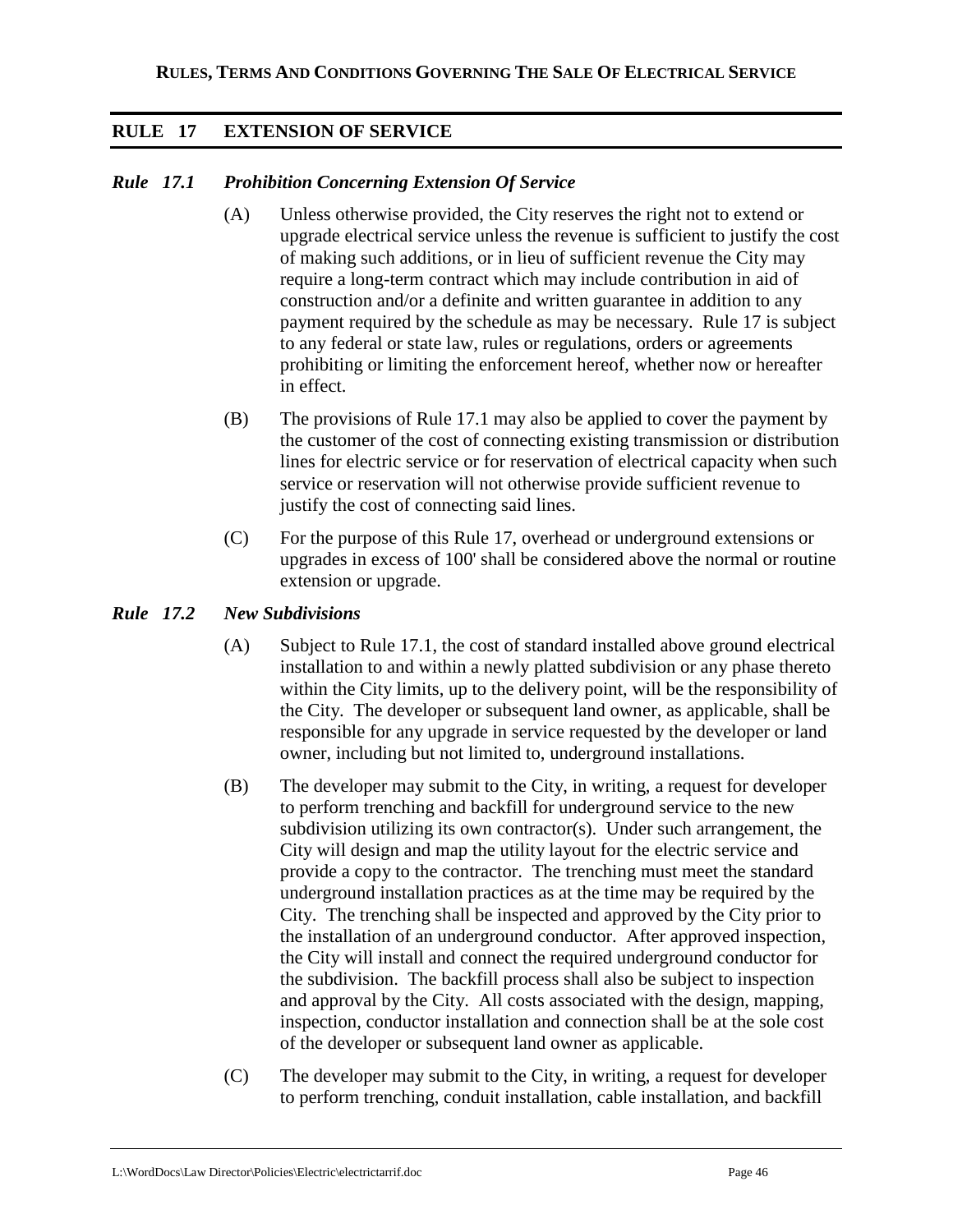for underground service to the new subdivision utilizing its own contractor(s). Under such an arrangement, the City will design and map the utility layout for the electric service and provide a copy to the contractor. The trenching must meet the standard underground installation practices as at the time may be required by the City. The trenching shall be inspected and approved by the City, prior to the installation of an underground conductor. The underground conductor shall be as specified by the City and be subject to testing and inspection upon installation prior to backfilling of the trench which also shall be subject to inspection and approval. All costs associated with the design, mapping, conductor connection and inspection shall be at the sole cost of the developer or subsequent land owner as applicable.

- (D) Subject to Rule 17.1, the initial installation cost of the standard installed street lighting within any newly platted subdivision or any phase thereto, within the City limits, will be the responsibility of the City. The developer or subsequent land owner, as applicable, shall be responsible for any upgrade in service requested by the developer or land owner, including but not limited to, underground installations.
- (E) The City will maintain ownership of the installations stated herein, made by a developer or subsequent land owner, upon completion and acceptance following the City's inspection routine, subject to any maintenance cost requirement of the developer, which shall be guaranteed with an appropriate bond or other security, unless waived by the City Manager.

## *Rule 17.3 Persons Seeking Extension*

Those persons seeking the extension of electrical service to an area outside the corporate limits of the City shall be required to bear the entire cost of such extension, construction and installation, unless the City Council determines that it is in the best interest of the City to do otherwise. All plans, specifications and work therefor shall be subject to the approval of the City.

## *Rule 17.4 Political Subdivision Contracts Authorized*

Nothing in this Rule 17 shall be construed as limiting the authority of the City to contract as provided for in Rule 25.

### *Rule 17.5 Extension Of Rural Lines*

See Rule titled Extension of Rural Lines.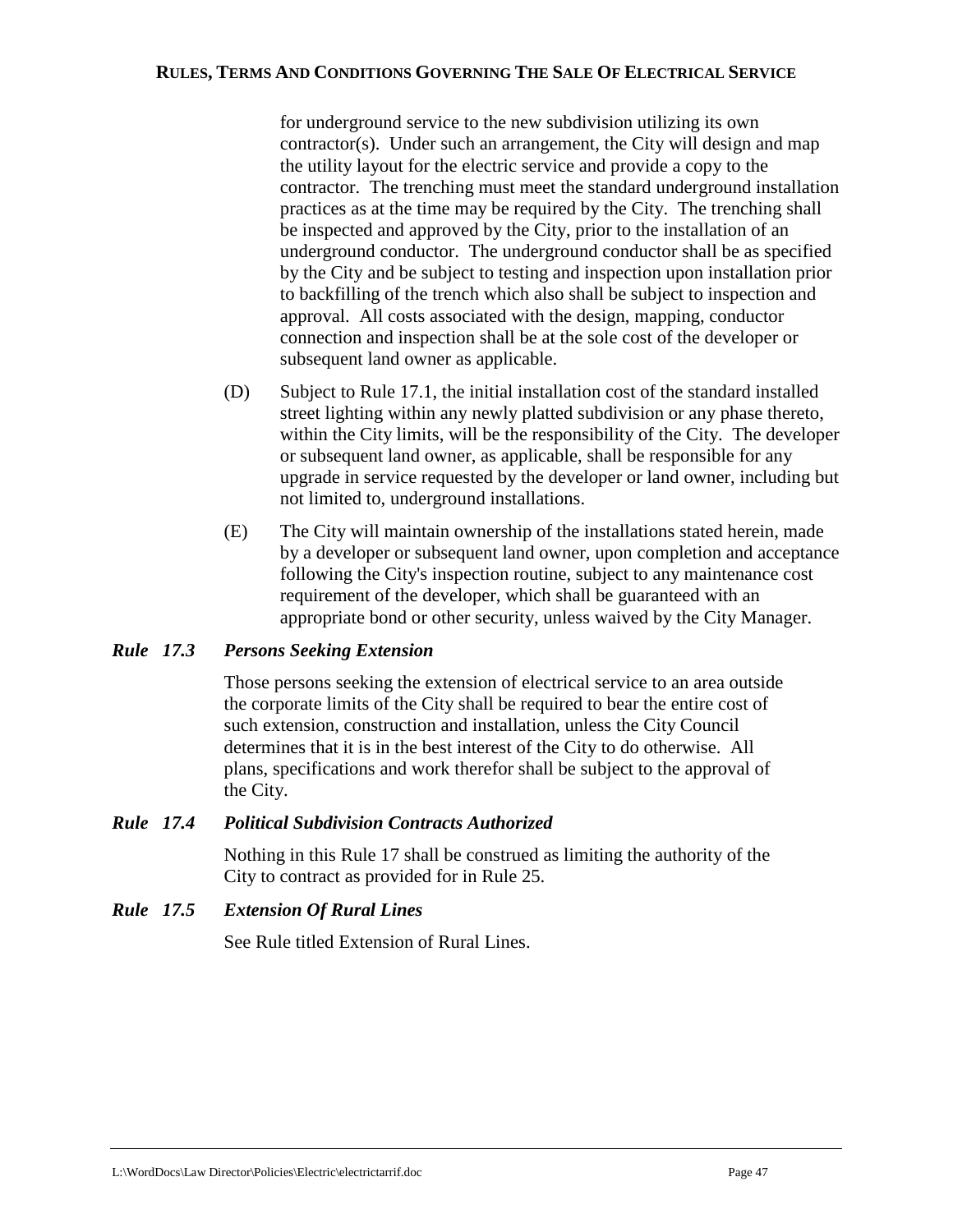## **RULE 18 EXTENSION OF RURAL LINES**

## *Rule 18.1 Application For Service*

An existing or proposed electric consumer located outside the City corporate limits seeking to become a customer of the City shall submit a request by way of application to the City. Thereafter, the applicant shall provide the City with information as deemed necessary by the Electric Superintendent to make a decision regarding the Application for Service.

### *Rule 18.2 Determination Of Application*

The Electric Superintendent shall make a determination of the ability of the existing system to service the new applicant. A preliminary analysis is performed to indicate that distribution circuits from the existing substations can accommodate loads within a reasonable distance of the existing distribution circuits.

### *Rule 18.3 Determination Of Costs To The Applicant*

The Electric Superintendent shall determine the cost to connect the applicant with the existing distribution system. This cost shall include all items required to be performed by the City and/or its agents in order to provide service to the applicant while maintaining safe and practical loading to the existing system. Such items shall include, but are not limited to the following: equipment, materials, supervision, labor, engineering, load flow studies, easements, property, meter(s) and/or overhead. An itemized breakdown of the cost shall be provided by the Electric Superintendent.

### *Rule 18.4 Recovery Of Cost To Connect Applicant*

Prior to commencing construction of any new circuit line, circuit extension or other improvements, the applicant shall enter into a written agreement with the City to reimburse the City for the total cost of the connection as outlined in Rule 18.3. This agreement shall outline the method of payment along with the schedule for completion of construction and any special terms and conditions.

### *Rule 18.5 Approval Of Application For Service*

Within a reasonable time frame of submittal of all requested information by the applicant, the City shall make a determination as to its willingness to service the new customer. This determination shall be made based upon a number of factors including the technical capability to service the applicant and the willingness of the applicant to enter into an agreement to reimburse the City for the cost of the interconnection. The applicant shall be made aware of the City's decision in a timely fashion. The Electric Superintendent may make this decision for any New Adjacent Rural Customer currently not serviced by any electric utility. The decision to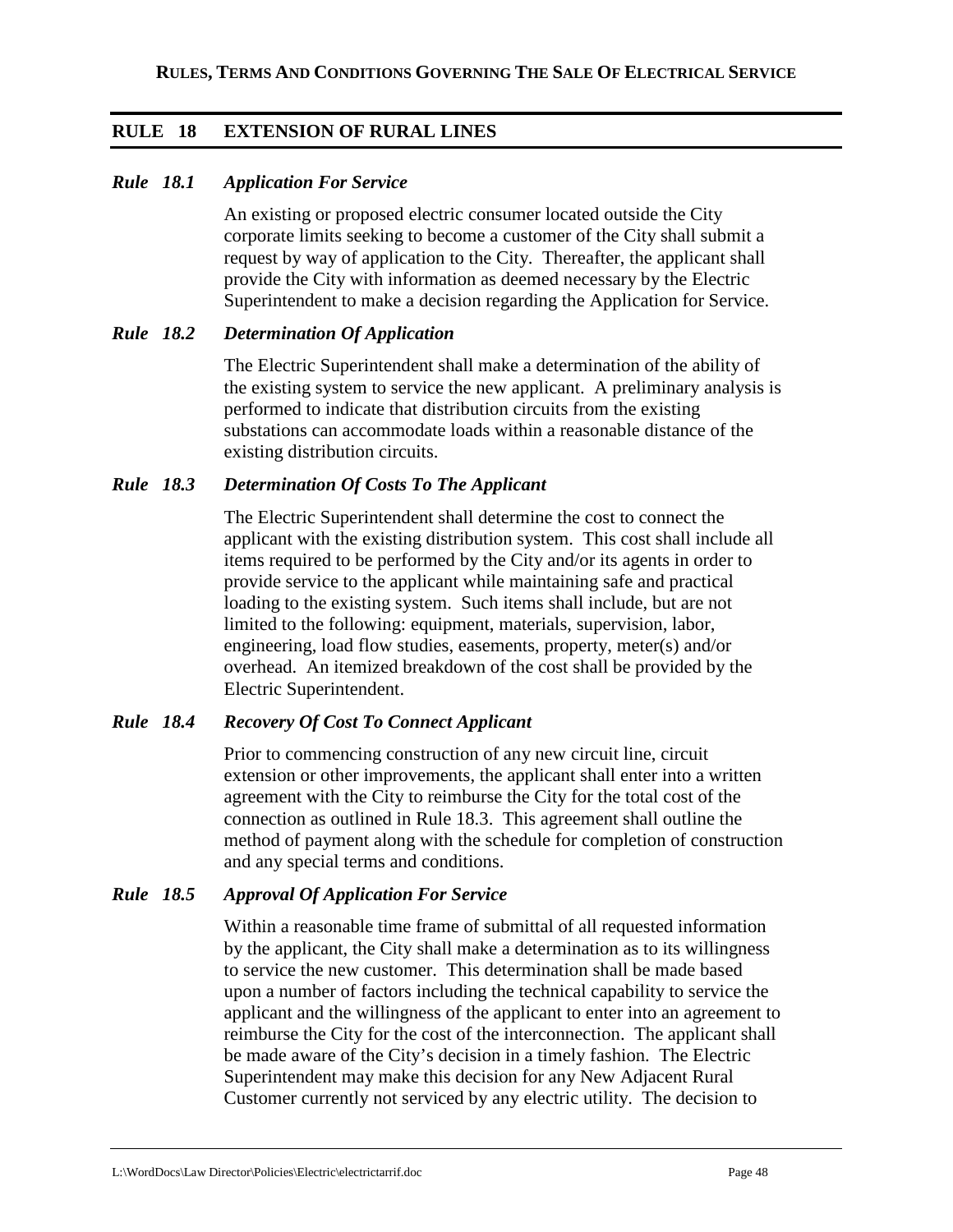service a New Adjacent Rural Customer who is already served by an electric utility shall be made by the City Manager in consultation with the Electric Superintendent. The decision to service New Non-Adjacent Rural Customers shall also be made by the City Manager in consultation with the Electric Superintendent.

## *Rule 18.6 Applicable Terms And Conditions*

Any new rural customers after the effective date of these Rules are subject to the existing terms and conditions with the following additions:

- (1) The consumer may be required to enter into a written agreement stating length of contract, character of service, availability of service, equipment supplied by consumer, equipment supplied by the City, minimum charges required and other appropriate terms.
- (2) The City may require corrective measure or devices for any motor or apparatus which in the opinion of the City will cause objectionable operating conditions.
- (3) The customer may request the City to perform maintenance on secondary equipment owned by the consumer. The City will perform this work at its option. If such work is performed, the customer will be charged for the work performed in addition to its regular monthly bill.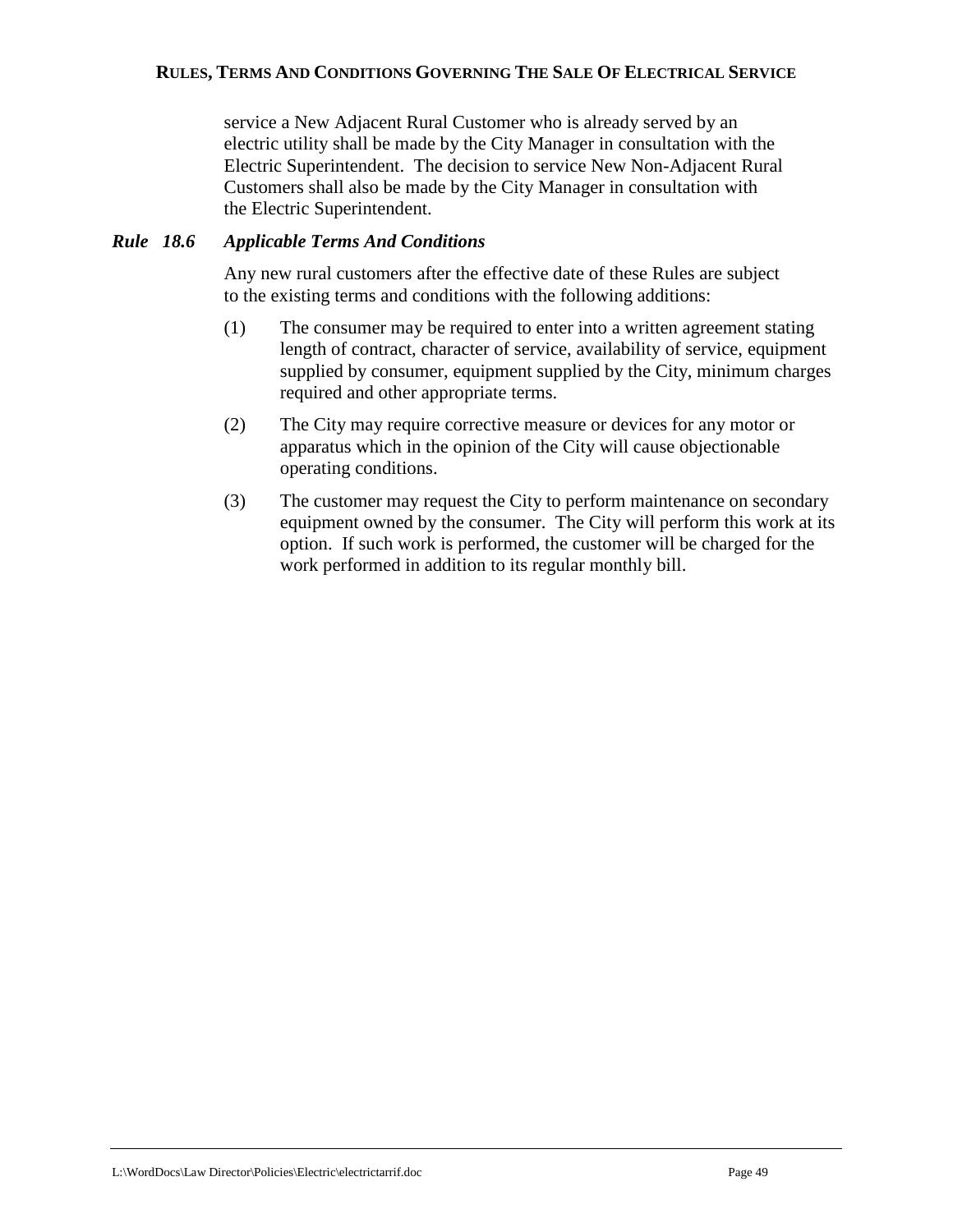## **RULE 19 APPEAL PROCESS**

#### *Rule 19.1 Appeals In General*

All decisions made by those other than the Finance Director or City Manager may be taken to the employees applicable appointing authority for review and decision.

#### *Rule 19.2 Appeals From Decision Of Finance Director*

- (A) After hearing by the Finance Director, a decision shall be rendered and either personally delivered or mailed to the person who filed the appeal at the last known address by regular U.S. mail.
- (B) An appeal from a decision of the Finance Director, after hearing, may be taken to the Electric Committee of Council, so long as notice of appeal is filed in writing with the Finance Director within ten (10) business days after mailing of the decision or order of the Finance Director by regular U.S. mail or five (5) business days after rendering the decision or order by personal service, to the person who filed the appeal.
- (C) Appeals will not stay the finding or order of the Finance Director as a result of his/her decision, after hearing, unless a bond (in cash or other acceptable method) is posted in an amount necessary to guarantee payment of any unpaid charges and any future charges that may incur during the appeal process.
- (D) A filing fee, as established by the City and as may be amended from time to time, will be charged for all appeals to the Electric Committee; however, this fee may be waived by the Finance Director in cases of indigence; further, such filing fee will be returned if the appealing party prevails.
- (E) Appeals to the above Committee will be held within a reasonable time and will be informal in nature. Such order of the Committee will be considered a final order.

#### *Rule 19.3 Appeals From Decision Of City Manager*

- (A) After a hearing by the City Manager, a decision or order shall be rendered and either delivered by personal service or mailed to the person who filed the appeal at the last known address by regular U.S. mail.
- (B) An appeal from a decision of the City Manager, after hearing, may be taken to the Electric Committee of Council, so long as notice of appeal is filed in writing with the Finance Director within thirty (30) business days after mailing of the decision or order of the City Manager or thirty (30) business days after rendering the decision or order by personal service to the person who filed the appeal.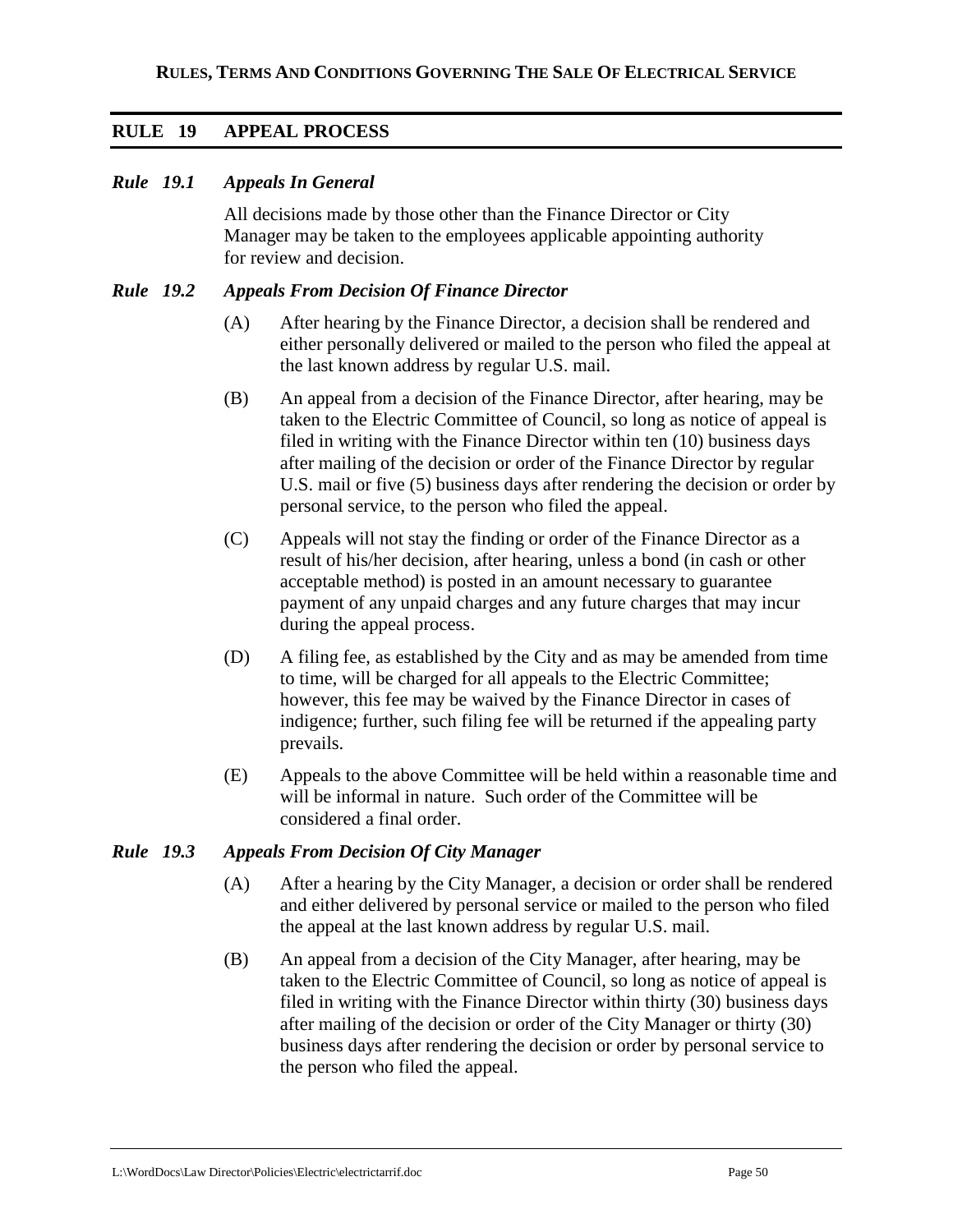- (C) Appeals will not stay the finding or order of the City Manager as a result of his/her decision.
- (D) A filing fee, as established and as may be amended from time to time, will be charged for all appeals to the Electric Committee; however, this fee may be waived by the Finance Director in cases of indigence; further, such filing fee will be returned if the appealing party prevails.
- (E) Appeals to the above Committee will be held within a reasonable time and will be informal in nature. Such order of the Committee will be considered a final order.

## *Rule 19.4 Scope Of Appeals*

The scope of all appeals to the Committee shall be limited to the question of whether the City Manager or City Finance Director acted unreasonable, arbitrary or capricious in their decision.

### *Rule 19.5 Appeal Process/Bond/Disconnect*

The appeal process will not stay a disconnect order unless there is a posting of a bond (in cash or other acceptable method) with the Finance Director in the amount equal to the amount in dispute and including those estimated amounts that may incur during as a result of the appeal process.

### *Rule 19.6 Appealable Decisions*

The appeal process established in this Rule is applicable only to matters identified as appealable decisions of the City Finance Director and City Manager. For issues where the City Finance Director and City Manager both make a decision that is subject to an appeal, then the hearing may be in front of either the City Finance Director or City Manager as assigned by the City Manager; moreover, in the event it is not clear which official should be the hearing officer, then, either the City Finance Director or City Manager may hold the hearing as assigned by the City Manager.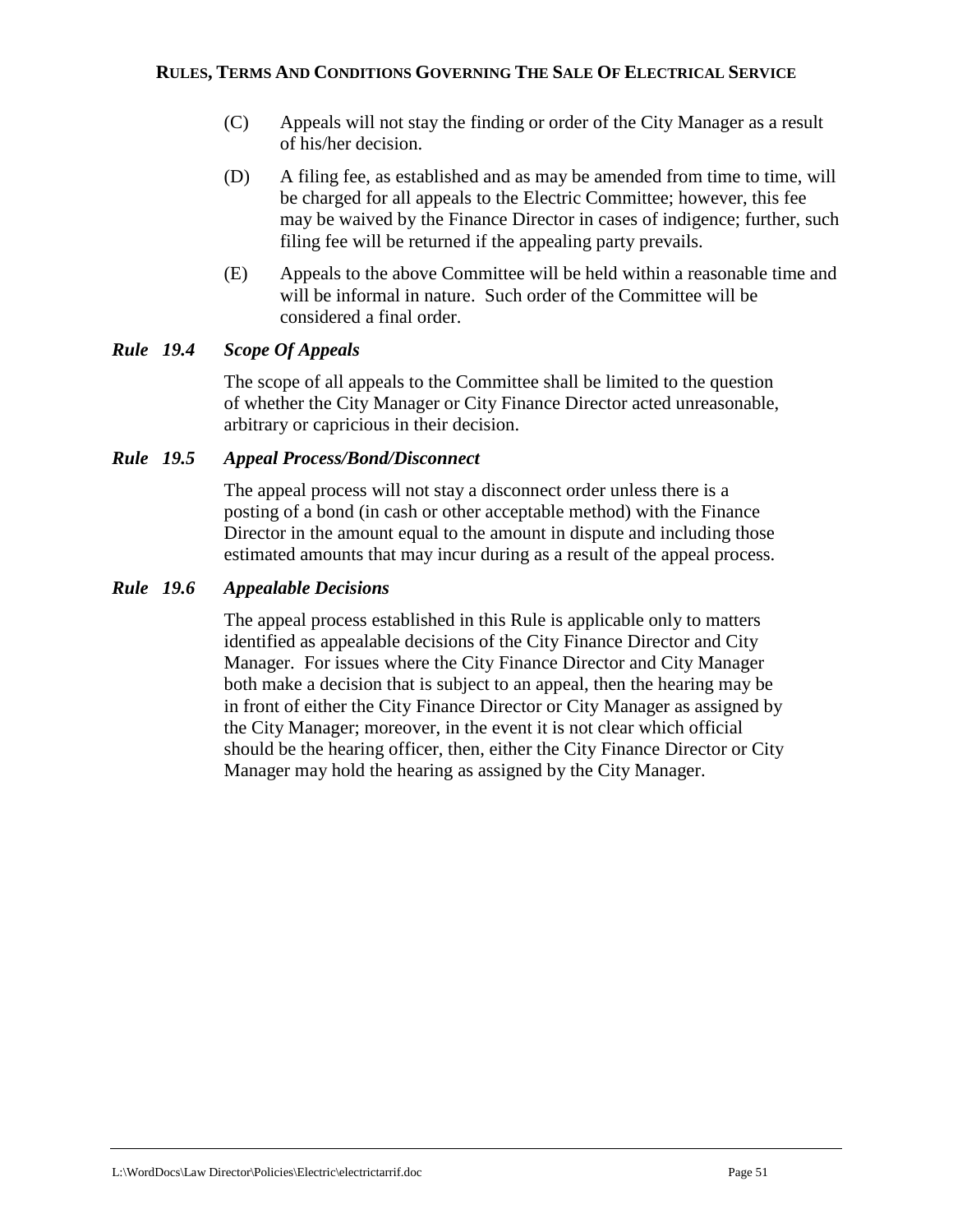## **RULE 20 VIOLATIONS AND PROHIBITIONS**

### *Rule 20.1 Unauthorized Connections Prohibited*

Except as in provided in these Rules, it shall be a violation of these Rules for any person, other than an authorized employee of the City while in performance of their duties, to knowingly, recklessly or negligently connect to an electrical line or extend a service line; unless, however, application for said connection or extension has been made in writing to the City, and approved by the City.

## *Rule 20.2 Alternate Power Source Connections Prohibited*

- (A) Except as permitted by these Rules, it shall be a violation of these Rules for any person to knowingly, recklessly or negligently, make or cause to be made, or permit on their premises, or the premises of another within the corporation limits, alternate power source connections whatsoever between another electrical supply and City's electrical supply.
- (B) Except as permitted by these Rules, it shall be a violation of these Rules for any person, regardless of intent, to make or cause to be made connections of any kind whatsoever that would make it possible for any other electrical supply sources to connect with the City's electrical system.

### *Rule 20.3 Tampering With City's Electrical System*

It shall be a violation of these Rules for any person, regardless of intent, except City employees while in the performance of their duties, without a written permit from the Electrical Superintendent, to tamper with a City owned electrical apparatus.

### *Rule 20.4 Adjustments To Meters Prohibited*

It shall be a violation of these Rules for any person, except the employees of the City while in performance of their duties or persons authorized thereby (ie. equipment repairman), to knowingly, recklessly or negligently make any internal or external adjustments of any meter or any other piece of apparatus which is the property of the City.

### *Rule 20.5 Connection To City's Electrical System Required*

It shall be a violation of these Rules for any owner of real property located within the City's corporation limits, regardless of intent, to connect to an electrical line other than a City electric line when required by these Rules.

### *Rule 20.6 Disturbance Of Municipal Electrical System Prohibited*

It shall be a violation of these Rules for any unauthorized person, regardless of intent, to disturb the municipal system by:

(A) Uncovering or cause to be uncovered any municipal electrical appurtenance thereof, except under the provisions of these Rules; or,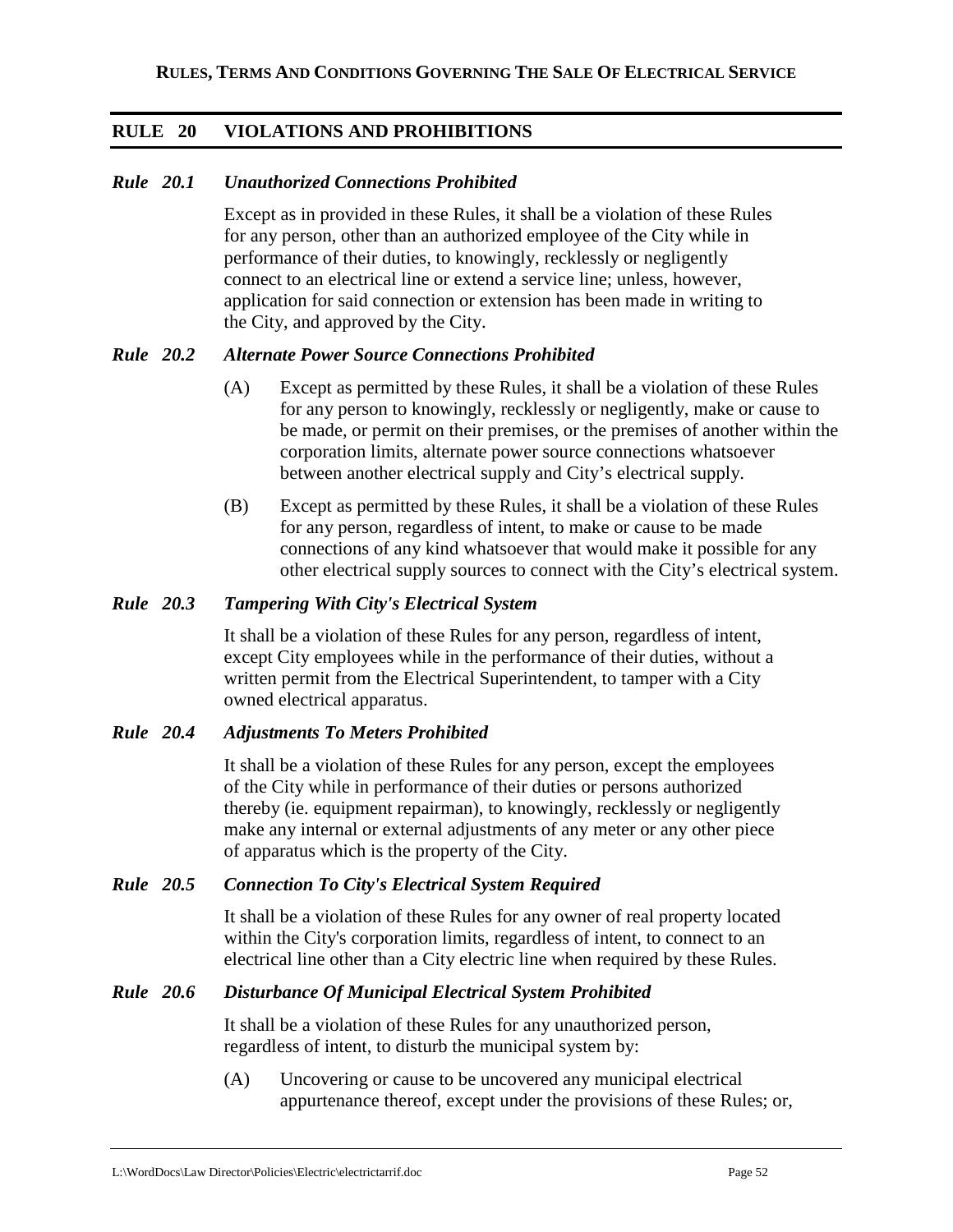(B) Making or cause to be made any connections with or opening into, use, alter, or disturb any municipal electrical appurtenance thereof, except under the provisions of these Rules.

## *Rule 20.7 Permits Required*

It shall be a violation of these Rules for any person, except employees of the City while in the performance of their duties, regardless of intent, to install or caused to be installed any wire, pipe, conduit or other appurtenances related to electricity, or permit the same to be done on their premises, or make any connection to the municipal system of the City without first obtaining and maintaining a valid permit as required by these Rules.

## *Rule 20.8 Destruction Of City Appurtenance Or Equipment Prohibited*

It shall be a violation of these Rules for any person to knowingly, recklessly, or negligently break, damage, destroy, or deface any structure, appurtenance, or equipment which is a part of the City's electrical facilities.

## *Rule 20.9 Meeting Specifications Required*

- (A) It shall be a violation of these Rules for any person, regardless of intent, to install or construct on any premises in the City, any electrical apparatus, unless installed or constructed in accordance with City specifications, unless otherwise permitted by an authorized person of the City. For the purpose of this section, an authorized person shall be the City Manager, City Electrical Superintendent or designee.
- (B) It shall be a violation of these Rules for any person, regardless of intent, to make a connection or lateral extension to private property from a municipal electrical line except in accordance with specifications issued by the City Electrical Superintendent.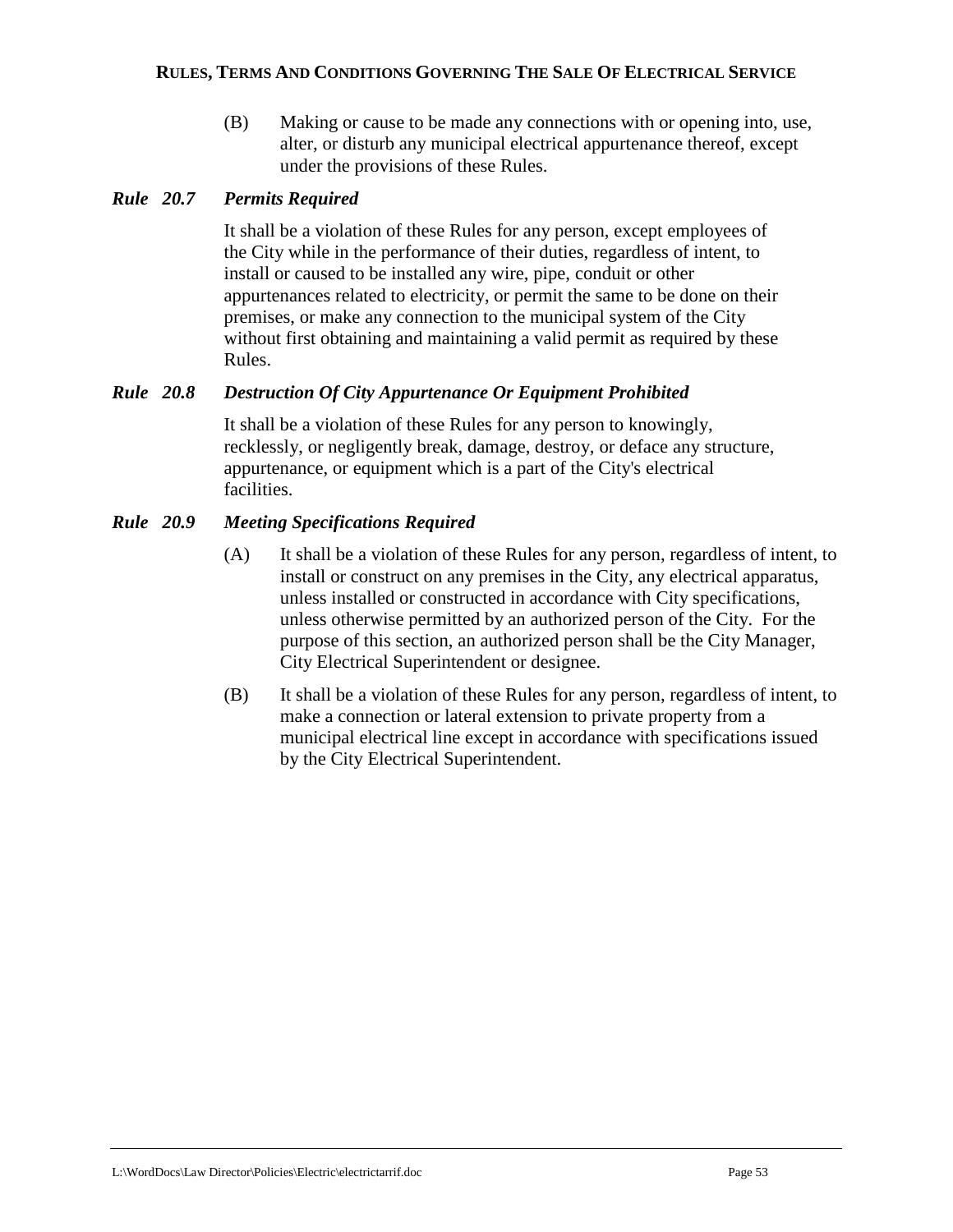## **RULE 21 PENALTY SECTION**

Penalties for violations of the City of Napoleon's Rules for Electrical Service are pursuant to Ordinance No. 88-99, currently on file in the office of the City Finance Director and as may be amended from time to time.

*(Comment: Any violation cited should include the Rule Violation as well as said Ordinance number. Below is merely a restatement of the penalties; therefore, the current Ordinance should be examined for verification of accuracy.)* 

- (A) Any person found violating Rules 20.1; 20.4; 20.6(B); 20.8 of the Electric Rules, Terms and Conditions shall be deemed guilty of a misdemeanor of the first degree and the penalties as contained in Chapter 501.99 of the Codified Ordinances of the City of Napoleon, Ohio shall apply. Each day a violation continues constitutes a separate violation.
- (B) Any person found violating Rules 20.2; 20.3; 20.5; 20.6(A); 20.7; or 20.9 of the Electric Rules, Terms and Conditions shall be deemed guilty of a misdemeanor of the minor degree and the penalties as contained in Chapter 501.99 of the Codified Ordinances of the City of Napoleon, Ohio shall apply. Each day a violation continues constitutes a separate violation.
- (C) When a person is found violating any Sub Rule ("provision") found in Rule 20 of the Electric Rules, Terms and Conditions, the appeal procedure as set forth in the Rules shall not apply.
- (D) In addition to any criminal, civil, or administrative penalty that may be applied for a violation of any Rule, Term or Condition contained within the of the Electric Rules, Terms and Conditions, if such violation creates a condition which may be harmful to the health, safety, and welfare of the public, the violation shall be deem a public nuisance and the City may seek a civil injunction and abatement from a court of competent jurisdiction; further, violations of any electric rule, term or condition or the failure to pay in a timely manner an administrative fine will be just cause for termination of service.
- (E) Organizational penalties as provided for in Chapter 501 of the Codified Ordinances of the City of Napoleon, Ohio shall apply to this penalty section*.*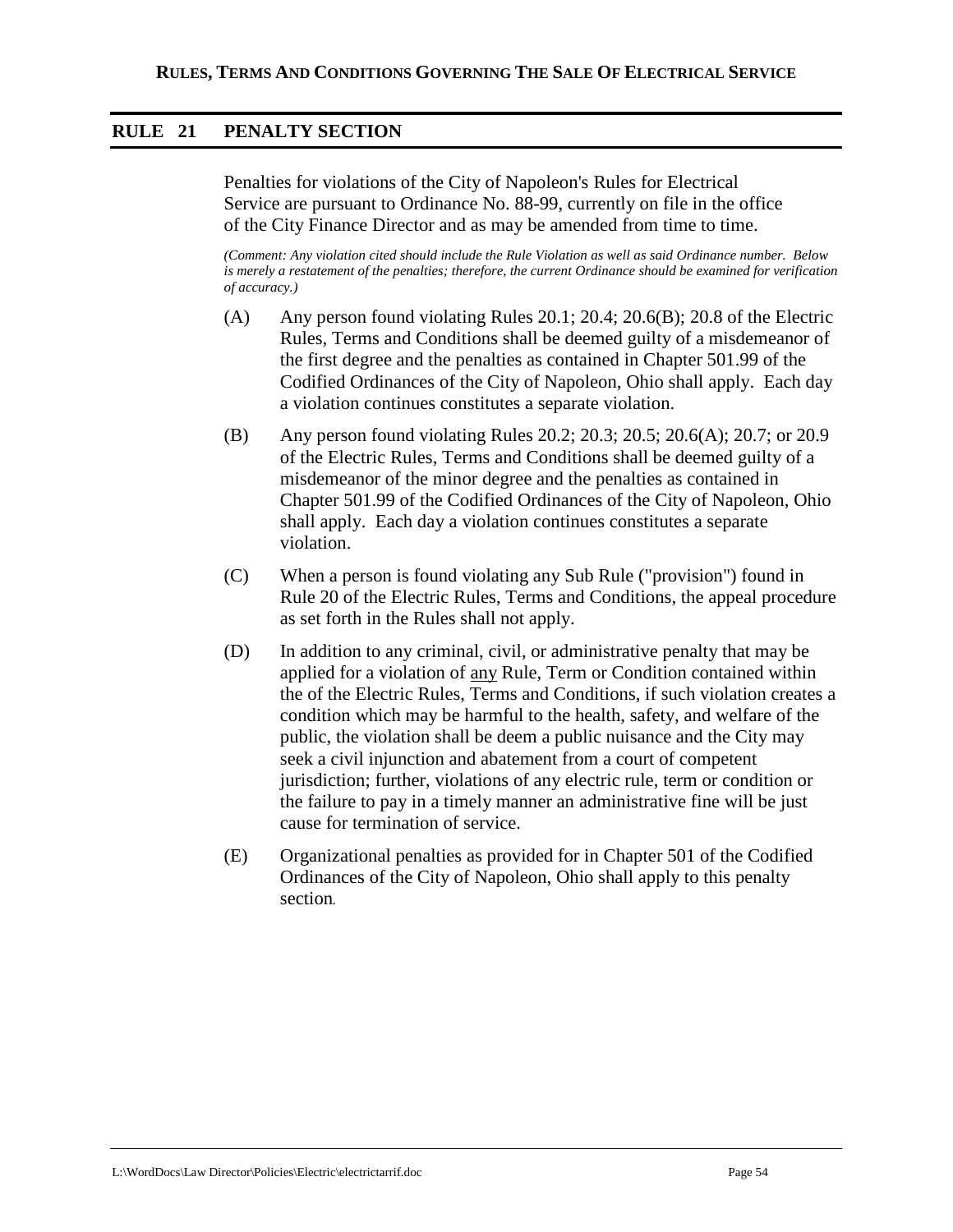## **RULE 22 ADMINISTRATION OF RULES/VARIANCES AND EXCEPTIONS**

### *Rule 22.1 General Administration*

The City Manager is hereby empowered to make supplementary Rules as may be necessary to properly administer these Rules; however, no change shall be made in Rules 20 or 21, or Sub Rules ("provisions") thereof, unless duly authorized by Napoleon's City Council in accordance with law. Nothing in this Rule shall be construed as requiring Council approval for Rule changes related to specifications, methods or techniques.

#### *Rule 22.2 Variances And Exceptions*

Where applicant, owner or customer can show that strict adherence to provisions(s) of these rules would cause unnecessary hardship and where, in the opinion of the City Manager, because of abnormal conditions or events peculiar to a site or operation a departure may be made without destroying the intent of such provision, the City Manager may grant a variance or exception. Any such variance or exception is required to be entered in writing and attached to the application and/or contract for utility service along with the reasoning by the City Manager deemed to be justification for such variance or exception.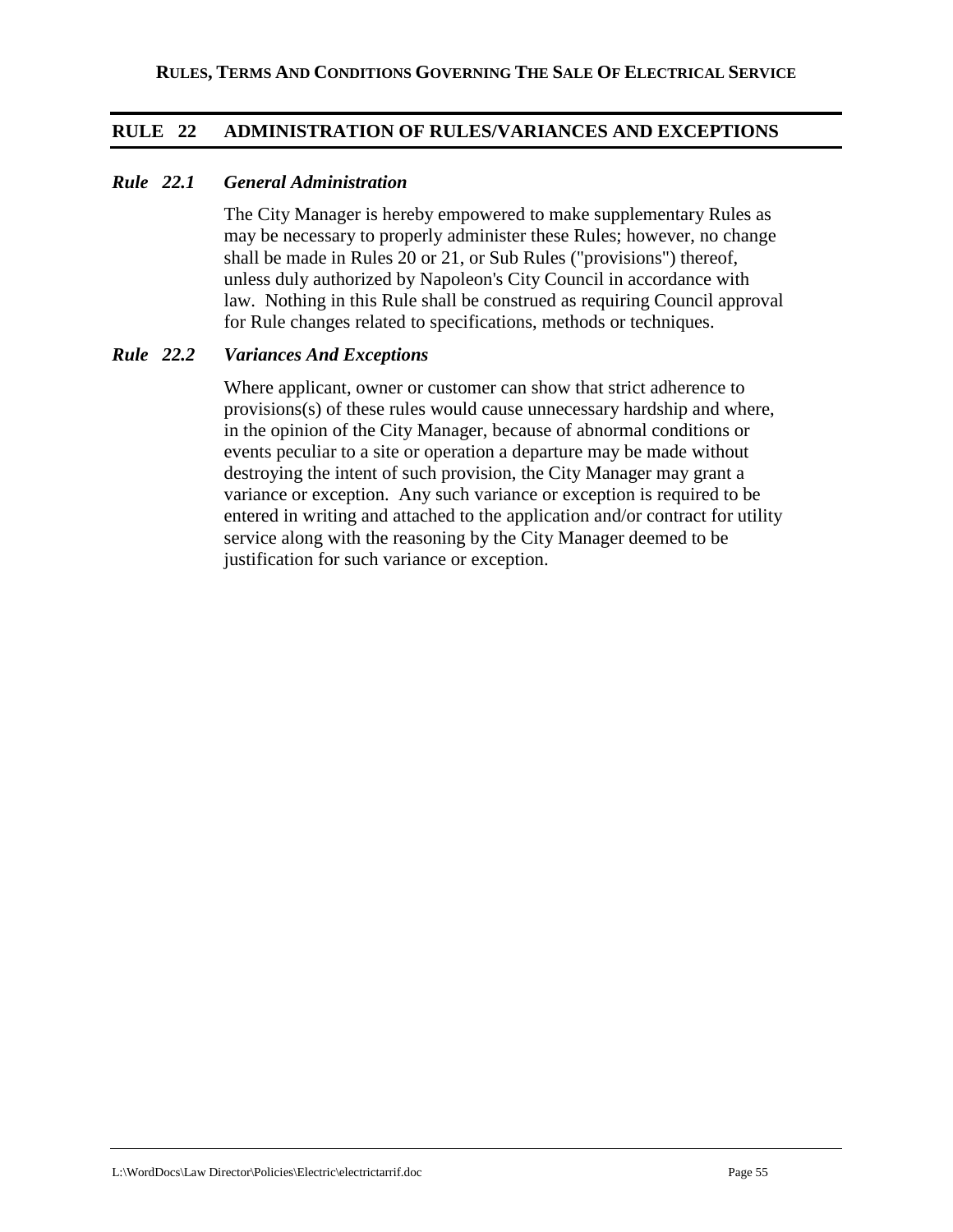## **RULE 23 SAVINGS CLAUSE**

If any Rule or part thereof is found to be unlawful by any court of competent jurisdiction, only that Rule or part thereof shall be considered unlawful and the remainder of the Rule or rules shall have full force and effect and be considered valid.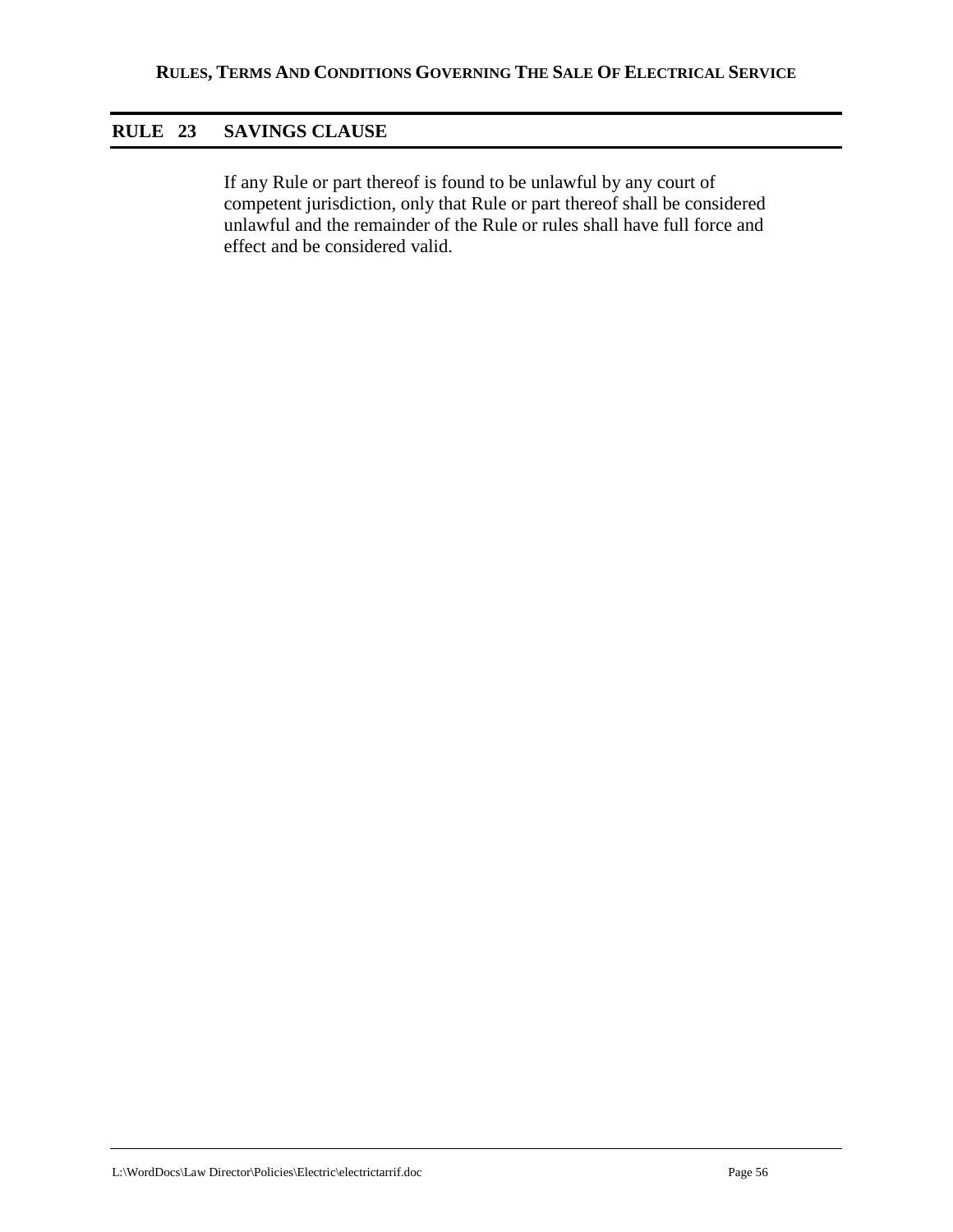## **RULE 24 CORRECTION/ERROR PROVISION**

If a manifest error be discovered in the Rules for electrical service consisting of the misspelling of any word or words, the omission of any word or words necessary to express the intention of the provisions affected, the use of a word or words to which no meaning can be attached, or the use of a word or words when another word or words was clearly intended to express the intent, the spelling shall be corrected, and the word or words supplied, omitted, or substituted as will conform with the manifest intention, and the provision shall have the same effect as though the correct words were contained in the text as originally published. No alteration shall be made or permitted if any question exists regarding the nature or extent of the error.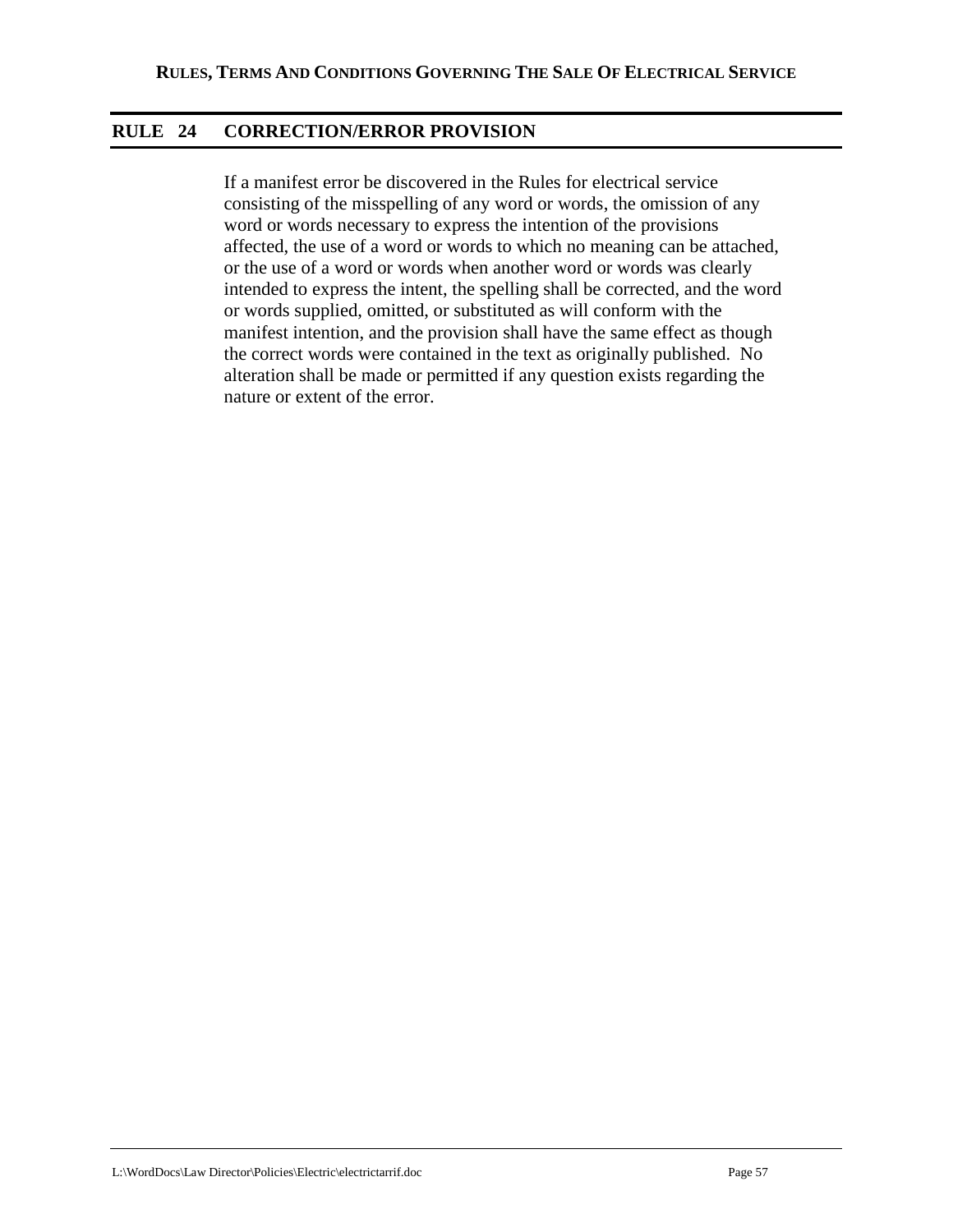## **RULE 25 CONTRACTS PREVAIL/RULE CONFLICT/AGGREGATION**

## *Rule 25.1 General/Power Curtailment*

- $(A)$  In order to be competitive, the City Manager may enter into contract(s), in accordance with paragraph (B) below, with persons or entities desiring electrical service under separate terms and conditions that may be contrary to these Rules, after review by the Board of Public Affairs and approval by motion of Council; however, no term or condition shall be contrary to state or federal law, except where state of federal law may be superseded.
- (B) In situations where current or potential customers may be offered an alternative source of service or where the customer may choose to locate its facilities to another site, the City of Napoleon may offer special contracts for service which contain alternative rates and terms and conditions for service. These contracts may be offered where it is determined that the loss of potential revenue, loss of employment, and/or any other negative effects from the loss of those customers may be detrimental to the economic interest of the customers on the system. Special contract rates may not be lower than the recovery of power costs allocated to that customer (where applicable), transmission and substation costs allocated to that customer, plus a contribution to fixed costs.
- (C) Notwithstanding any other rule or provision herein, the utility may offer a power curtailment program to customer(s) when approved by motion of the Board of Public Affairs and by motion of Council.

## *Rule 25.2 Contract With Political Subdivisions*

Nothing in these Rules shall be construed as limiting the authority of the City to contract with other political subdivisions of this State for the purpose of supplying electricity outside the corporation limits under separate terms and conditions that may be contrary to these Rules.

### *Rule 25.3 U.C.C. Not controlling*

The uniform commercial code shall have no force or effect as these rules shall be construed as governing a service.

### *Rule 25.4 Rule Conflict*

If any rule herein is found to be in conflict with the same subject matter rule contained in the Rules and Conditions Governing Water and Sewer Service in the City of Napoleon, Ohio, and such rule is not unique to the utility, then the utility may apply the rule which was passed more recent in time.

## *Rule 25.5 Aggregation Of Demand Response*

(A) The Council of the City of Napoleon, Ohio, hereinafter called "the Municipality", as the retail electric regulatory authority for the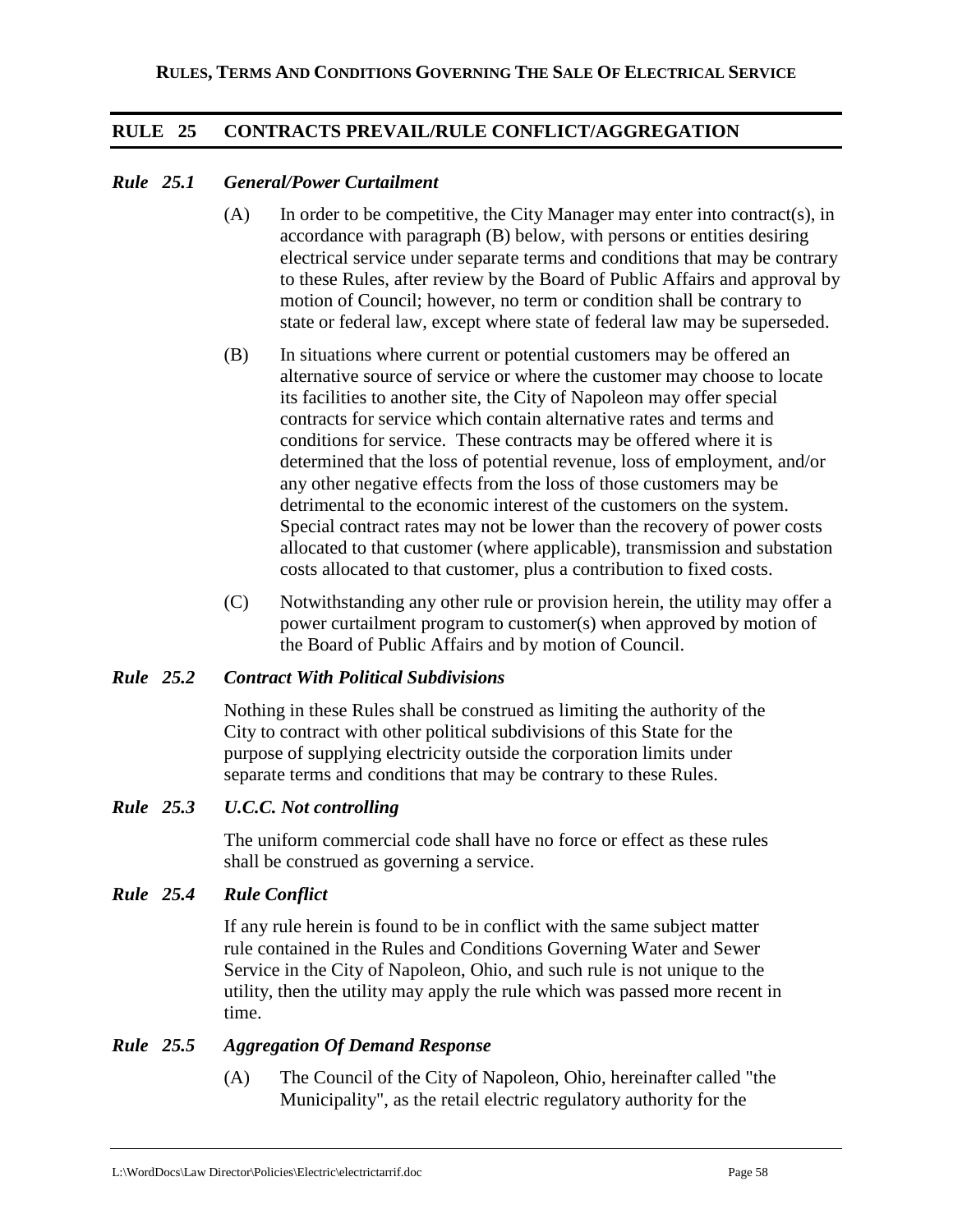Municipality and its retail electric consumers, determines it to be desirable that the aggregation of demand response on behalf of its retail customers to be bid directly into the organized electric and ancillary services markets administered by the regional transmission organization that includes the municipality (or any successor independent system operator or regional transmission organization) be performed by the Municipality or its authorized designee.

- (B) The Municipality or its authorized designee is the sole entity permitted to aggregate retail customers' demand response and bid demand response on behalf of retail customers of the Municipality directly into any commission-approved independent system operator's or regional transmission organization's organized electric markets.
- (C) Retail customers on the Municipality's electric system desiring to bid their demand response into a commission-approved independent system operator's or regional transmission organization's organized electric markets may do so only by participating in the program established by the Municipality or its authorized designee.
- (D) The Municipality or its authorized designee is the sole entity permitted to bid demand response on behalf of retain customers of the Municipality directly into any commission-approved independent system operator's or regional transmission organization's organized markets for energy imbalance, spinning reserves, supplemental reserves, reactive power and voltage control, or regulation and frequency response ancillary services (or its functional equivalent in the commission-approved independent system operator's or regional transmission organization's tariff).
- (E) Retail customers of the Municipality's electric system desiring to bid their demand response into a commission-approved independent system operator's or regional transmission organization's organized markets for energy imbalance, spinning reserves, supplemental reserves, reactive power and voltage control, or regulation and frequency response ancillary services (or its functional equivalent in the commission-approved independent system operator's or regional transmission organization's tariff) may do so only by participating in the program established by the Municipality or its authorized designee."